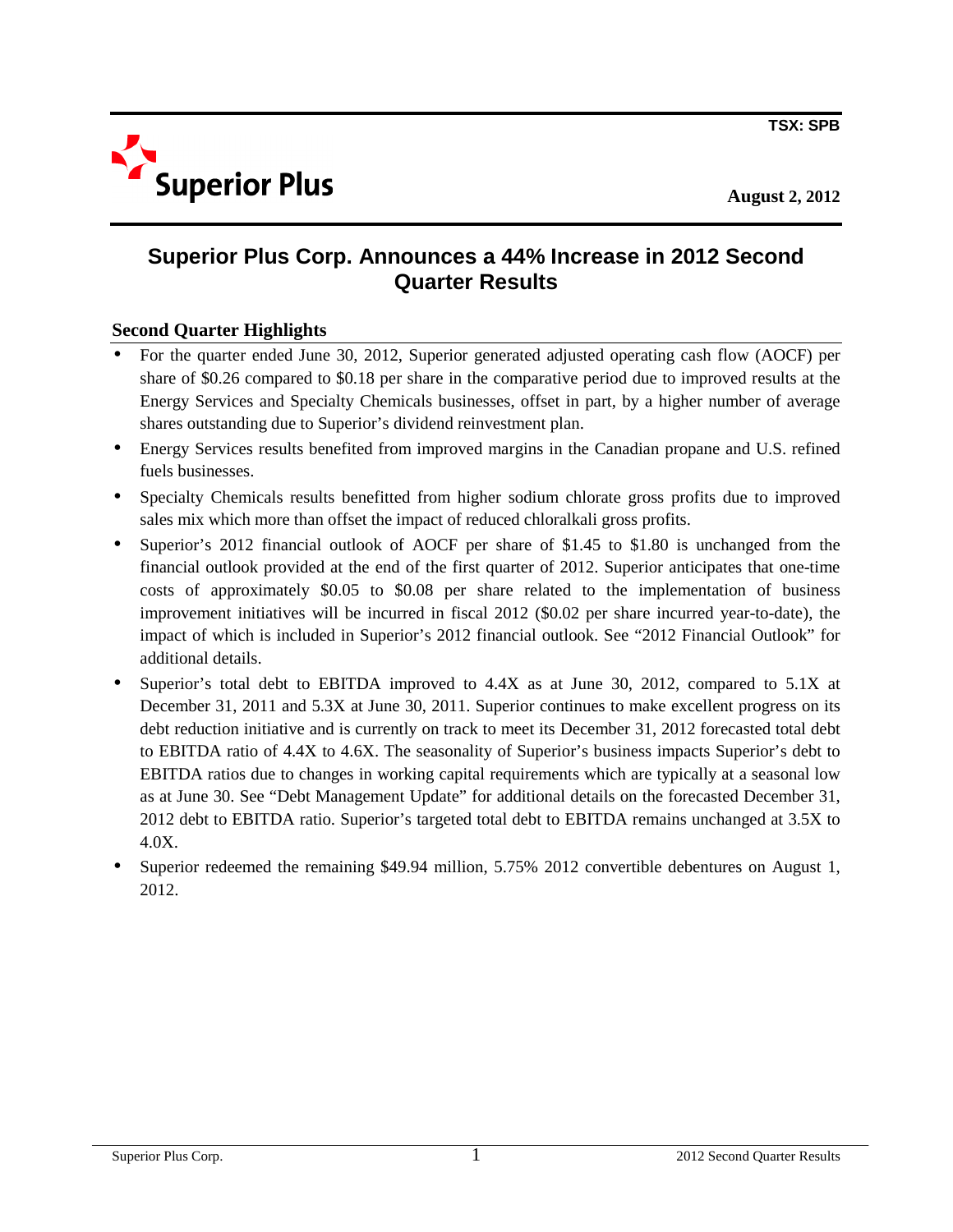# **Second Quarter Financial Summary**

|                                                                     | Three months ended | <b>June 30,</b> | Six months ended<br><b>June 30,</b> |         |
|---------------------------------------------------------------------|--------------------|-----------------|-------------------------------------|---------|
| (millions of dollars except per share amounts)                      | 2012               | 2011            | 2012                                | 2011    |
| Revenue                                                             | 834.3              | 898.4           | 1,900.2                             | 2,037.2 |
| Gross profit                                                        | 184.8              | 176.0           | 422.2                               | 414.4   |
| EBITDA from operations <sup>(1)</sup>                               | 49.8               | 44.6            | 141.1                               | 139.7   |
| Interest                                                            | (17.1)             | (20.8)          | (36.8)                              | (39.3)  |
| Cash income tax expense                                             | (0.3)              | (0.1)           | (0.5)                               | (0.2)   |
| Corporate costs                                                     | (3.4)              | (3.9)           | (7.4)                               | (7.1)   |
| Adjusted operating cash flow (1)                                    | 29.0               | 19.8            | 96.4                                | 93.1    |
|                                                                     |                    |                 |                                     |         |
| Adjusted operating cash flow per share, basic and diluted (1)(2)(3) | \$0.26             | \$0.18          | \$0.87                              | \$0.86  |
| Dividends paid per share                                            | \$0.15             | \$0.30          | \$0.30                              | \$0.67  |

 (1) EBITDA from operations and adjusted operating cash flow are key performance measures used by management to evaluate the performance of Superior. These measures are defined under "Non-IFRS Financial Measures" in Superior's 2012 Second Quarter Management's Discussion and Analysis.

<sup>(2)</sup> The weighted average number of shares outstanding for the three months ended June 30, 2012 is 111.6 million (2011 – 108.9 million) and for the six months ended June 30, 2012 is 111.4 million (2011 – 108.5 million).

(3) For the three and six months ended June 30, 2012 and 2011, there were no dilutive instruments.

|                                           | Three months ended June 30, |      | Six months ended June 30, |       |
|-------------------------------------------|-----------------------------|------|---------------------------|-------|
| (millions of dollars)                     | 2012                        | 2011 | 2012                      | 2011  |
| <b>EBITDA</b> from operations:            |                             |      |                           |       |
| <b>Energy Services</b>                    | 16.4                        | 13.4 | 74.8                      | 79.0  |
| <b>Specialty Chemicals</b>                | 27.3                        | 24.8 | 56.9                      | 50.5  |
| <b>Construction Products Distribution</b> | 6.1                         | 6.4  | 9.4                       | 10.2  |
|                                           | 49.8                        | 44.6 | 141.1                     | 139.7 |

## **Segmented Information**

# **Energy Services**

- Energy Services EBITDA from operations for the second quarter was \$16.4 million compared to \$13.4 million in the prior year quarter. The increase is due to higher results from the Canadian propane business and supply portfolio management business. Results from the other businesses within the Energy Services segment were consistent with the prior year period.
- During the second quarter steps were taken to improve the senior leadership and management team at the Canadian Propane business, including a change of the President of the Canadian propane operations. Greg McCamus, President of the U.S. refined fuels business assumed the role of acting President of the Canadian propane operations. Keith Wrisley, the Vice-President of operations of the U.S. refined fuels business will serve as acting President of the U.S. refined fuels business. Both Mr. McCamus and Mr. Wrisley are proven business leaders with a strong track record of improving business performance.
- The Canadian propane business generated gross profit of \$47.5 million in the second quarter compared to \$45.6 million in the prior year quarter, as an improvement in average sales margins more than offset a modest reduction in sales volumes.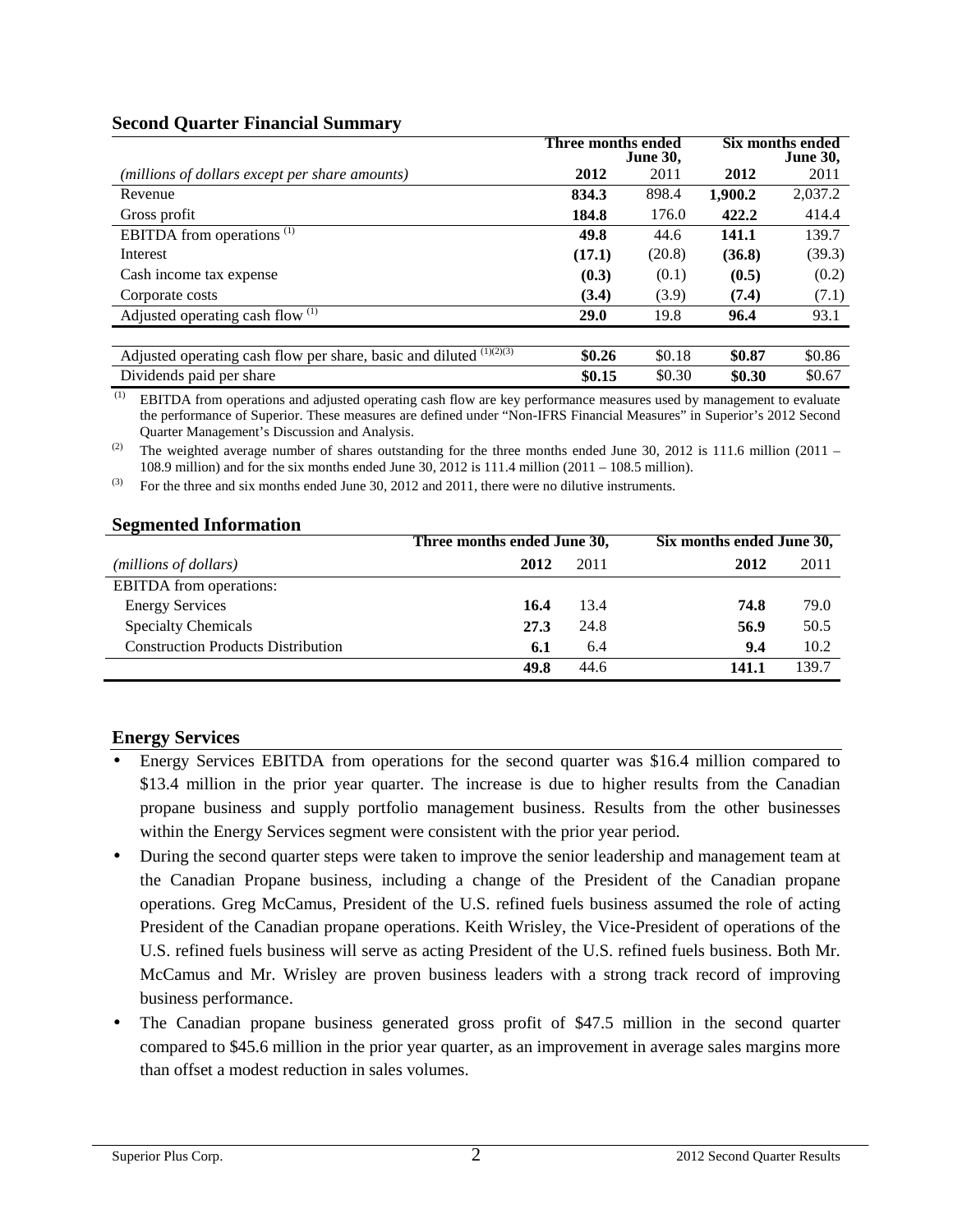- Canadian propane average sales margins were 18.6 cents per litre in the second quarter compared to 17.5 cents per litre in the prior year quarter. The increase in the average sales margin was due to improved pricing on industrial and commercial contracts, benefits associated with a reduction in the wholesale cost of propane, and improvements to overall pricing management. These improvements were partially offset by a higher proportion of lower margin industrial volumes.
- Canadian propane distribution sales volumes were 5 million litres or 2% lower than the prior year quarter due principally to the impact of weather on heating related volumes. Non-heating based industrial volumes continued to benefit from strong demand from the oil and gas sector.
- Although weather does not typically have a material impact on second quarter total sales volumes, heating related volumes, in particular, residential and commercial volumes within the Canadian propane business were negatively impacted by warm weather throughout most of Canada in the second quarter. In addition, record or near record warm temperatures experienced during the first quarter which had an ongoing impact into the beginning of the second quarter. Average weather across Canada, as measured by degree days, for the second quarter was 4% warmer than the prior year and 1% warmer than the 5-year average.
- The U.S. refined fuels business generated gross profits of \$23.6 million in the second quarter compared to \$23.7 million in the prior year quarter. Gross profits were consistent with the prior year period as a 10% improvement in gross margins fully offset the impact of a 10% reduction in sales volumes.
- U.S. refined fuels average sales margins were 6.5 cents per litre in the quarter, compared to 5.9 cents per litre in the prior year quarter. Sales margins benefited from a reduction in the wholesale cost of propane and heating oil, in addition to a modest improvement in overall sales mix relative to the prior year period.
- Similar to the Canadian propane operations, weather does not typically have a material impact on second quarter total sales volumes due to the seasonality of heating related volumes. Although not as significant as in the first quarter, heating related volumes, in particular, residential and commercial volumes within the U.S. refined fuels business were negatively impacted by warm weather throughout most of the Northeast U.S. in the second quarter. Again, record or near record warm temperatures experienced during the first quarter had an ongoing impact into the beginning of the second quarter. Average weather across the Northeast U.S., as measured by degree days, for the second quarter was 1% warmer than the prior year and 9% warmer than the 5-year average.
- The fixed-price energy services business generated gross profits of \$8.9 million compared to \$9.0 million in the prior year quarter as reduced natural gas profits more than offset improved electricity gross profits. Lower natural gas gross profits were due to a reduction in sales volumes as a result of a reduced contribution from the residential segment due to a change in strategy in prior years to focus on small commercial and industrial accounts, offset in part, by improved unit margins due to reduced risk balancing reserves as a result of improvements in the spot price of natural gas. Improved electricity gross profits were due to the aggregation of new customers compared to the prior year quarter.
- The supply portfolio management business generated gross profits of \$1.7 million in the second quarter compared to \$3.2 million in the comparative period. The decrease in gross profit is due to the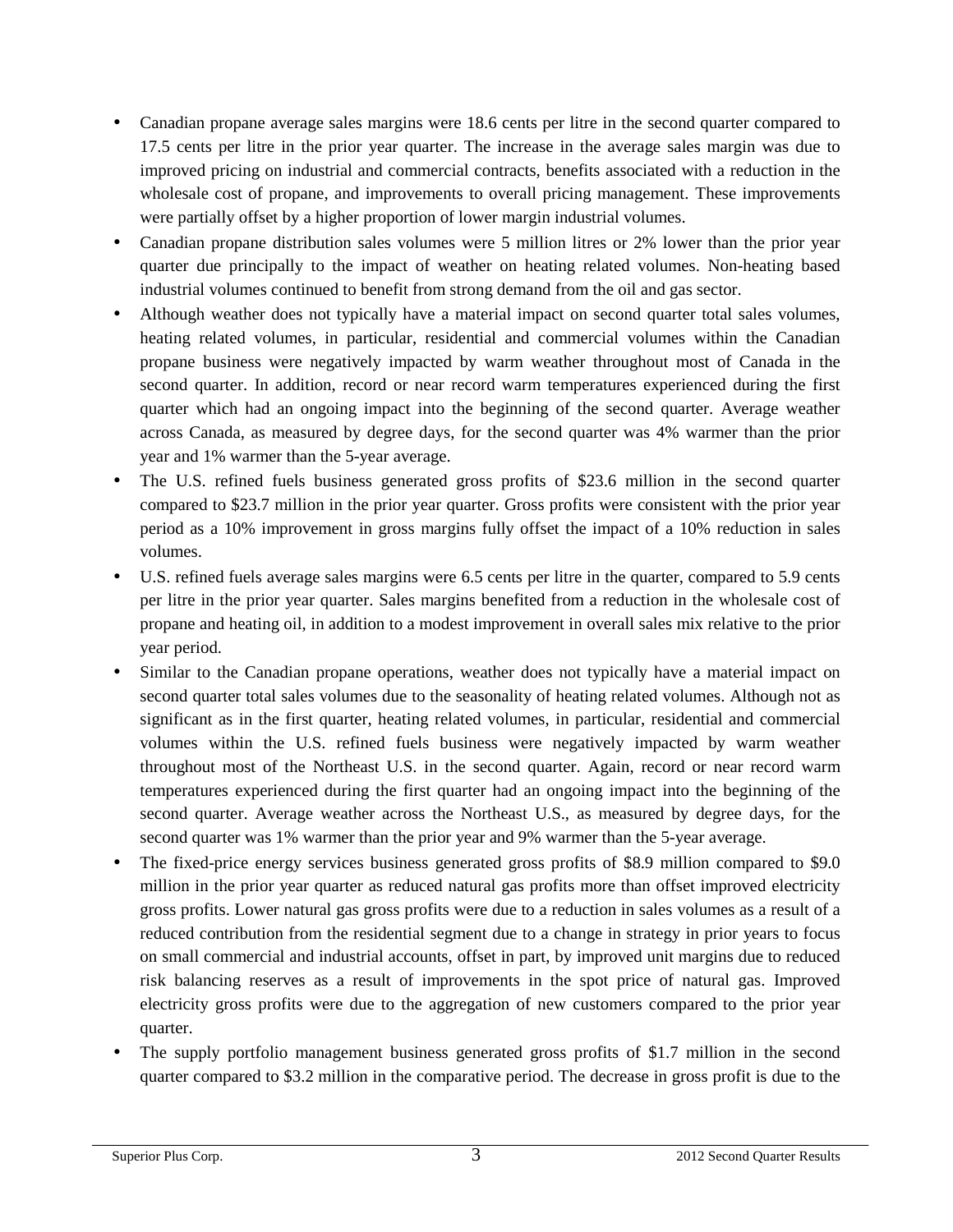write-down of propane inventory as a result of lower market prices, offset in part, by improved market trading opportunities throughout the quarter relative to the prior year quarter.

- Operating expenses were \$73.3 million in the quarter compared to \$76.2 million in the prior year quarter. The decrease in operating expenses is due to lower operating costs within the Canadian propane and Northeast U.S. refined fuels businesses as a result of reduced sales volumes as noted previously.
- Initiatives to improve results in the Energy Services business continued during the second quarter in conjunction with Superior's goal for each of its businesses to become best in class. Business improvement projects for 2012/2013 will be focused on: a) improving customer service levels, b) improving overall logistics and procurement functions, c) enhancing the management of margins through intelligent pricing, d) working capital management, and e) improving existing and implementing new technologies to facilitate improvements to the business.
- Superior expects business conditions in 2012 for its Energy Services business will be similar to 2011, with the exception of a reduced contribution from its fixed-price energy services business. The fixedprice energy services business profitability will moderate as it is expected there will be fewer renewals of residential customers at favourable margins due to market conditions. Additionally, weather is anticipated to be consistent with the 5-year average for the second half of 2012.

# **Specialty Chemicals**

- EBITDA from operations for the second quarter was \$27.3 million compared to \$24.8 million in the prior year quarter as higher average realized selling prices and improved sodium chlorate sales volumes more than offset a reduction in chloralkali sales volumes.
- Sodium chlorate gross profits were higher than the prior year quarter due to higher average realized selling prices and the absence of higher cost external purchases required in the prior year quarter resulting from a temporary production outage at the Buckingham, Quebec facility. These improvements more than offset increased transportation charges as a result of changes to sales mix.
- Sodium chlorate sales volumes were 2% higher than the prior year quarter due to higher demand from North American and international customers.
- Chloralkali gross profits were lower than the prior year as reduced sales volumes and higher input costs more than offset higher average realized selling prices. Sales volumes of chloralkali products decreased by 4,000 tonnes or 6% due in part to the timing of maintenance and repair activities and reduced demand as a result of ongoing economic uncertainty.
- Operating expenses were \$4.3 million higher than the prior year as result of higher plant maintenance costs due in part to the timing of maintenance compared to the prior year, higher employee costs and general inflationary increases.
- As previously announced in the first quarter, Superior has approved an \$18 million expansion of the hydrochloric acid production capacity at the Port Edwards, Wisconsin chloralkali facility. The existing capacity of 110,000 wet metric tonnes (WMT), or 36,000 dry metric tonnes, will increase to approximately 220,000 WMT upon completion of the expansion. The project will be completed through 2012 and 2013 with commercial production expected in the first quarter of 2014.
- Superior expects business conditions in 2012 for its Specialty Chemicals business will be similar to 2011. Superior continues to see a stable market for sodium chlorate as a result of the current market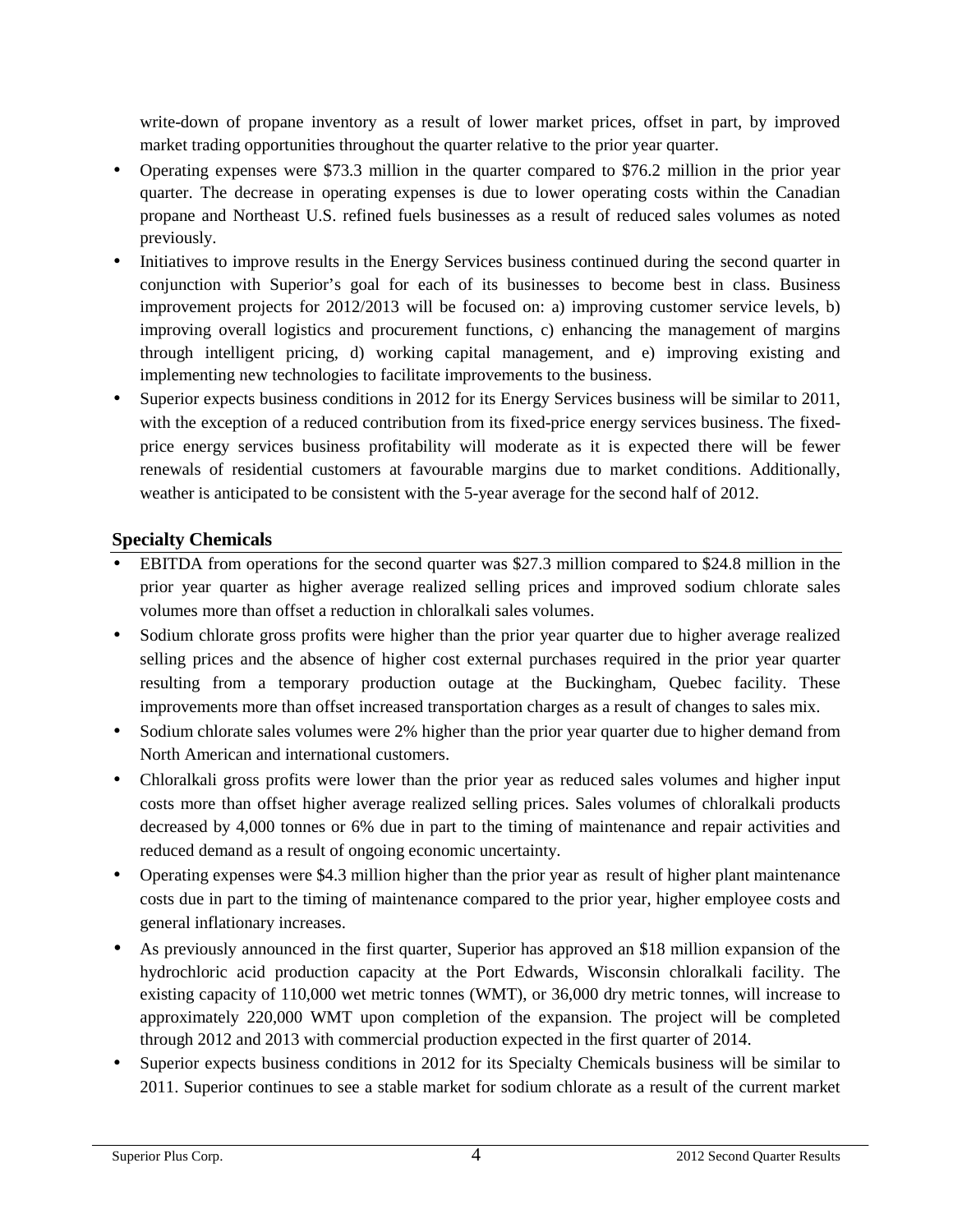for pulp. Superior also expects a moderation in chloralkali sales volumes as the North American supply demand fundamentals have returned to balanced levels; the market for chloralkali continues to be supported by low natural gas prices.

# **Construction Products Distribution**

- EBITDA from operations for the second quarter, including one-time restructuring charges of \$0.5 million was \$6.1 million compared to \$6.4 million in the prior year quarter.
- Construction Products Distribution's results were \$0.3 million lower than the prior year quarter as higher operating costs, due in part to the restructuring costs noted above, were offset by improved gross profit.
- Gross profit was \$3.0 million higher than the prior year quarter as a result of improved sales volumes. Gross profit and sales volumes benefited from improved demand within the commercial and industrial insulation segment, due to a stronger focus on sales and marketing and the impact of improved industrial project activity. In addition, gypsum sales volumes increased over the prior year due to improved U.S. demand and the introduction of the full interiors product line into select U.S. markets that were previously acoustical ceiling focused. Gross margins as a percentage of sales were lower than the prior year due to competitive pressures and manufacturer price increases.
- Operating expenses were \$3.3 million higher than the prior year. The increase in operating expenses is due to higher sales volumes and inflationary increases on wages and other operating costs. Additionally, the second quarter includes \$0.5 million (\$1.6 million year-to-date) in costs associated with operational restructuring. Operating expenses as a percentage of sales were lower than the prior year quarter.
- The Construction Products Distribution business continues to review all aspects of operations to optimize its cost structure and improve gross margins. Superior anticipates that an additional \$2.5 to \$3.5 million in restructuring costs will be incurred in 2012 due principally to the reorganization or closure of approximately 10 to 15 branches. Restructuring activities are being actively managed to minimize costs and the impact on customers.
- Initiatives to improve results in the Construction Products Distribution business continued during the second quarter. Business improvement projects for 2012/2013 will be focused on: a) assessment of overall logistics and existing branch network, b) review of supply chain management including procurement and transportation, c) review of product pricing, and d) working capital management.
- Superior expects business conditions in 2012 for its Construction Products Distribution business to be similar to 2011. EBITDA from operations is anticipated to be lower than in 2011 due to anticipated costs associated with further restructuring activities and ongoing adverse market conditions in both the residential and commercial segments in both Canada and the U.S. Superior does not anticipate significant improvements in the end-use markets in the near term.

# **Corporate Related**

• Total interest expense for the second quarter was \$17.1 million compared to \$20.8 million in the prior year quarter. Interest expense was lower than the prior year quarter as a result of lower average debt levels due to Superior's ongoing focus to reduce its total debt levels.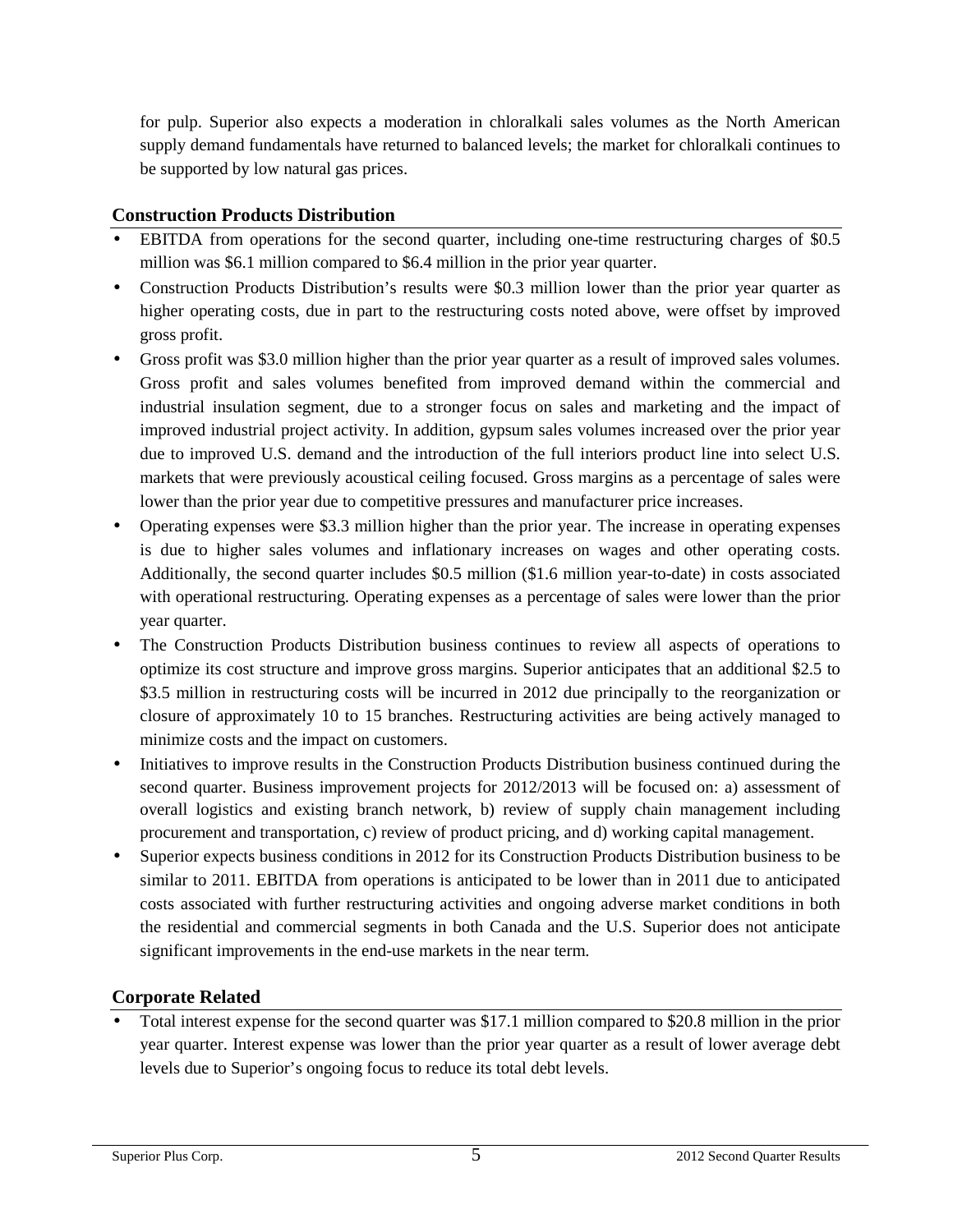- Corporate costs were \$3.4 million in the current quarter, a \$0.5 million decrease over the prior year quarter due to lower costs associated with Superior's long-term incentive plans as a result of a reduction in Superior's share price during the second quarter of 2012.
- Superior's dividend re-investment program (DRIP) generated proceeds of \$3.4 million during the second quarter (\$7.0 million year-to-date). Proceeds from the DRIP will be used to reduce existing debt levels. The DRIP provides Superior's shareholders with the opportunity to reinvest their cash dividends in the future growth of the business at a 5% discount to the market price of Superior's common shares.
- Superior's total debt (including convertible debentures) to Compliance EBITDA improved to 4.4X as at June 30, 2012, compared to 5.1X as at December 31, 2011, and 5.3X as at June 30, 2011. Superior continues to make progress on reducing its total leverage by focusing on debt reduction, including reducing working capital requirements and improving business operations.
- On August 1, 2012, Superior redeemed its remaining \$49.94 million, 5.75% 2012 convertible debenture obligation.

# **2012 Financial Outlook**

Superior expects 2012 AOCF per share of \$1.45 to \$1.80, consistent with the 2012 financial outlook provided at the first quarter of 2012.

Luc Desjardins, Superior's President and Chief Executive Officer stated "Superior is pleased with the results for the second quarter and we are encouraged that our results are beginning to demonstrate the improvements associated with a number of the business initiatives that were implemented in the first quarter of 2012. Superior remains committed to transforming into a best in class organization and while much work remains to achieve this goal, I remain confident that with the hard work of Superior's employees and the support of our various stakeholders, Superior will successfully complete the transformation to be best in class. Additionally, I am pleased to confirm that Superior remains confident in its ability to achieve its 2012 financial outlook of \$1.45 to \$1.80 of AOCF per share based on the current state of the North American economy and the assumption average temperatures return to historical levels for the second half of 2012."

For additional details on the assumptions underlying the 2012 financial outlook, see Superior's 2012 Second Quarter Management's Discussion and Analysis.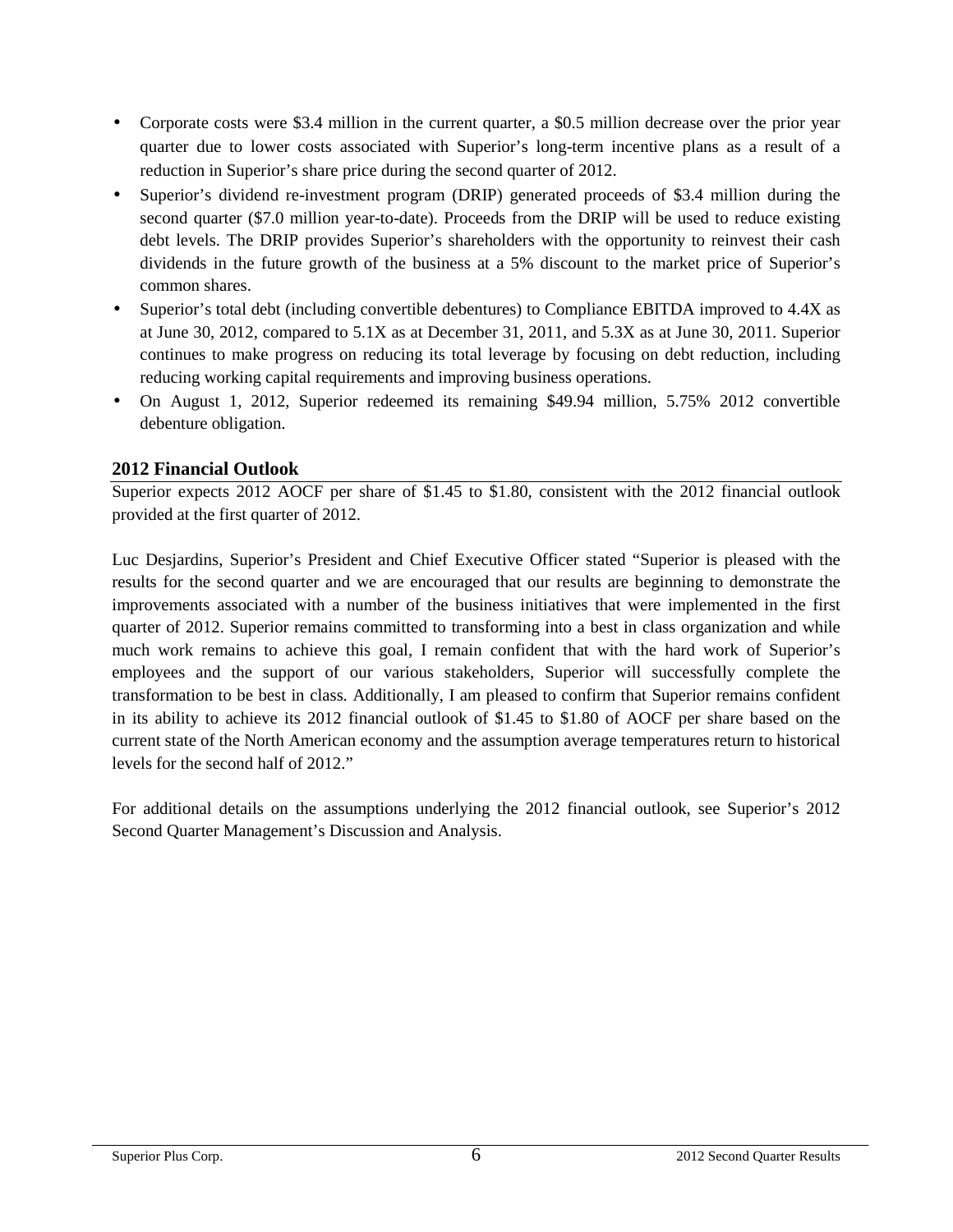# **Debt Management Update**

Superior remains committed to reducing its total debt and its total debt leverage ratios. An update to the anticipated total debt and total debt leverage ratios as at December 31, 2012, based on Superior's 2012 financial outlook and Superior's 2012 second quarter year-to-date results, is detailed in the chart below.

|                                                             |                    | (Millions of  |
|-------------------------------------------------------------|--------------------|---------------|
|                                                             | (Dollar Per Share) | Dollars)      |
| 2012 financial outlook AOCF per share – mid-point $(1)$     | 1.62               | 181.4         |
| Maintenance capital expenditures, net                       | (0.14)             | (15.5)        |
| Capital lease obligation repayments                         | (0.14)             | (15.3)        |
| Cash flow available for dividends and debt repayment before |                    |               |
| growth capital                                              | 1.34               | 150.6         |
| Expansion of Port Edward's facility and one-time            |                    |               |
| environmental costs                                         | (0.10)             | (11.0)        |
| Other growth capital expenditures                           | (0.17)             | (19.4)        |
| Proceeds from dividend reinvestment program                 | 0.12               | 13.8          |
| Estimated 2012 free cash flow available for dividend and    |                    |               |
| debt repayment                                              | 1.19               | 134.0         |
| Dividends (annualized)                                      | (0.60)             | (67.2)        |
| Cash flow available for debt repayment before working       |                    |               |
| capital initiatives                                         | 0.59               | 66.8          |
| Working capital reduction initiatives                       | 0.40               | 45.0          |
| Total estimated debt repayment (including Q2 2012 Actuals)  | 0.99               | 111.8         |
| Estimated total debt to EBTIDA as at December 31, 2012      | $4.4X - 4.6X$      | $4.4X - 4.6X$ |
| Dividends (annualized)                                      | 0.60               | 67.2          |
| Calculated payout ratio after all capital expenditures      | 50%                | 50%           |

 $(1)$  See "2012 Financial Outlook" in Superior's 2012 Second Quarter Management's Discussion and Analysis for additional details including assumptions, definitions and risk factors.

# **2012 Detailed Second Quarter Results**

Superior's 2012 Second Quarter Management's Discussion and Analysis is attached and is also available on Superior's website at: www.superiorplus.com under the Investor Relations section.

# **Second Quarter Conference Call**

Superior will be conducting a conference call and webcast for investors, analysts, brokers and media representatives to discuss the 2012 Second Quarter Results at 8:30 a.m. MDT on Friday, August 3, 2012. To participate in the call, dial: 1-877-240-9772. An archived recording of the call will be available for replay until midnight, Wednesday, October 3, 2012. To access the recording, dial: 1-800-408-3053 and enter pass code 7899460 followed by the # key. Internet users can listen to the call live, or as an archived call, on Superior's website at: www.superiorplus.com.

Superior has posted an updated corporate presentation on its website which will be reviewed during the second quarter conference call. The presentation can be found at www.superiorplus.com.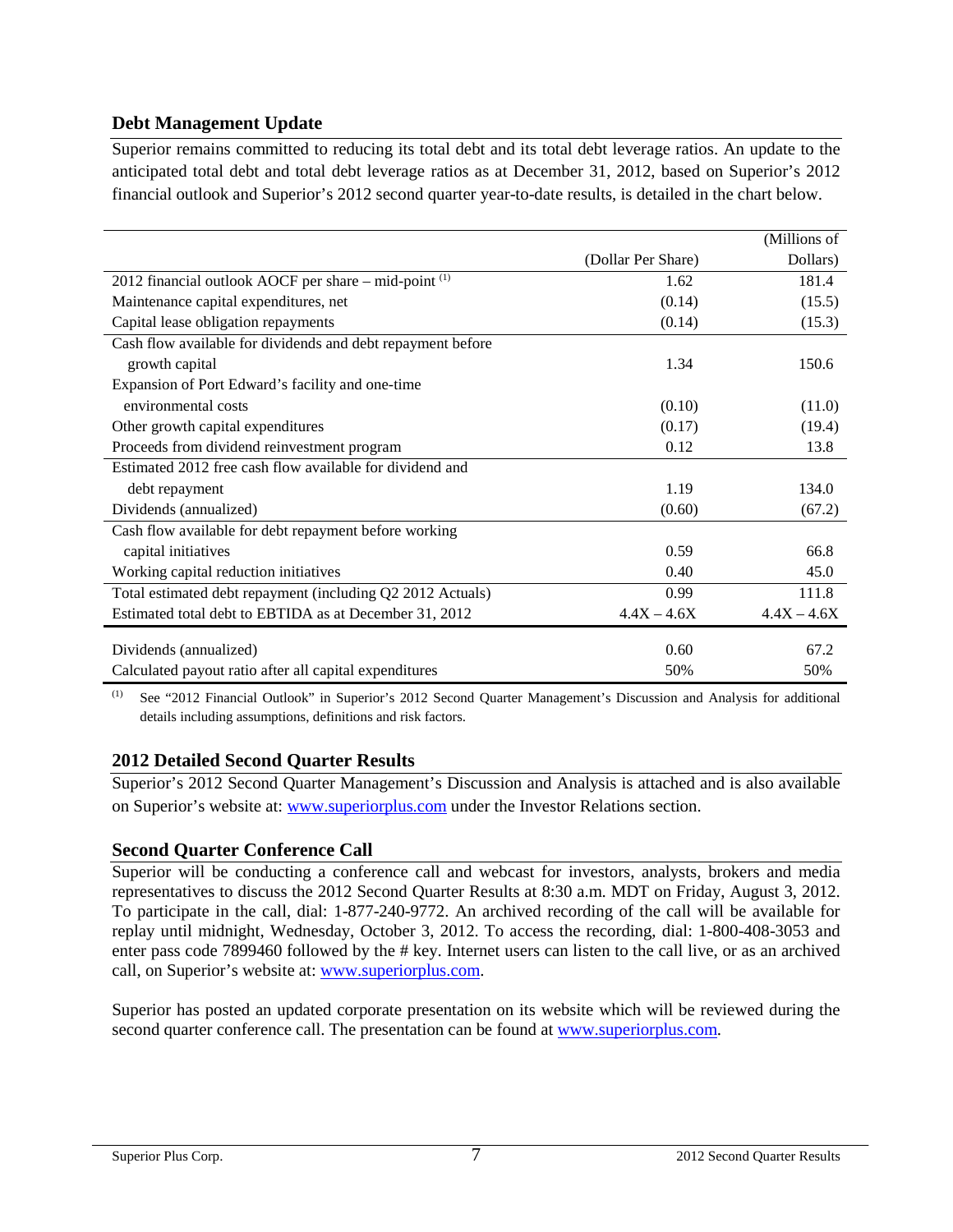# **Forward Looking Information**

Certain information included herein is forward-looking, within the meaning of applicable Canadian securities laws. Forward-looking information includes, without limitation, statements regarding the future financial position and debt repayment, restructuring costs, business strategy and improvement projects, market conditions, budgets, litigation, projected costs, capital expenditures, financial results, adjusted operating cash flow, EBITDA from operations, taxes and plans and objectives of or involving Superior and Superior Plus LP. Forward-looking information is often, but not always, identified by the use of words such as "anticipate", "believe", "expect", "plan", "intend", "forecast", "target", "project", "guidance", "may", "will", "should", "could", "estimate", "predict" or similar words suggesting future outcomes or language suggesting an outlook. Forward-looking information in this press release, including the attached 2012 Second Quarter Management's Discussion and Analysis, includes but is not limited to, consolidated and business segment outlooks, product production, expected EBITDA from operations, expected AOCF, expected AOCF per share, expected leverage ratios and debt repayment, debt management summary, future capital expenditures, future economic conditions, tax horizon, future income taxes, exchange rates, dividend strategy, commodity prices and costs, development plans and programs, business improvement projects, effects of operational and technological improvements, expansion projects, restructuring costs, impact of accounts receivable collection delays, demand for chemicals including sodium chlorate and chloralkali, business strategy and objectives, payout ratio, future dividend payments, future cash flows, anticipated taxes, benefits and synergies resulting from corporate and asset acquisitions, expected life of facilities and statements regarding the future financial position of Superior and Superior Plus LP. Superior believes the expectations reflected in such forward-looking information are reasonable but no assurance can be given that these expectations will prove to be correct and such forward-looking statements should not be unduly relied upon.

Forward-looking information is based on various assumptions. Those assumptions are based on information currently available to Superior, including information obtained from third party industry analysts and other third party sources, the historic performance of Superior's businesses, and such assumptions include anticipated financial performance, current business and economic trends, the amount of future dividends paid by Superior, business prospects, availability and utilization of tax basis, regulatory developments, currency, exchange and interest rates, trading data, cost estimates, our ability to obtain financing on acceptable terms, and the other assumptions set forth under the "Outlook" sections contained in the attached 2012 Second Quarter Management's Discussion and Analysis. Readers are cautioned that the preceding list of assumptions is not exhaustive.

Forward-looking information is not a guarantee of future performance. By its very nature, forwardlooking information involves inherent risks and uncertainties, both general and specific, and risks that predictions, forecasts, projections and other forward-looking information will not be achieved, some of which are described herein and in the attached 2012 Second Quarter Management's Discussion and Analysis. Such risks and uncertainties may cause Superior's or Superior Plus LP's actual performance and financial results in future periods to differ materially from any projections of future performance or results expressed or implied by such forward-looking information. We caution readers not to place undue reliance on this information as a number of important factors could cause the actual results to differ materially from the beliefs, plans, objectives, expectations and anticipations, estimates and intentions expressed in such forward-looking information. These risks and uncertainties include but are not limited to the risks referred to under the section entitled "Risk Factors to Superior", in the attached 2012 Second Quarter Management's Discussion and Analysis, the risks associated with the availability and amount of the tax basis and the risks identified in Superior's 2011 Annual Information Form under the heading "Risk Factors". Superior's 2011 Annual Information Form is available at www.sedar.com and from Superior's website at www.superiorplus.com.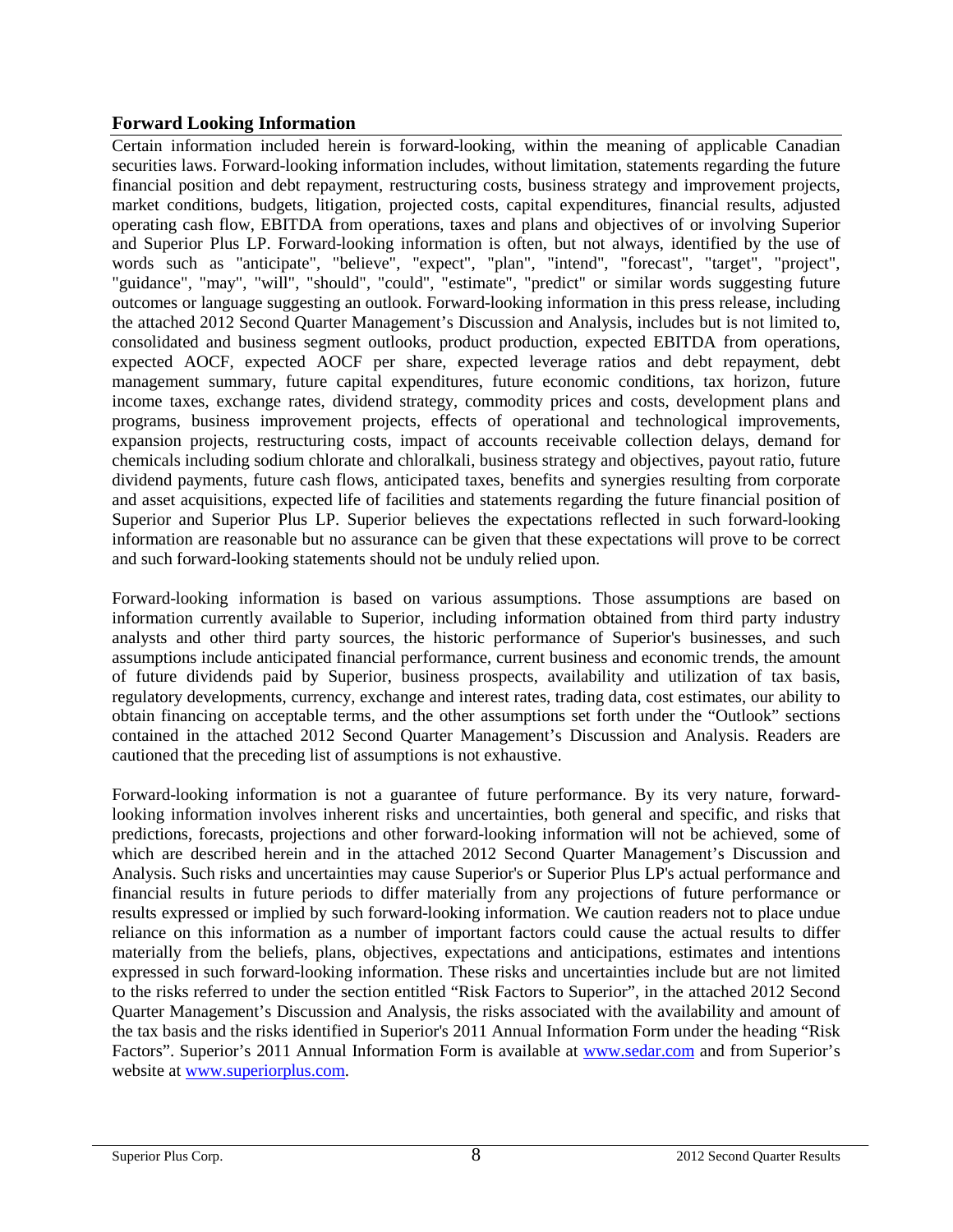Readers are cautioned that the foregoing list of factors that may affect future results is not exhaustive. When relying on our forward-looking information to make decisions with respect to Superior, investors and others should carefully consider the foregoing factors and other uncertainties and potential events. Forward-looking information is provided for the purpose of providing information about management's expectations and plans about the future. Reliance on such information may not be appropriate for other purposes, such as making investment decisions. Any forward-looking information is made as of the date hereof and, except as required by law, Superior does not undertake any obligation to publicly update or revise such information to reflect new information, subsequent or otherwise. For more information about Superior, visit our website at www.superiorplus.com or contact:

| <b>Wayne Bingham</b> | <b>Executive Vice-President and Chief Financial Officer</b><br>E-mail: whingham@superiorplus.com<br>Phone: (403) 218-2951 / Fax: (403) 218-2973                          |
|----------------------|--------------------------------------------------------------------------------------------------------------------------------------------------------------------------|
| <b>Jay Bachman</b>   | Vice-President, Investor Relations and Treasurer<br>E-mail: jbachman@superiorplus.com<br>Phone: (403) 218-2957 / Fax: (403) 218-2973<br>Toll Free: 1-866-490-PLUS (7587) |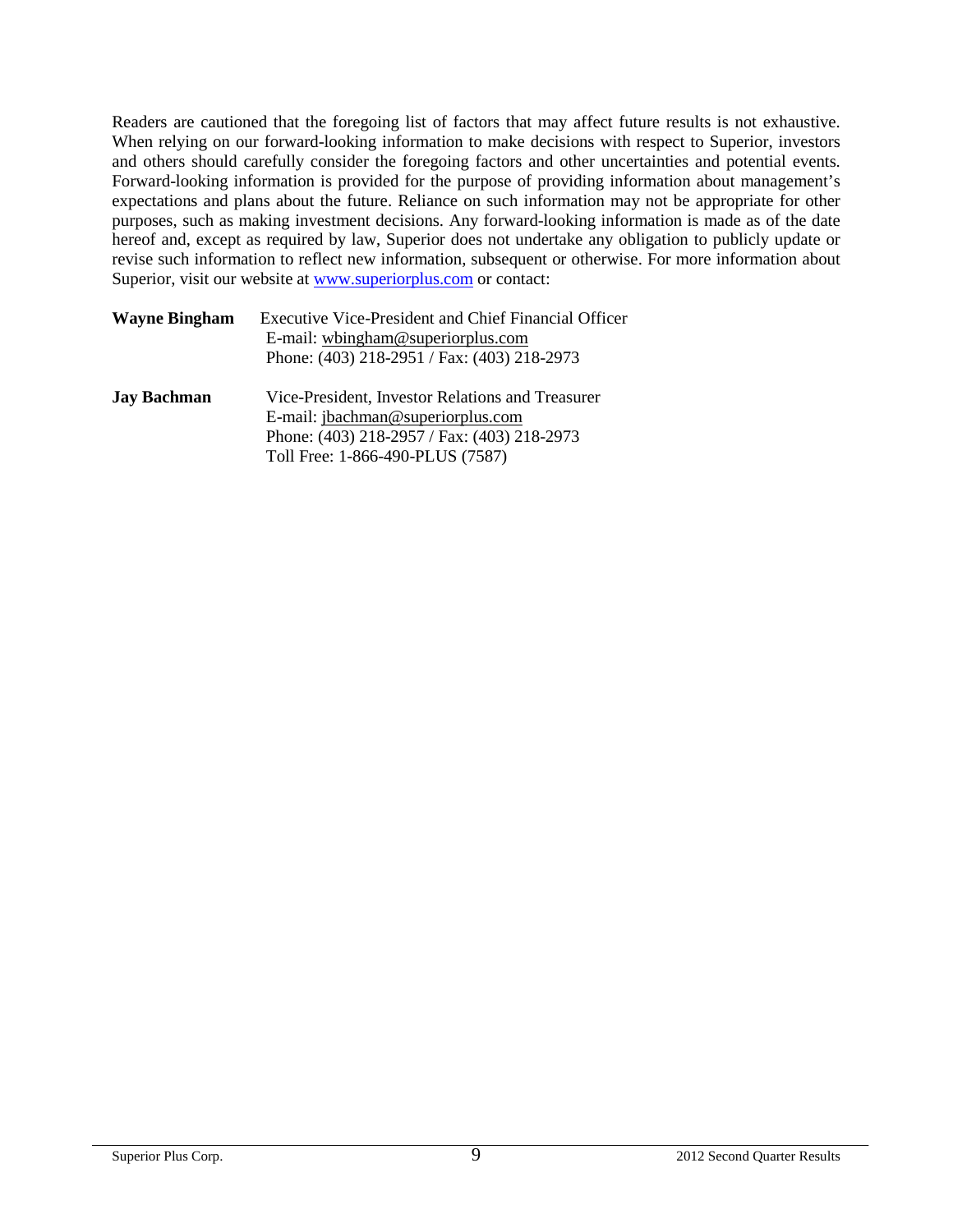# **Management's Discussion and Analysis of 2012 Second Quarter Results August 2, 2012**

The following Management's Discussion and Analysis (MD&A) is a review of the financial performance and position of Superior Plus Corp. (Superior) as at June 30, 2012 and for the three and six months ended June 30, 2012 and 2011. The information in this MD&A is current to August 2, 2012. This MD&A should be read in conjunction with Superior's audited consolidated financial statements and notes to those statements as at and for the twelve months ended December 31, 2011 and its December 31, 2011 MD&A.

The accompanying unaudited condensed consolidated financial statements of Superior have been prepared by and are the responsibility of Superior's management. Superior's unaudited condensed consolidated financial statements have been prepared in accordance with *International Accounting Standard 34 Interim Financial Reporting* as issued by the International Accounting Standards Board (IASB). Dollar amounts in this MD&A are expressed in Canadian dollars and millions except where otherwise noted.

## **Overview of Superior**

Superior is a diversified business corporation. Superior holds 99.9% of Superior Plus LP (Superior LP), a limited partnership formed between Superior General Partner Inc. (Superior GP) as general partner and Superior as limited partner. Superior owns 100% of the shares of Superior GP and Superior GP hold 0.1% of Superior LP. The cash flow of Superior is solely dependent on the results of Superior LP and is derived from the allocation of Superior LP's income to Superior by means of partnership allocations. Superior, through its ownership of Superior LP and Superior GP, has three operating segments: the Energy Services segment which includes a Canadian propane distribution business, a U.S. refined fuels distribution business, a fixed-price energy services business and a supply portfolio management business; the Specialty Chemicals segment; and the Construction Products Distribution segment.

# **Second Quarter Results**

# **Summary of Adjusted Operating Cash Flow**

|                                                                   | Three months ended | <b>June 30,</b> | <b>Six months ended</b><br><b>June 30,</b> |        |
|-------------------------------------------------------------------|--------------------|-----------------|--------------------------------------------|--------|
| (millions of dollars except per share amounts)                    | 2012               | 2011            | 2012                                       | 2011   |
| EBITDA from operations: $(1)$                                     |                    |                 |                                            |        |
| <b>Energy Services</b>                                            | 16.4               | 13.4            | 74.8                                       | 79.0   |
| <b>Specialty Chemicals</b>                                        | 27.3               | 24.8            | 56.9                                       | 50.5   |
| <b>Construction Products Distribution</b>                         | 6.1                | 6.4             | 9.4                                        | 10.2   |
|                                                                   | 49.8               | 44.6            | 141.1                                      | 139.7  |
| Interest                                                          | (17.1)             | (20.8)          | (36.8)                                     | (39.3) |
| Cash income tax expense                                           | (0.3)              | (0.1)           | (0.5)                                      | (0.2)  |
| Corporate costs                                                   | (3.4)              | (3.9)           | (7.4)                                      | (7.1)  |
| Adjusted operating cash flow $^{(1)}$                             | 29.0               | 19.8            | 96.4                                       | 93.1   |
|                                                                   |                    |                 |                                            |        |
| Adjusted operating cash flow per share $(2)$ , basic $(2)$<br>and | \$0.26             | \$0.18          | \$0.87                                     | \$0.86 |

diluted<sup>(3)</sup>

(1) Earnings before interest, taxes, depreciation and amortization (EBITDA) and adjusted operating cash flow are not IFRS measures. See "Non-IFRS Financial Measures".

<sup>(2)</sup> The weighted average number of shares outstanding for the three months ended June 30, 2012, is 111.6 million (2011 – 108.9 million) and for the six months ended June 30, 2012, is 111.4 million (2011 – 108.5 million).

(3) For the three and six months ended June 30, 2012 and 2011, there were no dilutive instruments.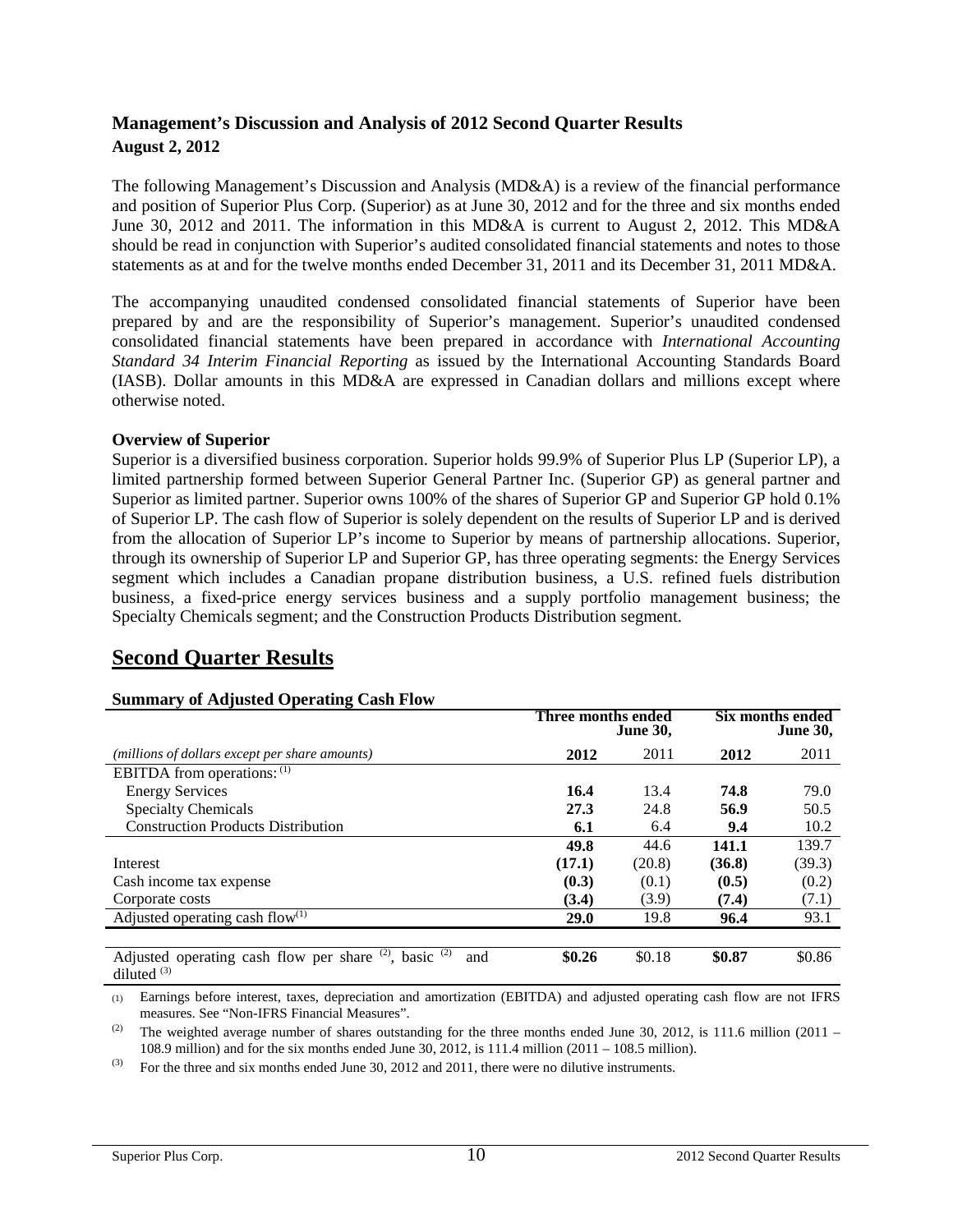|       |                                          |        | Three months ended |         |                 |
|-------|------------------------------------------|--------|--------------------|---------|-----------------|
|       |                                          |        | <b>June 30,</b>    |         | <b>June 30,</b> |
|       | (millions of dollars)                    | 2012   | 2011               | 2012    | 2011            |
|       | Net cash flow from operating activities  | 141.0  | 104.4              | 261.9   | 162.1           |
| Add:  | Decrease in non-cash working capital     | (94.6) | (65.0)             | (128.2) | (29.5)          |
|       | Non cash interest expense                | 1.6    | 1.5                | 3.3     | 3.3             |
| Less: | Income taxes expense                     | (0.3)  | (0.1)              | (0.5)   | (0.2)           |
|       | Finance costs recognized in net earnings | (18.7) | (21.0)             | (40.1)  | (42.6)          |
|       | Adjusted operating cash flow             | 29.0   | 19.8               | 96.4    | 93.1            |

## **Adjusted Operating Cash Flow Reconciled to Net Cash Flow from Operating Activities** (1)

(1) See the Unaudited Condensed Consolidated Financial Statements for net cash flows from operating activities and changes in non-cash working capital.

Second quarter adjusted operating cash flow was \$29.0 million, an increase of \$9.2 million or 46% from the prior year quarter. The increase in adjusted operating cash flow was primarily due to higher operating results at Energy Services and Specialty Chemicals along with lower interest costs. Adjusted operating cash flow of \$0.26 per share, increased by \$0.08 per share as compared to the prior year quarter due to a 46% increase in adjusted operating cash flow as noted above offset in part by a 2% increase in the weighted average number of shares outstanding. The average number of shares outstanding increased in 2012 as a result of shares issued from Superior's Dividend Reinvestment Program and Optional Share Purchase Plan (DRIP).

Adjusted operating cash flow for the six months ended June 30, 2012 was \$96.4 million, an increase of \$3.3 million or 4% compared to the prior year period. The increase in adjusted operating cash flow was due to increased EBITDA from operations of Specialty Chemicals and lower interest costs. Adjusted operating cash flow per share was \$0.87 per share for the six months ended June 30, 2012, an increase of \$0.01 per share or 1% due to the increase in adjusted operating cash flow as noted above offset in part by a 3% increase in the weighted average number of shares outstanding. The average number of shares outstanding increased in 2012 as a result of shares issued from the DRIP.

The net earnings for the second quarter were \$13.5 million, compared to net earnings of \$1.1 million in the prior year quarter. Net earnings were primarily impacted by higher gross profits and lower unrealized gains on financial instruments in the current quarter as compared to unrealized financial instrument gains in the prior year quarter. The change in the unrealized gains on financial instruments was due principally to lower gains in the current quarter on Superior's natural gas financial derivatives compared to the prior year quarter as a result of fluctuations in the spot price of natural gas. Revenues of \$834.3 million were \$64.1 million lower than the prior year quarter due to lower Energy Services revenue as a result of lower commodity prices offset in part by higher revenue at Specialty Chemicals due to increased pricing and higher revenue at Construction Products Distribution as a result of increased demand. Gross profit of \$184.8 million was \$8.8 million higher than the prior year quarter primarily due to increased Energy Services gross profits on higher sales margins and Specialty Chemical gross profits due to lower electricity costs and higher gross margins. Operating expenses of \$166.2 million in the second quarter were \$3.4 million lower than in the prior year quarter due to lower amortization expense. Total income tax recovery for the second quarter was \$3.8 million compared to income tax recovery of \$1.4 million in the prior year quarter. The increased in income tax recovery was primarily due to a changes to statutory tax rates in Canada and lower unrealized gains on financial instruments.

Net earnings for the six months ended June 30, 2012 were \$42.2 million, compared to net earnings of \$42.2 million in the prior year period. Net earnings were impacted by \$7.4 million in unrealized gains on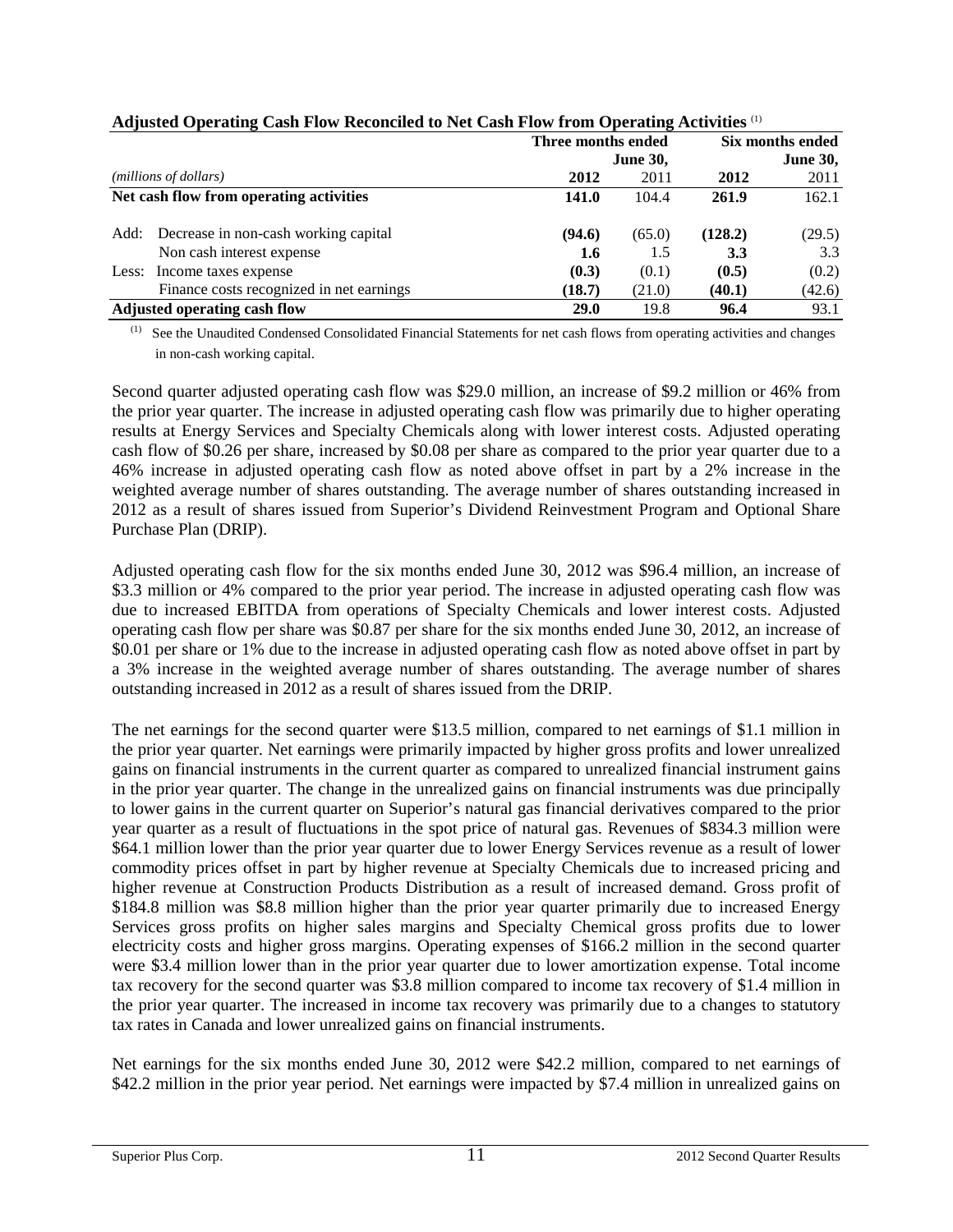financial instruments in the current period, compared to unrealized gains of \$28.7 million in the prior year period. The change in the unrealized gains and losses on financial instruments was due principally to reduced gains on Energy Services natural gas financial derivatives compared to the prior year as a result of fluctuations in the spot price for natural gas. Revenues of \$1,900.2 million were \$137.0 million lower than the prior year period principally due to reduced Energy Services revenue as a result of lower commodity prices and sales volumes offset in part by higher Specialty Chemicals and Construction Products Distribution revenues due to increased sales volumes and demand. Gross profit of \$422.2 million was \$7.8 million higher than the prior year period due to improved gross profit at Specialty Chemicals and Construction Products Distribution due to higher revenues offset in by lower Energy Services gross profits due to lower sales volumes. Total income tax expense for the six months ended June 30, 2012 was \$2.3 million compared to \$13.0 million in the prior year period. The decreased in income tax expense in 2012 was due to changes to statutory tax rates in Canada and lower unrealized gains on financial instruments.

## **Energy Services**

|  | Energy Services' condensed operating results for 2012 and 2011 are provided in the following table. |
|--|-----------------------------------------------------------------------------------------------------|
|  |                                                                                                     |

|                                                       |         | Three months ended<br><b>June 30,</b> | Six months ended<br><b>June 30,</b> |            |  |
|-------------------------------------------------------|---------|---------------------------------------|-------------------------------------|------------|--|
| (millions of dollars)                                 | 2012    | 2011                                  | 2012                                | 2011       |  |
| $Revenue^{(1)}$                                       | 498.0   | 594.3                                 | 1,245.6                             | 1,435.9    |  |
| Cost of sales $^{(1)}$                                | (408.3) | (504.7)                               | (1,013.2)                           |            |  |
|                                                       |         |                                       |                                     | (1, 192.8) |  |
| Gross profit                                          | 89.7    | 89.6                                  | 232.4                               | 243.1      |  |
| Less: Cash operating and administration $costs^{(1)}$ | (73.3)  | (76.2)                                | (157.6)                             |            |  |
|                                                       |         |                                       |                                     | (164.1)    |  |
| <b>EBITDA</b> from operations                         | 16.4    | 13.4                                  | 74.8                                | 79.0       |  |

(1)In order to better reflect the results of its operations, Superior has reclassified certain amounts for purposes of this MD&A to present its results as if it had accounted for various transactions as accounting hedges. See "Reconciliation of Divisional Segmented Revenue and Cost of Sales to EBITDA" for detailed amounts.

Revenues for the second quarter of 2012 were \$498.0 million, a decrease of \$96.3 million from revenues of \$594.3 million in 2011. The decrease in revenues is primarily due to lower commodity prices and sales volumes as compared to the prior year quarter. Total gross profit for the second quarter of 2012 was \$89.7 million, an increase of \$0.1 million or 1% over the prior year quarter. The increase in gross profit is primarily due to higher gross margins within the Canadian propane segment offset in part by lower Supply portfolio management gross profits. A summary and detailed review of gross profit is provided below.

#### **Gross Profit Detail**

|                                 | Three months ended |                 | Six months ended |                 |
|---------------------------------|--------------------|-----------------|------------------|-----------------|
|                                 |                    | <b>June 30,</b> |                  | <b>June 30,</b> |
| (millions of dollars)           | 2012               | 2011            | 2012             | 2011            |
| Canadian propane distribution   | 47.5               | 45.6            | 120.3            | 115.3           |
| U.S. refined fuels distribution | 23.6               | 23.7            | 69.3             | 84.1            |
| Other services                  | 8.0                | 8.1             | 18.5             | 19.6            |
| Supply portfolio management     | 1.7                | 3.2             | 7.9              | 6.8             |
| Fixed-price energy services     | 8.9                | 9.0             | 16.4             | 17.3            |
| Total gross profit              | 89.7               | 89.6            | 232.4            | 243.1           |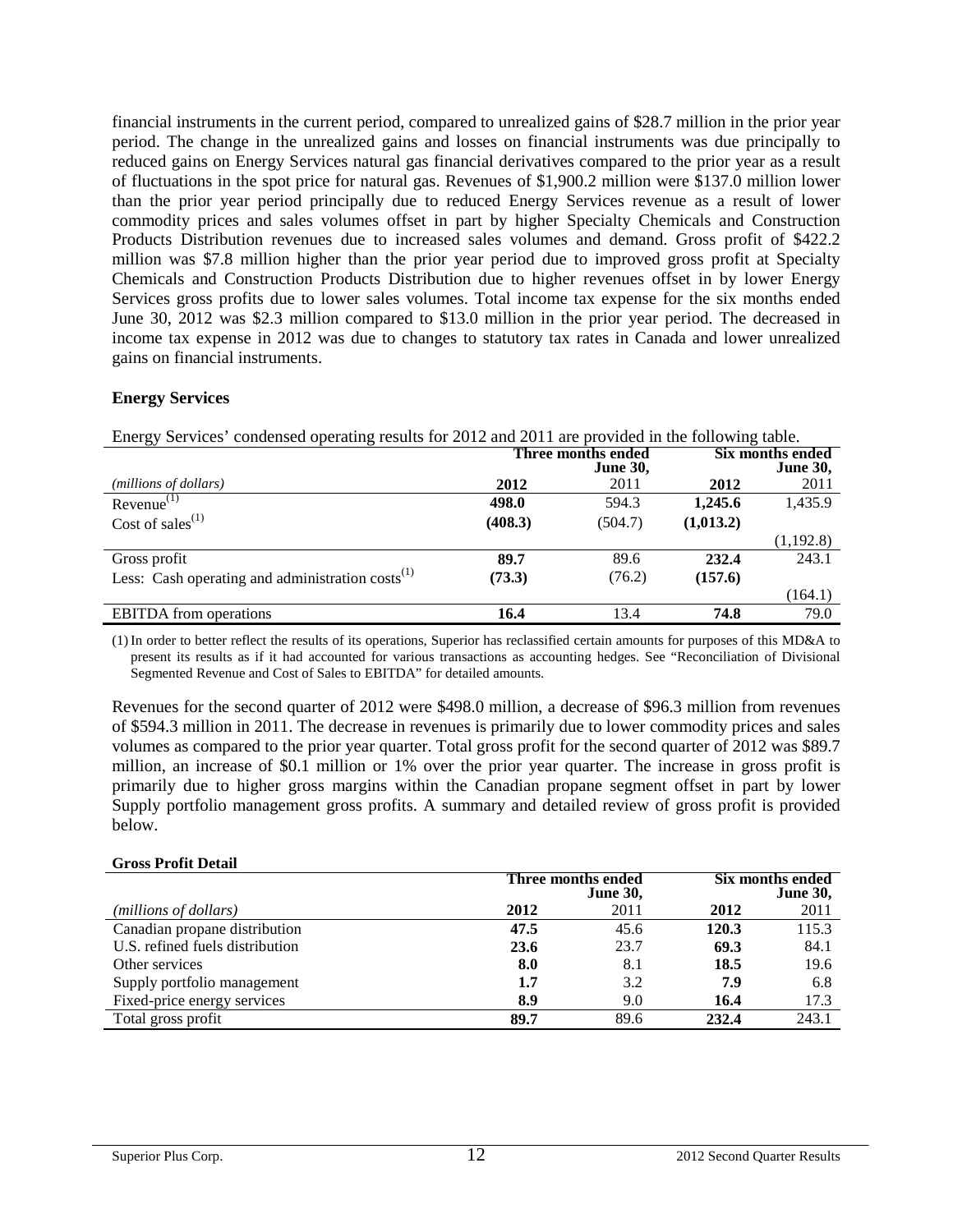# *Canadian Propane Distribution*

Canadian propane distribution gross profit for the second quarter was \$47.5 million, an increase of \$1.9 million or 4% from 2011, due to higher gross margins offset in part by lower sales volumes. Residential and commercial sales volumes decreased by 6 million litres or 9%, due to warm weather in Ontario and Quebec and the ongoing impact of record or near record temperatures during the first quarter. Average weather across Canada for the quarter, as measured by degree days, was 4% warmer than the prior year and 1% warmer than the five-year average. However, heating related volumes in the second and third quarters are generally not materially impacted by average weather due to the seasonality of Canadian propane distributions operations. Industrial volumes increased by 4 million litres or 2%, due to increased oilfield sales volumes as a result of continued strength in the energy sector and the favourable impact of the early onset of the barbeque season. Automotive propane volumes declined by 1 million litres or 5%, due to the continued structural decline in this end-use market although the decline was lower than expected due to favourable price spread between propane and gasoline.

Average propane sales margins for the second quarter increased to 18.6 cents per litre from 17.5 cents per litre in the prior year quarter. The increase in average margins compared to the prior year quarter is principally due to price increases to industrial and commercial sales contracts and improved pricing management offset in part by sales mix as the current quarter included a higher proportion of lower margin sales volumes due to the warm weather.

| Volumes by End-Use Application <sup>(1)</sup> |                             |      | Volumes by Region <sup>(2)</sup> |                             |      |
|-----------------------------------------------|-----------------------------|------|----------------------------------|-----------------------------|------|
|                                               | Three months ended June 30, |      |                                  | Three months ended June 30, |      |
| ( <i>millions of litres</i> )                 | 2012                        | 2011 | ( <i>millions of litres</i> )    | 2012                        | 2011 |
| Residential                                   | 17                          | 20   | Western Canada                   | 143                         | 141  |
| Commercial                                    | 43                          | 46   | Eastern Canada                   | 90                          | 96   |
| Agricultural                                  | 6                           | 8    | Atlantic Canada                  | 22                          | 23   |
| Industrial                                    | 168                         | 164  |                                  |                             |      |
| Automotive                                    | 21                          | 22   |                                  |                             |      |
|                                               | 255                         | 260  |                                  | 255                         | 260  |
| Volumes by End-Use Application $(1)$          |                             |      | Volumes by Region <sup>(2)</sup> |                             |      |
|                                               | Six months ended June 30,   |      |                                  | Six months ended June 30,   |      |
| (millions of litres)                          | 2012                        | 2011 | ( <i>millions of litres</i> )    | 2012                        | 2011 |
| Residential                                   | 18                          | 72   | Western Canada                   | 386                         | 390  |
| Commercial                                    | 140                         | 153  | Eastern Canada                   | 228                         | 250  |
| Agricultural                                  | 22                          | 29   | Atlantic Canada                  | 55                          | 58   |
| Industrial                                    | 454                         | 406  |                                  |                             |      |
| Automotive                                    | 35                          | 38   |                                  |                             |      |
|                                               | 669                         | 698  |                                  | 669                         | 698  |

# **Canadian Propane Distribution Sales Volumes**

(1) **Regions**: Western Canada region consists of British Columbia, Alberta, Saskatchewan, Manitoba, Northwest Ontario, Yukon and Northwest Territories; Eastern Canada region consists of Ontario (except for Northwest Ontario) and Quebec; and Atlantic Canada consists of New Brunswick, Newfoundland & Labrador, Nova Scotia and Prince Edward Island.

# *U.S. Refined Fuels Distribution*

U.S. refined fuels distribution gross profit for the second quarter was \$23.6 million, a decrease of \$0.1 million from the prior year quarter. The decrease in gross profit is due to lower sales volumes offset in part by higher gross margins. Sales volumes of 363 million litres, decreased by 42 million litres or 10% as compared to the prior year quarter. The decrease in sales volumes was primarily due to lower residential and commercial volumes as a result of slightly warmer weather, commercial customer losses and ongoing impact of record or near record temperatures during the first quarter. Weather as measured by heating degree days for the second quarter was 1% warmer than the prior year quarter. Average U.S. refined fuels sales margins of 6.5 cents per litre increased from the 5.9 cents per litre in the prior year quarter. The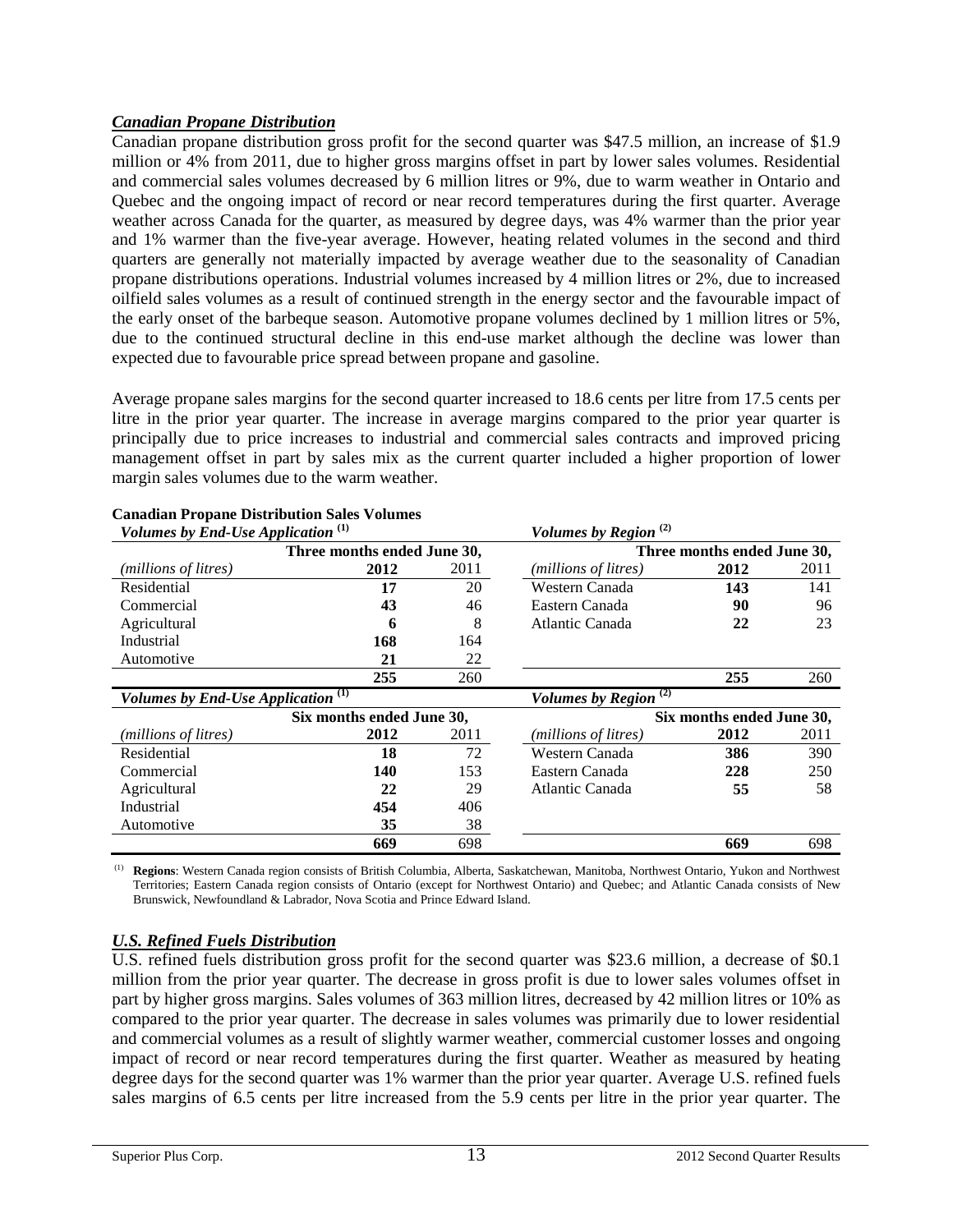increase in sales margins is primarily due to a decreasing supply cost environment and favourable sales mix.

| Volumes by End-Use Application $(1)$ |                             |      | Volumes by Region $(2)$          |                             |      |
|--------------------------------------|-----------------------------|------|----------------------------------|-----------------------------|------|
|                                      | Three months ended June 30, |      |                                  | Three months ended June 30, |      |
| (millions of litres)                 | 2012                        | 2011 | (millions of litres)             | 2012                        | 2011 |
| Residential                          | 37                          | 46   | <b>Northeast United States</b>   | 363                         | 405  |
| Commercial                           | 184                         | 223  |                                  |                             |      |
| Wholesale                            | 141                         | 137  |                                  |                             |      |
|                                      | 363                         | 405  |                                  | 363                         | 405  |
| Volumes by End-Use Application $(1)$ |                             |      | Volumes by Region <sup>(2)</sup> |                             |      |
|                                      | Six months ended June 30,   |      |                                  | Six months ended June 30,   |      |
| (millions of litres)                 | 2012                        | 2011 | (millions of litres)             | 2012                        | 2011 |
| Residential                          | 163                         | 219  | <b>Northeast United States</b>   | 835                         | 957  |
| Commercial                           | 400                         | 479  |                                  |                             |      |
| Wholesale                            | 272                         | 259  |                                  |                             |      |
|                                      | 835                         | 957  |                                  | 835                         | 957  |

# U.S. Refined Fuels Distribution Sales Volumes

(1) **Volume**: Volume of heating oil, propane, diesel and gasoline sold (millions of litres).

(2) **Regions**: Northeast United States region consists of Pennsylvania, Connecticut, New York, and Rhode Island.

#### *Other Services*

Other services gross profit was \$8.0 million in the second quarter, a decrease of \$0.1 million or 1% from the prior year quarter. The decrease in other services gross profit is due to slightly lower customer demand.

#### *Supply Portfolio Management*

Supply portfolio management gross profits were \$1.7 million in the second quarter, a decrease of \$1.5 million from the prior year quarter due to the write down of propane inventory as a result of lower market prices offset in part by increased market opportunities.

#### *Fixed-Price Energy Services*

#### **Fixed-Price Energy Services Gross Profit**

| ັັ                                      |        | Three months ended June 30, 2012 |                        |        | Three months ended June 30, 2011 |                   |
|-----------------------------------------|--------|----------------------------------|------------------------|--------|----------------------------------|-------------------|
| (millions of dollars except volume and  | Gross  |                                  |                        | Gross  |                                  |                   |
| per unit amounts)                       | Profit | <b>Volume</b>                    | Per Unit               | Profit | Volume                           | Per               |
|                                         |        |                                  |                        |        |                                  | Unit              |
| Natural Gas <sup>(1)</sup>              | 6.6    | 4.6 GJ                           | 143.5 ¢/GJ             | 7.5    | 5.5 GJ                           | 136.4             |
|                                         |        |                                  |                        |        |                                  | $\mathcal{C}/GJ$  |
| Electricity <sup><math>(2)</math></sup> | 2.3    | <b>186.6 KWh</b>                 | 1.23 $\mathcal{C}/KWh$ | 1.5    | 146.1 KWh                        | 1.03              |
|                                         |        |                                  |                        |        |                                  | $\mathcal{C}/KNh$ |
| Total                                   | 8.9    |                                  |                        | 9.0    |                                  |                   |
|                                         |        |                                  |                        |        |                                  |                   |
|                                         |        | Six months ended June 30, 2012   |                        |        | Six months ended June 30, 2011   |                   |
| (millions of dollars except volume and  | Gross  | Volume                           | Per Unit               | Gross  | Volume                           | Per               |
| per unit amounts)                       | Profit |                                  |                        | Profit |                                  | Unit              |
| Natural Gas <sup>(1)</sup>              | 11.8   | 9.4 GJ                           | 125.5 $c/GJ$           | 14.6   | $11.1 \text{ GJ}$                | 131.5             |
|                                         |        |                                  |                        |        |                                  | $\mathcal{C}/GJ$  |
| Electricity <sup><math>(2)</math></sup> | 4.6    | 371.7 KWh                        | 1.24 $\mathcal{C}/KWh$ | 2.7    | 263.2 KWh                        | 1.03              |
|                                         |        |                                  |                        |        |                                  | $\mathcal{C}/KNh$ |
| Total                                   | 16.4   |                                  |                        | 17.3   |                                  |                   |

 $<sup>(1)</sup>$  Natural gas volumes and per unit amounts are expressed in millions of gigajoules (GJ).</sup>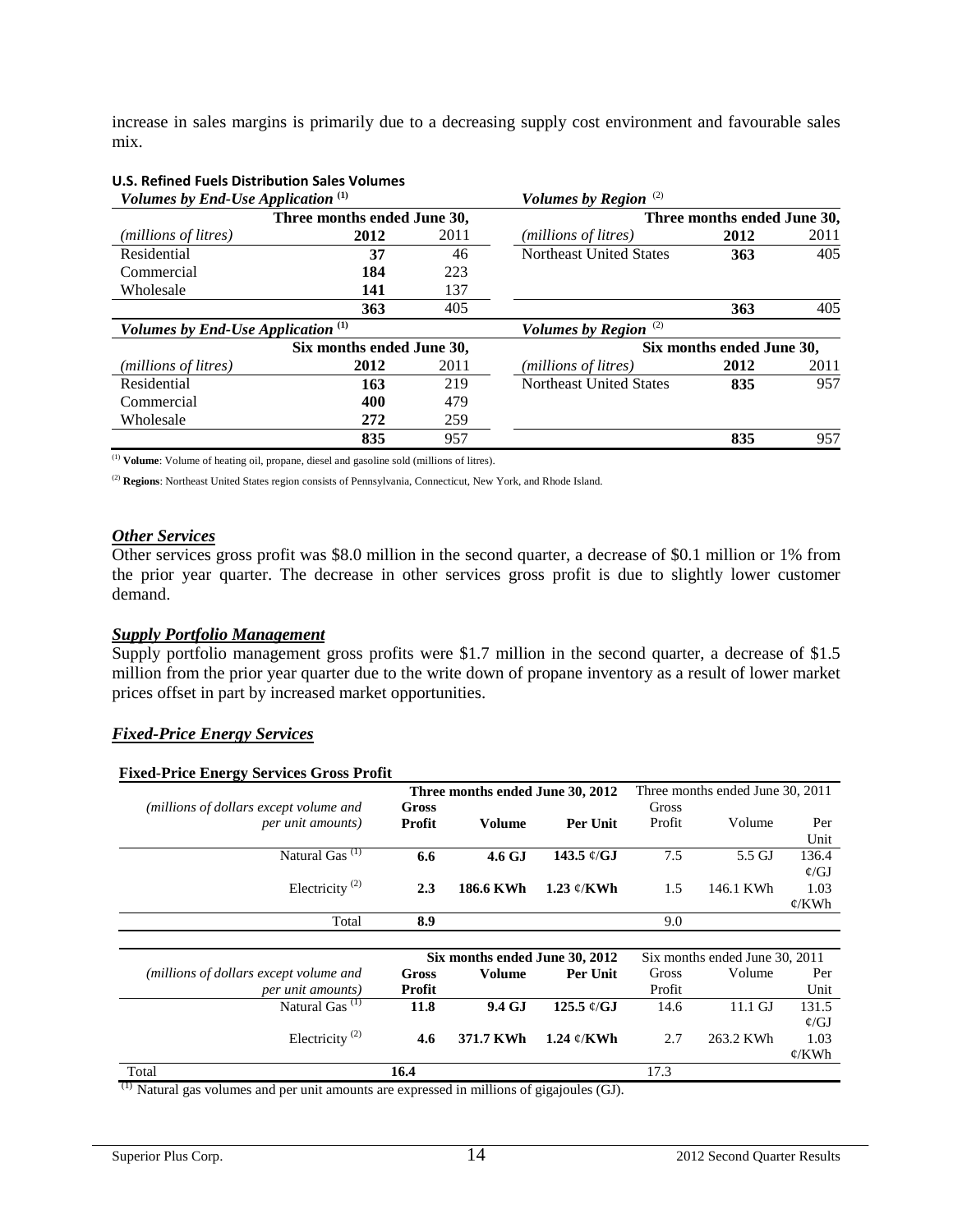$^{(2)}$  Electricity volumes and per unit amounts are expressed in millions of kilowatt hours (KWh).

Fixed-price energy services gross profit was \$8.9 million in the second quarter, a decrease of \$0.1 million (1%) from \$9.0 million in the prior year quarter. Natural gas gross profit was \$6.6 million, a decrease of \$0.9 million from the prior year quarter due to lower sales volumes offset in part by higher gross margins. Gross profit per unit was 143.5 cents per gigajoule (GJ), an increase of 7.1 cents per GJ (5%) from the prior year quarter. The slight increase in natural gas gross margin was due to reduced provisions for potential load balancing losses as a result of increased natural gas prices. Sales volumes of natural gas were 4.6 million GJ, 0.9 million GJ (16%) lower than the prior year quarter due to a continued decline in residential volumes and slower sales aggregation as a result of historically low system price for natural gas. Electricity gross profit in the second quarter of 2012 was \$2.3 million, an increase of \$0.8 million or 53% from the prior year quarter due to the aggregation of additional commercial customers in the Ontario market, increased customer electricity usage and higher margins.

## *Operating costs*

Cash operating and administrative costs were \$73.3 million in second quarter of 2012, a decrease of \$2.9 million or 4% from the prior year quarter. The decrease in expenses was primarily due to reduced commissions paid in the fixed-price energy services segment and lower operating costs associated with reduced sales volumes within the Canadian propane distribution and US Refined Fuels distribution segments.

# **Outlook**

Superior expects business conditions in 2012 for its Energy Services segment to be similar to 2011, with the exception of a reduced contribution from its fixed-price energy services business. The fixed-price energy services business profitability will moderate as it is expected that there will be fewer renewals of residential customers at favourable margins due to market conditions. Additionally, weather is anticipated to be consistent with the 5-year average for the second half of 2012.

In addition to the significant assumptions detailed above, refer to "Risk Factors to Superior" for a detailed review of significant business risks affecting the Energy Services' businesses.

# **Specialty Chemicals**

Specialty Chemicals' condensed operating results for 2012 and 2011 are provided in the following table.

| (millions of dollars except per metric tonne<br>$(MT)$ amounts) | Three months ended<br><b>June 30,</b> |           |        |           |         |           | Six months ended<br><b>June 30,</b> |           |  |
|-----------------------------------------------------------------|---------------------------------------|-----------|--------|-----------|---------|-----------|-------------------------------------|-----------|--|
|                                                                 |                                       | 2012      | 2011   |           | 2012    |           | 2011                                |           |  |
|                                                                 |                                       | \$ per MT |        | \$ per MT |         | \$ per MT |                                     | \$ per MT |  |
| Chemical Revenue <sup>(1)</sup>                                 |                                       |           |        |           |         |           |                                     |           |  |
|                                                                 | 137.6                                 | 726       | 125.7  | 655       | 270.5   | 717       | 256.5                               | 661       |  |
| Chemical Cost of Sales <sup>(1)</sup>                           |                                       |           |        |           |         |           |                                     |           |  |
|                                                                 | (76.2)                                | (402)     | (71.1) | (371)     | (148.0) | (392)     | (145.6)                             | (375)     |  |
| <b>Chemical Gross Profit</b>                                    |                                       |           |        |           |         |           |                                     |           |  |
|                                                                 | 61.4                                  | 324       | 54.6   | 284       | 122.5   | 325       | 110.9                               | 286       |  |
| Less: Cash operating and administrative                         |                                       |           |        |           |         |           |                                     |           |  |
| $costs^{(1)}$                                                   | (34.1)                                | (180)     | (29.8) | (155)     | (65.6)  | (174)     | (60.4)                              | (156)     |  |
| <b>EBITDA</b> from operations                                   | 27.3                                  | 144       | 24.8   | 129       | 56.9    | 151       | 50.5                                | 130       |  |
| Chemical volumes sold (thousands of MTs)                        | 190                                   |           | 192    |           | 377     |           |                                     | 388       |  |

(1) In order to better reflect the results of its operations, Superior has reclassified certain amounts for purposes of this MD&A related to derivative financial instruments, non-cash amortization and foreign currency translation losses/gains related to U.S.-denominated working capital. See "Reconciliation of Divisional Segmented Revenue and Cost of Sales to EBITDA" for detailed amounts.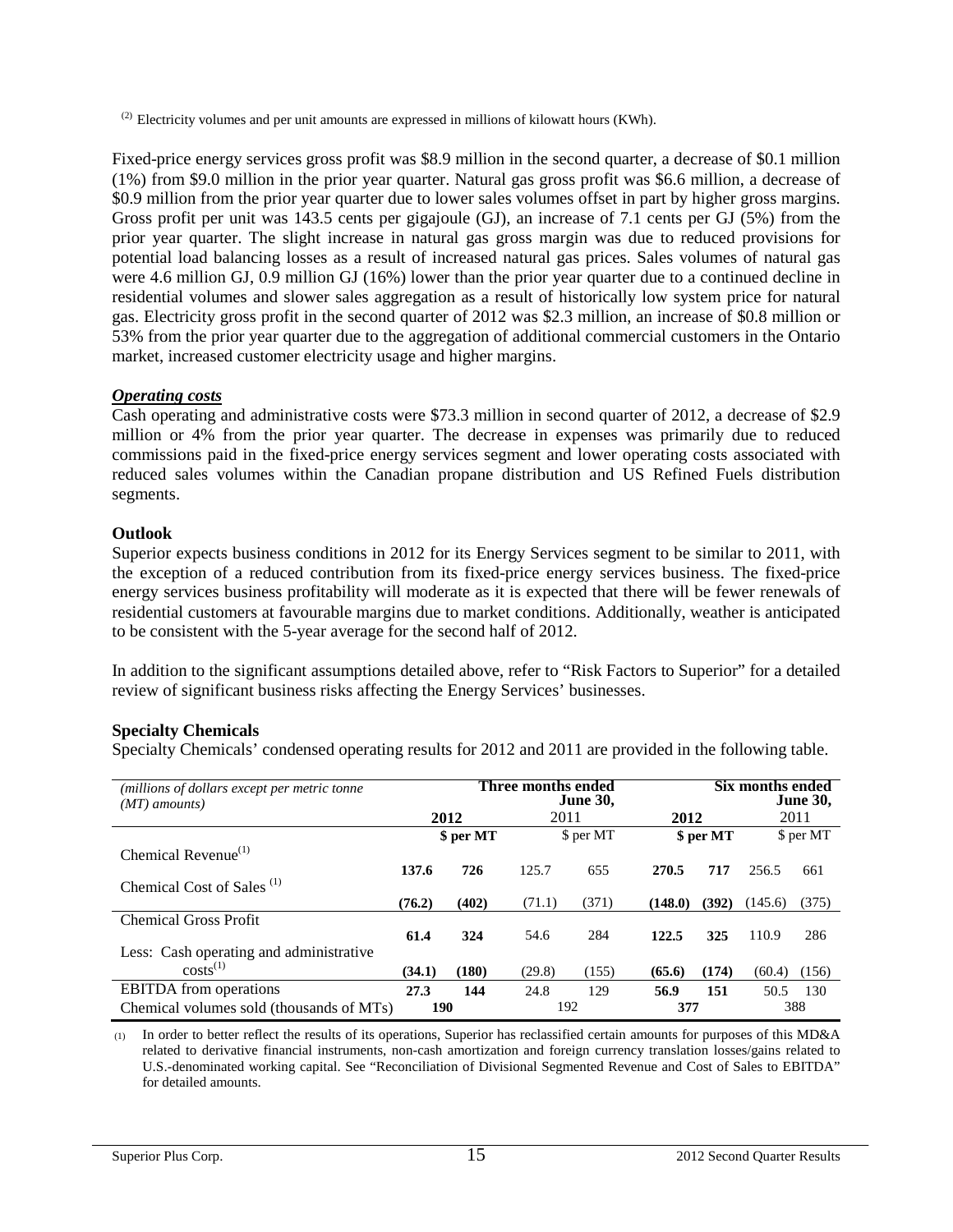Chemical revenue for the second quarter of \$137.6 million was \$11.9 million or 9% higher than the prior year quarter primarily due to increased sodium chlorate pricing as a result of favourable contract renewals. Second quarter gross profit of \$61.4 million was \$6.8 million higher than the prior year quarter due to increased sodium chlorate gross profits. Sodium chlorate gross profits were higher than the prior year quarter due to increased realized pricing on contract renewals and the one-time impact of external product purchases in the prior year due to a temporary production line issue. Sodium chlorate sales volumes increased by 2,000 tonnes or 2% compared to the prior year quarter due to slightly higher demand from North American and offshore customers. Chloralkali/potassium gross profits were lower than the prior year quarter as a result of decreased sales volumes and gross margins. Chloralkali/potassium sales volumes decreased by 4,000 tonnes or 6% compared to the prior year quarter due to lower demand for hydrochloric acid from the oil and gas sector and reduced production levels at the Port Edwards production facility. Gross margins were lower than the prior year quarter due to sales mix and slightly higher electrical rates.

Cash operating and administrative costs of \$34.1 million were \$4.3 million or 14% higher than the prior year quarter due to higher plant maintenance costs, timing of plant maintenance and higher employee compensation costs.

# **Major Capital Project**

As previously announced in the first quarter, Superior has approved an \$18 million expansion of the hydrochloric acid production capacity at the Port Edwards, Wisconsin chloralkali facility. The existing capacity of 110,000 wet metric tonnes (WMT), or 36,000 dry metric tonnes, will increase to approximately 220,000 WMT upon completion of the expansion. The project will be completed through 2012 and 2013 with commercial production expected in the first quarter of 2014.

## **Outlook**

Superior expects business conditions in 2012 for its Specialty Chemicals segment will be similar to 2011. Superior continues to see a stable market for sodium chlorate as a result of the current market for pulp. Superior also expects a moderation in chloralkali sales volumes as the North American supply demand fundamentals have returned to balanced levels; the market for chloralkali continues to be supported by low natural gas prices.

In addition to the significant assumptions detailed above, refer to "Risk Factors to Superior" for a detailed review of the significant business risks affecting Superior's Specialty Chemicals' segment.

# **Construction Products Distribution**

Construction Products Distribution's condensed operating results for 2012 and 2011 are provided in the following table.

|                                                    | Three months ended |                 |         | Six months ended |  |
|----------------------------------------------------|--------------------|-----------------|---------|------------------|--|
|                                                    |                    | <b>June 30,</b> |         | <b>June 30,</b>  |  |
| (millions of dollars)                              | 2012               | 2011            | 2012    | 2011             |  |
| Revenue                                            |                    |                 |         |                  |  |
| Gypsum Specialty Distribution (GSD) revenue        | 133.4              | 122.4           | 254.5   | 233.1            |  |
| Commercial and Industrial Insulation (C&I) revenue | 66.3               | 55.9            | 129.4   | 111.3            |  |
| Cost of sales                                      |                    |                 |         |                  |  |
| GSD cost of sales                                  | (104.8)            | (95.2)          | (198.9) | (181.1)          |  |
| C&I cost of sales                                  | (49.3)             | (40.5)          | (95.4)  | (81.0)           |  |
| Gross profit                                       | 45.6               | 42.6            | 89.6    | 82.3             |  |
| Less: Cash operating and administrative costs      | (39.5)             | (36.2)          | (80.2)  | (72.1)           |  |
| <b>EBITDA</b> from operations                      | 6.1                | 6.4             | 9.4     | 10.2             |  |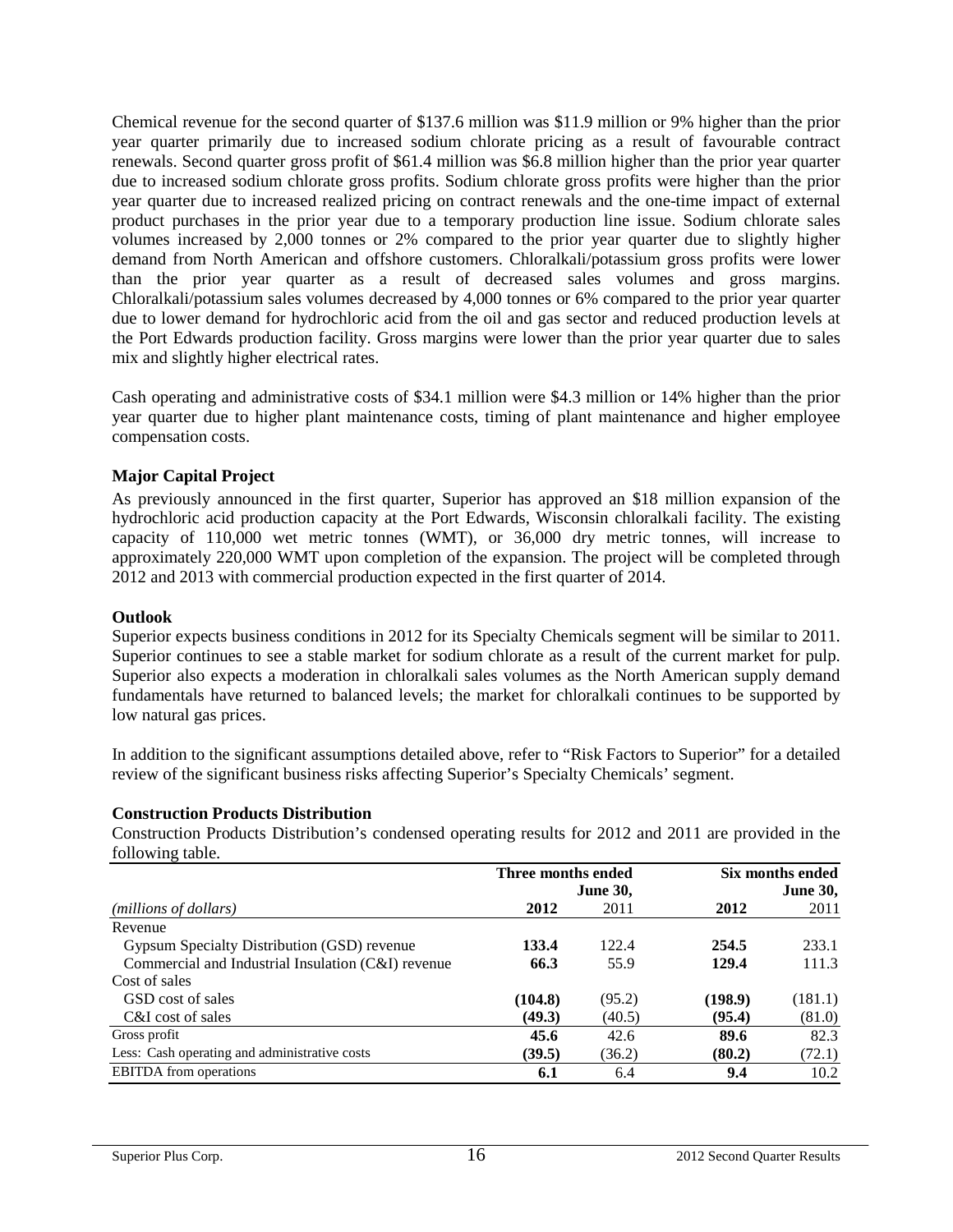(1) In order to better reflect the results of its operations, Superior has reclassified certain amounts for purposes of this MD&A to present its results as if it had accounted for various transactions as accounting hedges. See "Reconciliation of Divisional Segmented Revenue and Cost of Sales to EBITDA" for detailed amounts.

GSD and C&I revenues of \$199.7 million for the second quarter of 2012 were \$21.4 million (12%) higher than the prior year quarter. GSD revenue increased due to higher demand and sales volumes from some Canadian and U.S. based regions and from the expansion of the GSD product line into existing U.S. based branches. C&I revenues also increased due to sale efforts, higher demand and project activity.

Gross profits of \$45.6 million in the second quarter were \$3.0 million higher than the prior year quarter primarily due to the impact of higher revenues in both GSD and C&I offset in part by lower C&I gross margins. The increase in revenue was due to sales volumes, price increases and higher demand. C&I sales margins declined due to competitive pressures and manufacturer price increases which negatively impacted margins.

Cash operating and administration costs were \$39.5 million in the second quarter, an increase of \$3.3 million or 9% from the prior year quarter. The increase in expenses was primarily due to higher operating costs associated with increased sales volumes, restructuring charges of \$0.5 million related to the closure of the Vernon, B.C. branch and the consolidation of four Vancouver, B.C. branches into three, and higher employee compensation costs.

# **Outlook**

Superior expects business conditions in 2012 for its Construction Products Distribution business to be similar to 2011. EBITDA from operations is anticipated to be lower than in 2011 due to anticipated costs associated with further restructuring activities and ongoing difficult market conditions in the residential and commercial segments in both Canada and the U.S. Superior does not anticipate significant improvements in the end-use markets in the near term.

In addition to the Construction Products Distribution segment's significant assumptions detailed above, refer to "Risk Factors to Superior" for a detailed review of the significant business risks affecting Superior's Construction Products Distribution segment.

|                                                    | Three months ended |       | Six months ended |                 |  |
|----------------------------------------------------|--------------------|-------|------------------|-----------------|--|
|                                                    | <b>June 30,</b>    |       |                  | <b>June 30,</b> |  |
| ( <i>millions of dollars</i> )                     | 2012               | 2011  | 2012             | 2011            |  |
| Efficiency, process improvement and growth related | 0.5                | 2.8   | 2.3              | 7.4             |  |
| Other capital                                      | 6.7                | 4.0   | 10.9             | 7.2             |  |
|                                                    | 7.2                | 6.8   | 13.2             | 14.6            |  |
| Other acquisitions                                 |                    | 0.3   |                  | 4.9             |  |
| Proceeds on disposition of capital                 | (2.8)              | (0.6) | (3.7)            |                 |  |
|                                                    |                    |       |                  | (1.6)           |  |
| Total net capital expenditures                     | 4.4                | 6.5   | 9.5              | 17.9            |  |
| Investment in finance leases                       | 0.5                | 0.9   | <b>3.8</b>       | 4.2             |  |
| Total expenditures                                 | 4.9                | 7.4   | 13.3             | 22.1            |  |

# **Consolidated Capital Expenditure Summary**

Efficiency, process improvement and growth related expenditures were \$0.5 million in the second quarter compared to \$2.8 million in the prior year quarter. These were incurred primarily in relation to Energy Services' purchases of rental assets and truck related expenditures. Other capital expenditures were \$6.7 million in the second quarter compared to \$4.0 million in the prior year quarter, consisting primarily of required maintenance and general capital across all of Superior's segments. Proceeds on the disposal of capital were \$2.8 million in the second quarter and consisted of Superior's disposition of surplus tanks,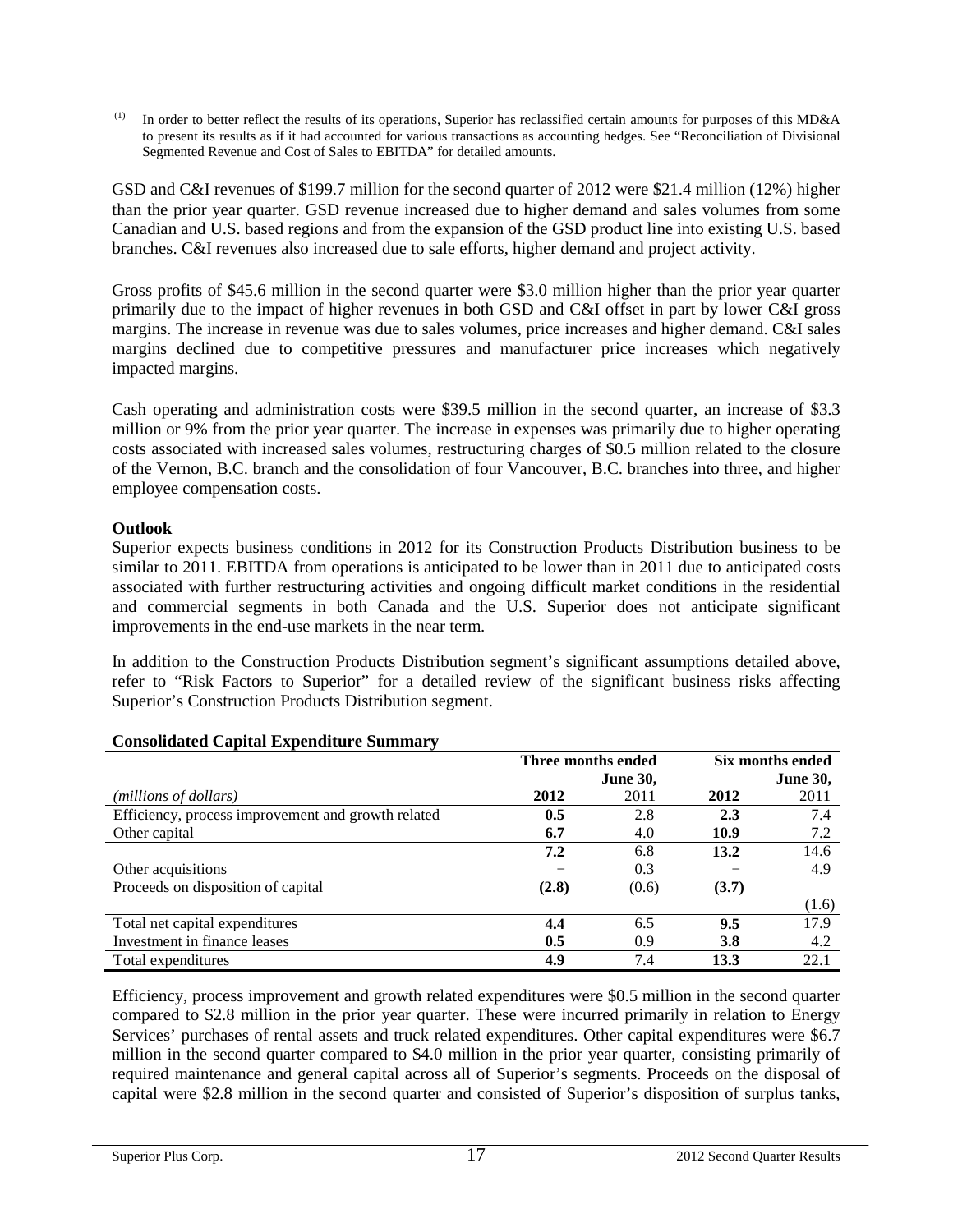cylinders and other assets. During the second quarter Superior entered into new leases with capital equivalent value of \$0.5 million primarily related to delivery vehicles for the Energy Services and Construction Products Distribution segments.

## **Corporate and Interest Costs**

Corporate costs for the second quarter were \$3.4 million, compared to \$3.9 million in the prior year quarter. The decrease in corporate costs was primarily due to lower long term incentive costs as a result of a decrease in Superior share price as compared to the first quarter offset in part by higher employee costs and professional fees.

Interest expense on borrowings and finance lease obligations for the second quarter was \$8.2 million compared to \$12.1 million in the prior year quarter. The decrease of \$3.9 million in interest expense was due to lower average debt levels as a result of the seasonal decline in net working capital requirements of the Energy Services segment and reduction in accounts receivable balances within the Canadian propane business. See "Liquidity and Capital Resources" discussion for further details on the change in average debt levels.

Interest on Superior's convertible unsecured subordinated debentures ("Debentures" which includes all series of convertible unsecured subordinated debentures) was \$8.0 million for the second quarter of 2012, slightly lower than the prior year quarter of \$8.7 million.

## **Taxation**

Total income tax recovery for the second quarter was \$3.8 million and consists of \$0.3 million in cash income tax expense and \$3.5 million in deferred income tax recovery, compared to a total income tax recovery of \$1.4 million in the prior year quarter, which consisted of \$0.1 million in cash income tax expense and a \$1.5 million deferred income tax recovery.

Cash income tax expense for the second quarter was \$0.3 million and consisted of income tax expense in the U.S. of \$0.3 million (2011 Q2 - \$0.1 million of U.S. cash tax expense). Deferred income tax recovery for the second quarter was \$3.5 million (2011 Q2 - \$1.5 million deferred income tax recovery), resulting in a corresponding net deferred income tax asset of \$309.0 million as at June 30, 2012. Deferred income tax recovery for the second quarter increased primarily due to changes to the statutory tax rates in Canada and lower unrealized gains on financial instruments.

# **2012 Financial Outlook**

Superior outlook for cash flow from operations for 2012 is expected to be between \$1.45 and \$1.80 per share, consistent with Superior's financial outlook as provided in the 2012 first quarter Management's Discussion and Analysis. Superior's consolidated adjusted operating cash flow outlook is dependent on the operating results of its three operating segments.

In addition to the operating results of Superior's three operating segments, significant assumptions underlying Superior's current 2012 outlook are:

- Economic growth in Canada and the U.S. is expected to be similar or modestly lower than 2011;
- Superior is expected to continue to attract capital and obtain financing on acceptable terms;
- The foreign currency exchange rate between the Canadian and U.S. dollar is expected to average par in 2012 on all unhedged foreign currency transactions;
- Financial and physical counterparties are expected to continue fulfilling their obligations to Superior;
- Regulatory authorities are not expected to impose any new regulations impacting Superior;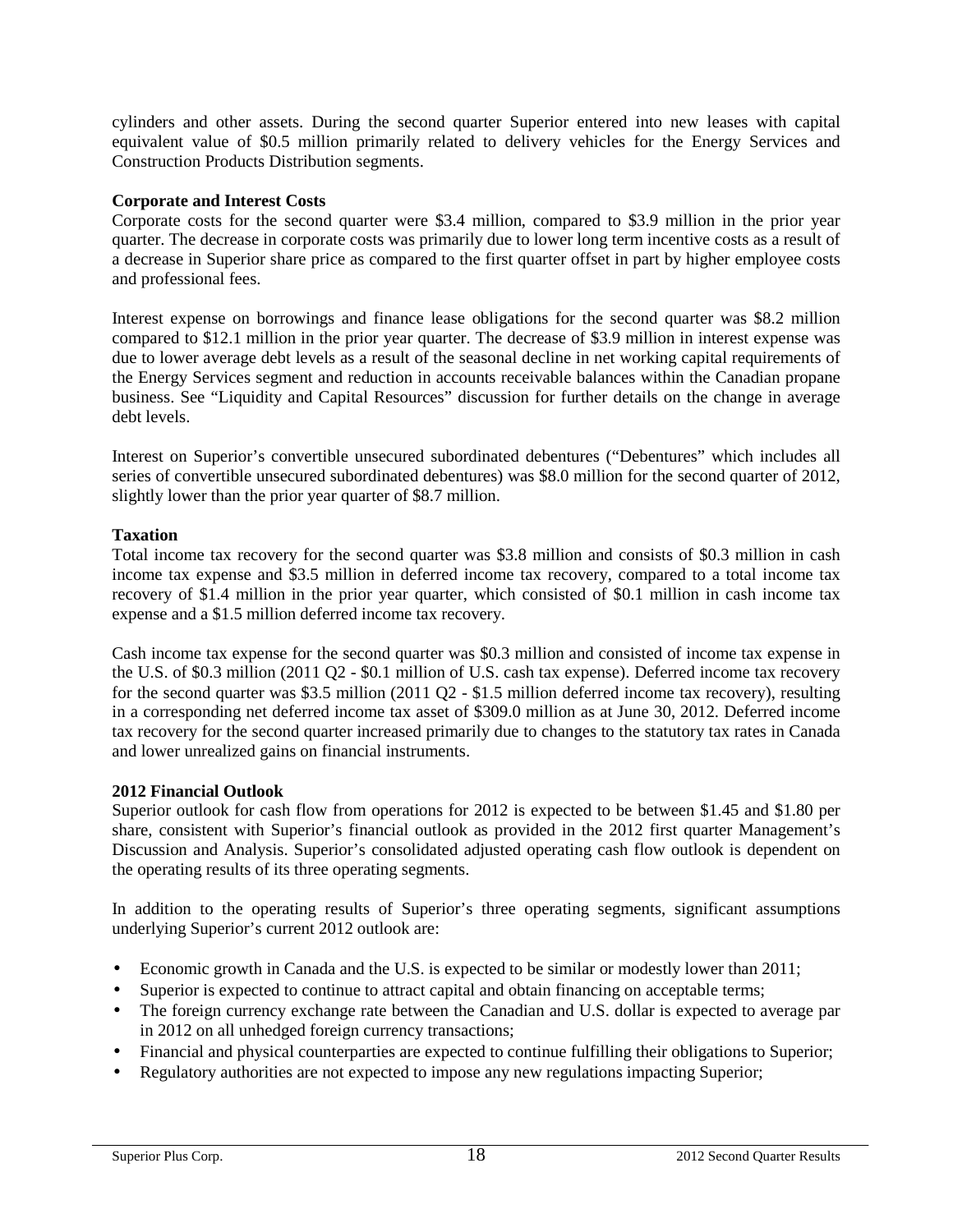- Superior's average interest rate on floating-rate debt is expected to remain consistent with 2011 levels; and
- Canadian and U.S. based cash taxes are expected to be minimal in 2012 and have been based on existing statutory income tax rates.

# *Energy Services*

- Average temperatures across Canada and the Northeast U.S. are expected to be consistent with the recent five-year average for the remainder of 2012;
- Total propane and U.S. refined fuels-related sales volumes in 2012 compared to 2011 are anticipated to decrease due to warmer than average weather during the first quarter of 2012 offset in part by economic improvement and sales and marketing initiatives;
- Wholesale propane, and U.S. refined fuels-related prices are not anticipated to significantly impact demand for propane, refined fuels and related services;
- Supply portfolio management market opportunities are expected to improve as compared to 2011 although growth is expected to be moderate; and
- Fixed price energy services is expected to be able to access sales channel agents on acceptable contract terms and expects gross profit to decrease as compared to 2011. The decrease in gross profit is primarily related to lower natural gas gross margins as transportation related gross profits and contribution from residential customer renewals begins to decrease. Total new customer aggregation volumes are expected to be consistent with 2011.

# *Specialty Chemicals*

- Supply and demand fundamentals for sodium chlorate are expected to remain strong in 2012, resulting in increased sales volumes as compared to 2011. Pricing is expected to remain consistent or slightly improved as compared to 2011 levels; and
- Chloralkali revenues, gross profits and sales volumes are expected to be consistent with 2011 as market conditions expected to remain challenging for the remainder of the year.

# *Construction Products Distribution*

- GSD sales revenue from Canada is expected to increase from 2011 levels due to the successful introduction of new products and market improvements in some regions. GSD sales revenue from the United States is expected to increase from 2011 due to continued expansion of existing product lines into U.S. branches, price increases and market improvements in some regions. C&I sales revenue is expected to increase from 2011 due to a focus on increasing the fabrication and export business, as well as market improvements in some regions;
- Sales margins for both GSD and C&I as compared to 2011 are expected to decrease slightly due to competitive pressures; and
- Construction Products Distribution has performed a detailed review of its existing operations and expects to reorganize or close 10 to 15 branches during 2012 as part of its restructuring efforts.

# **Debt Management Update**

Superior remains committed to reducing its total debt and its total debt leverage ratios. An update to the anticipated total debt and total debt leverage ratios as at December 31, 2012 based on the 2012 Outlook and Superior's 2012 second quarter year-to-date results is detailed in the chart below.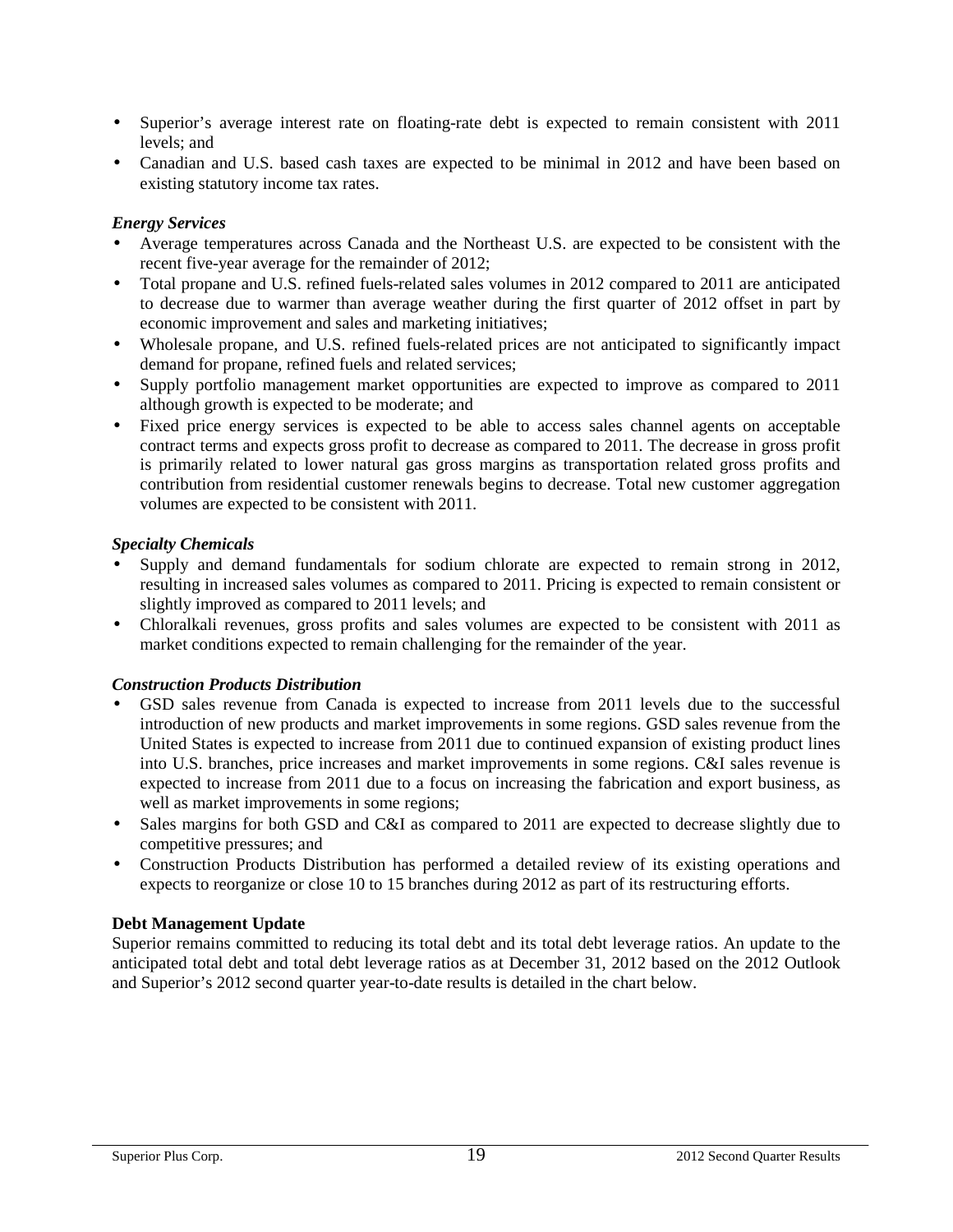# **Debt Management Summary**

|                                                                  |               | (Millions of  |
|------------------------------------------------------------------|---------------|---------------|
|                                                                  | (Per Share)   | dollars)      |
| 2012 financial outlook AOCF per share – mid-point <sup>(1)</sup> | \$1.62        | 181.4         |
| Maintenance capital expenditures                                 | (0.14)        | (15.5)        |
| Capital lease obligation repayments                              | (0.14)        | (15.3)        |
| Cash flow available for dividends and debt repayment before      |               |               |
| growth capital                                                   | \$1.35        | 150.6         |
| Expansion of Port Edward's facility and one-time                 |               |               |
| environmental costs                                              | (0.10)        | (11.0)        |
| Other growth capital expenditures                                | (0.17)        | (19.4)        |
| Proceeds from dividend reinvestment program                      | 0.12          | 13.8          |
| Estimated 2012 free cash flow available for dividend and         |               |               |
| debt repayment                                                   | \$1.20        | 134.0         |
| Dividends (annualized)                                           | \$(0.60)      | (67.2)        |
| Cash flow available for debt repayment before working            |               |               |
| capital initiatives                                              | \$0.60        | 66.8          |
| Working capital reduction initiatives                            | 0.40          | 45.0          |
| Total estimated debt repayment (including Q2 2012 Actuals)       | \$1.00        | 111.8         |
| Estimated total debt to EBITDA as at December 31, 2012           | $4.4X - 4.6X$ | $4.4X - 4.6X$ |
| Dividend per share (annualized)                                  | \$0.60        | 67.2          |
| Calculated payout ratio after all capital expenditures           | 52%           | 52%           |

See "2012 Financial Outlook" for additional details including assumptions, definitions and risk factors.

In addition to Superior's significant assumptions detailed above, refer to the section "Risk Factors to Superior" for a detailed review of Superior's significant business risks.

# **Liquidity and Capital Resources**

Superior's revolving syndicated bank facility (Credit Facility), term loans and finance lease obligations (collectively "Borrowings") before deferred financing fees totaled \$504.6 million as at June 30, 2012, a decrease of \$257.5 million from December 31, 2011. The decrease in Borrowings was primarily due to lower net working capital funding requirements as a result of the seasonality of the Energy Services segment and proceeds from the DRIP offset in part by finance lease repayments, dividends payments and net capital expenditures.

On March 28, 2012, Superior completed an extension of its Credit Facility with eight lenders and reduced the size of the facility from \$615 million to \$570 million. The Credit Facility matures on June 27, 2015 and can be expanded up to \$750 million. The Credit Facility was reduced to reflect Superior's anticipated credit requirements as a result of Superior's ongoing debt reduction plan. Financial covenant ratios were unchanged with Consolidated Secured Debt to Consolidated EBITDA ratio and Consolidated Debt to Consolidated EBITDA ratio of 3.0x and 5.0x, respectively. See "Summary of Cash Flows" for details on Superior's sources and uses of cash.

As at June 30, 2012, Debentures (before deferred issue costs) issued by Superior totaled \$591.4 million, consistent with the balance outstanding as at December 31, 2011. See Note 11 to the Unaudited Condensed Consolidated Financial Statements for additional details on Superior's Debentures.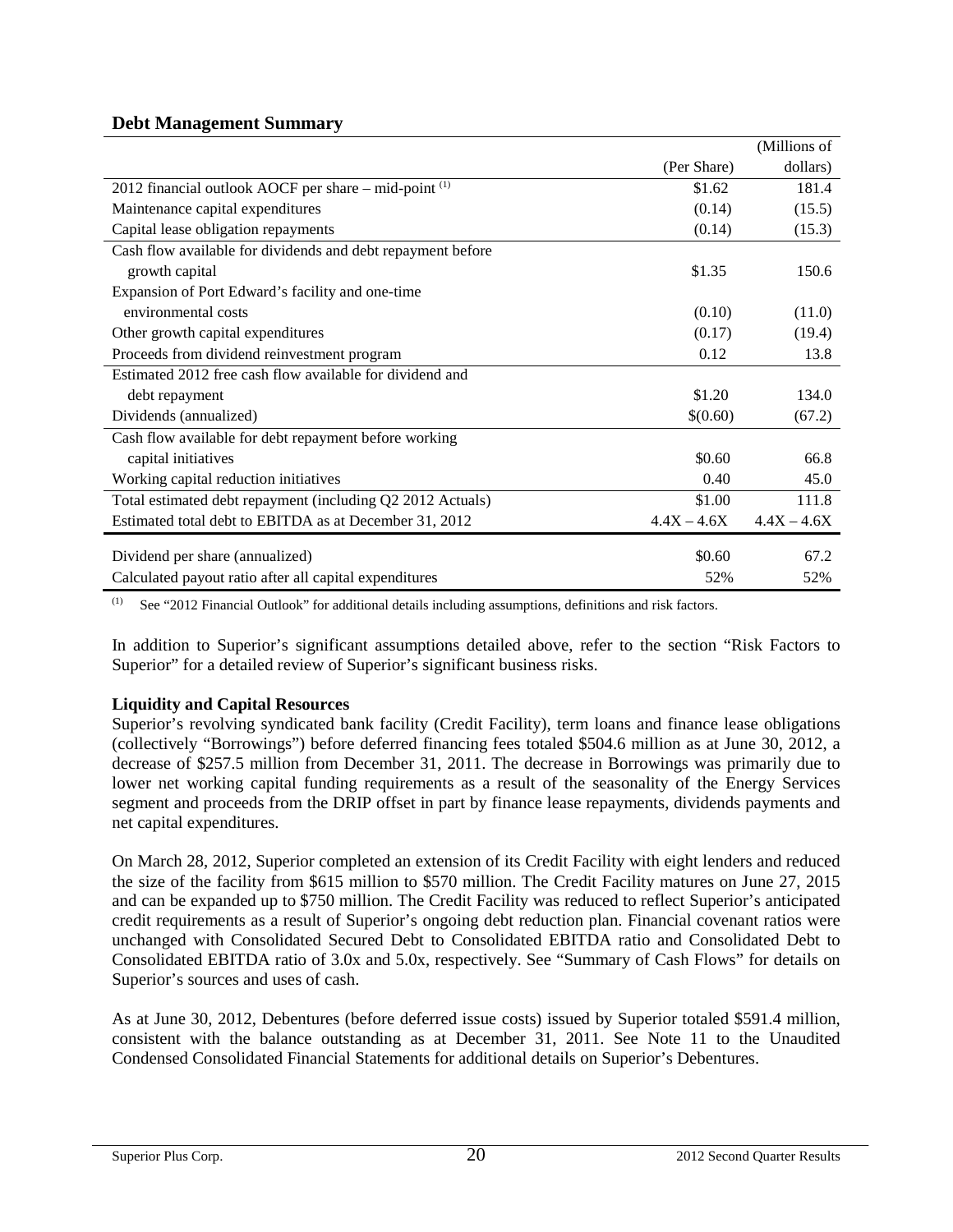On August 1, 2012, Superior completed the previously announced redemption of the remaining \$49.9 million principal amount of its previously issued 5.75% convertible subordinated debentures (2012 Debentures) due December 31, 2012. Superior used funds from its credit facility to fund the redemption of the 2012 Debentures. The 5.75% convertible subordinated debentures were, in accordance with their terms, redeemed at the redemption price of \$1,000 in cash per \$1,000 principal amount of 2012 Debentures plus accrued and unpaid interest thereon up to the redemption date of August 1, 2012, being \$1,005.0411 per \$1,000 principal amount of 2012 Debentures.

As at June 30, 2012, approximately \$317.2 million was available under the Credit Facility which Superior considers sufficient to meet its net working capital funding requirements, expected capital expenditures and refinancing requirements.

Consolidated net working capital was \$234.4 million as at June 30, 2012, a decrease of \$166.5 million from net working capital of \$400.9 million as at December 31, 2011. The decrease in net working capital was primarily due to increased cash collections of accounts receivable within the Canadian propane distribution segment and the impact of lower inventory levels and commodity prices on the Energy Services segment. Also contributing to the decrease in net working capital was debenture interest accruals at corporate. Superior's net working capital requirements are financed from revolving term bank credit facilities.

Proceeds received from the DRIP were \$3.4 million for the three months ended June 30, 2012 (three months ended June 30, 2011 \$7.2 million), a decrease of \$3.8 million from the year prior quarter due to a reduction in Superior's dividend rate during 2011. Proceeds received from the DRIP were \$7.0 million for the six months ended June 30, 2012 as compared to 16.4 million during the six months ended June 30, 2011.

As at June 30, 2012, when calculated in accordance with the Credit Facility, the Consolidated Secured Debt to Compliance EBITDA ratio was 1.6 to 1.0 (December 31,  $2011 - 2.3$  to 1.0) and the Consolidated Debt to Compliance EBITDA ratio was 2.2 to 1.0 (December 31,  $2011 - 2.9$  to 1.0). For both of these covenants all outstanding Debentures are not considered. These ratios are within the requirements contained in Superior's debt covenants. In accordance with the Credit Facility, Superior must maintain a Consolidated Secured Debt to Compliance EBITDA ratio of not more than 3.0 to 1.0 and not more than 3.5 to 1.0 as a result of acquisitions. In addition, Superior must maintain a Consolidated Debt to Compliance EBITDA ratio of not more than 5.0 to 1.0, excluding Debentures. Distributions (including payments to Debenture holders) cannot exceed Compliance EBITDA less cash income taxes, plus \$35.0 million on a trailing twelve month rolling basis.

On March 30, 2012, Standard and Poor's confirmed both Superior and Superior LP's long-term corporate credit rating as BB- and the secured debt rating to BB+. The outlook rating for both Superior and Superior LP remains stable and the credit rating on Superior's unsecured debt is unchanged at BB-. On September 12, 2011, DBRS lowered Superior LP's senior secured rating to BB (high) from BBB(low) and lowered Superior LP's senior unsecured rating to BB (low) from BB (high). The trend for both ratings has been changed to stable from negative.

As at June 30, 2012, Superior had an estimated defined benefit pension solvency deficiency of approximately \$38.3 million (December 31, 2011 - \$36.3 million) and a going concern solvency deficiency of approximately \$13.4 million (December 31, 2011 - \$16.6 million). Funding requirements required by applicable pension legislation are based upon going concern and solvency actuarial assumptions. These assumptions differ from the going concern actuarial assumptions used in Superior's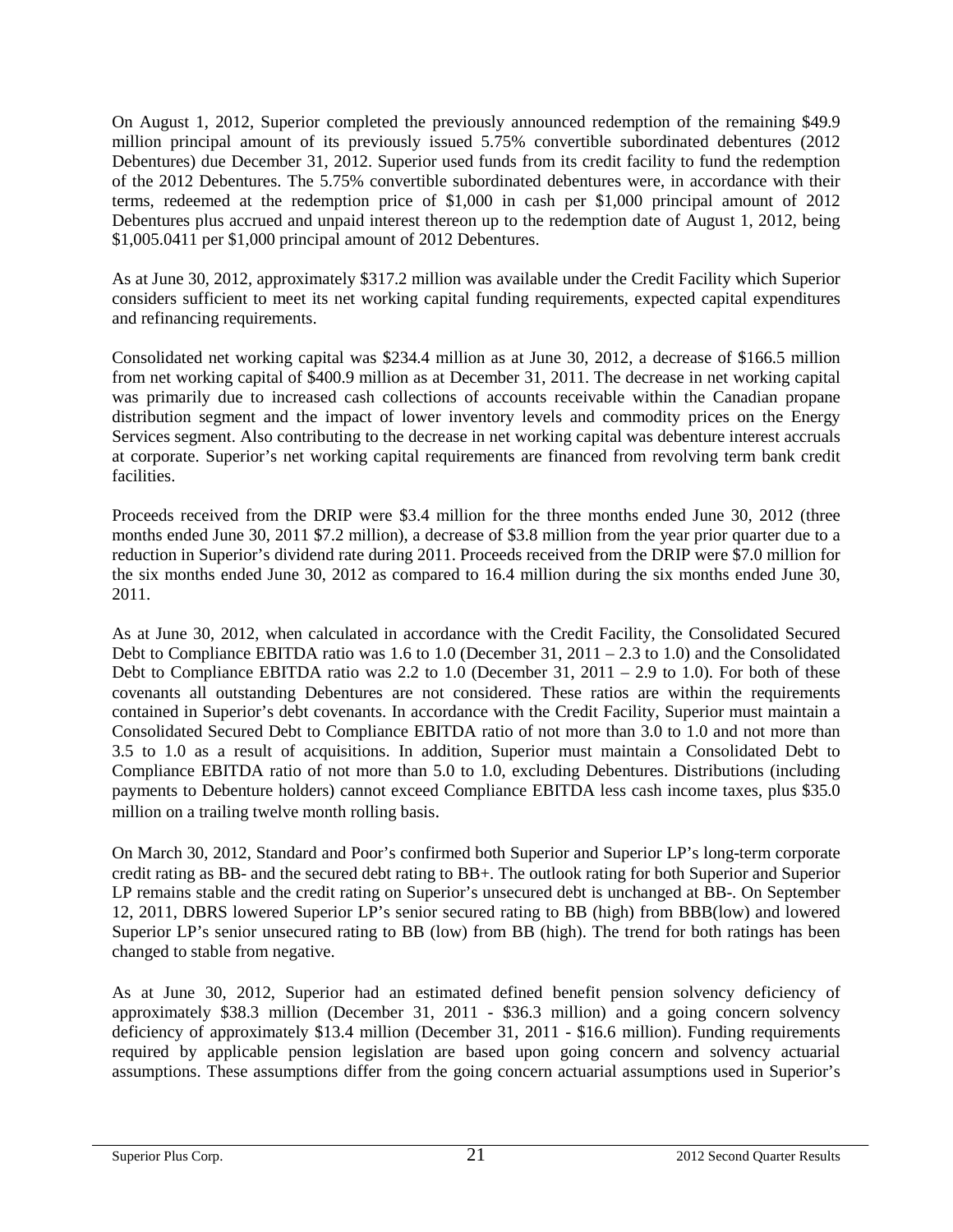financial statements. Superior has sufficient liquidity through existing revolving term bank credits and anticipated future operating cash flow to fund this deficiency over the prescribed funding period.

In the normal course of business, Superior is subject to lawsuits and claims. Superior believes the resolution of these matters will not have a material adverse effect, individually or in the aggregate, on Superior's liquidity, consolidated financial position or results of operations. Superior records costs as they are incurred or when they become determinable.

#### **Shareholders' Capital**

The weighted average number of shares outstanding during the second quarter was 111.6 million shares, an increase of 2.7 million shares compared to the prior year quarter due to the issuance of 2,689,654 common shares over the past twelve months and the resulting impact on weighted average number of shares outstanding. The following table provides a detailed breakdown of the common shares issued over the last twelve months:

|                                                 |                  | Average      | Issued        |
|-------------------------------------------------|------------------|--------------|---------------|
|                                                 |                  | Issuance     | Number of     |
|                                                 | Closing          | Price per    | Common        |
|                                                 | Date             | <b>Share</b> | <b>Shares</b> |
|                                                 |                  |              | (Millions)    |
| As at June 30, 2011                             |                  |              |               |
|                                                 |                  |              | 109.2         |
| Issuance of common shares under Superior's DRIP | August 15, 2011  |              |               |
|                                                 | through June 15, |              |               |
|                                                 | 2012             | \$7.23       | 2.7           |
| As at June 30, 2012                             |                  |              |               |
|                                                 |                  |              | 111.9         |

As at August 2, 2012, June 30, 2012 and December 31, 2011, the following common shares and securities convertible into common shares were outstanding:

|                                          | <b>August 2, 2012</b> |               | June 30, 2012     |               | December 31, 2011 |               |  |
|------------------------------------------|-----------------------|---------------|-------------------|---------------|-------------------|---------------|--|
|                                          | Convertible           |               | Convertible       |               | Convertible       |               |  |
| (millions)                               | <b>Securities</b>     | <b>Shares</b> | <b>Securities</b> | <b>Shares</b> | <b>Securities</b> | <b>Shares</b> |  |
| Common shares outstanding <sup>(1)</sup> |                       | 112.1         |                   | 111.9         |                   | 110.8         |  |
| 5.75% Debentures $(2)$                   | \$49.9                | 1.4           | \$49.9            | 1.4           | \$49.9            | 1.4           |  |
| 5.85% Debentures $(3)$                   | \$75.0                | 2.4           | \$75.0            | 2.4           | \$75.0            | 2.4           |  |
| 7.50% Debentures $(4)$                   | \$69.0                | 5.3           | \$69.0            | 5.3           | \$69.0            | 5.3           |  |
| 5.75% Debentures $(5)$                   | \$172.5               | 9.1           | \$172.5           | 9.1           | \$172.5           | 9.1           |  |
| 6.00% Debentures <sup>(6)</sup>          | \$150.0               | 9.9           | \$150.0           | 9.9           | \$150.0           | 9.9           |  |
| 7.50% Debentures $(7)$                   | \$75.0                | 6.6           | \$75.0            | 6.6           | \$75.0            | 6.6           |  |
| Shares outstanding and issuable          |                       |               |                   |               |                   |               |  |
| upon conversion of Debentures            |                       | 146.8         |                   | 146.6         |                   | 145.5         |  |

(1) Common shares outstanding as at August 2, 2012, includes 207,084 common shares issued under Superior's DRIP program during the month of July.

(2) Convertible at \$36.00 per share.

 $^{(3)}$  Convertible at \$31.25 per share.

 $^{(4)}$  Convertible at \$13.10 per share.

 $(5)$  Convertible at \$19.00 per share.

 $^{(6)}$  Convertible at \$15.10 per share.

 $(7)$  Convertible at \$11.35 per share.

#### **Dividends Paid to Shareholders**

Dividends paid to Superior's shareholders are dependent on its cash flow from operating activities with consideration for changes in working capital requirements, investing activities and financing activities of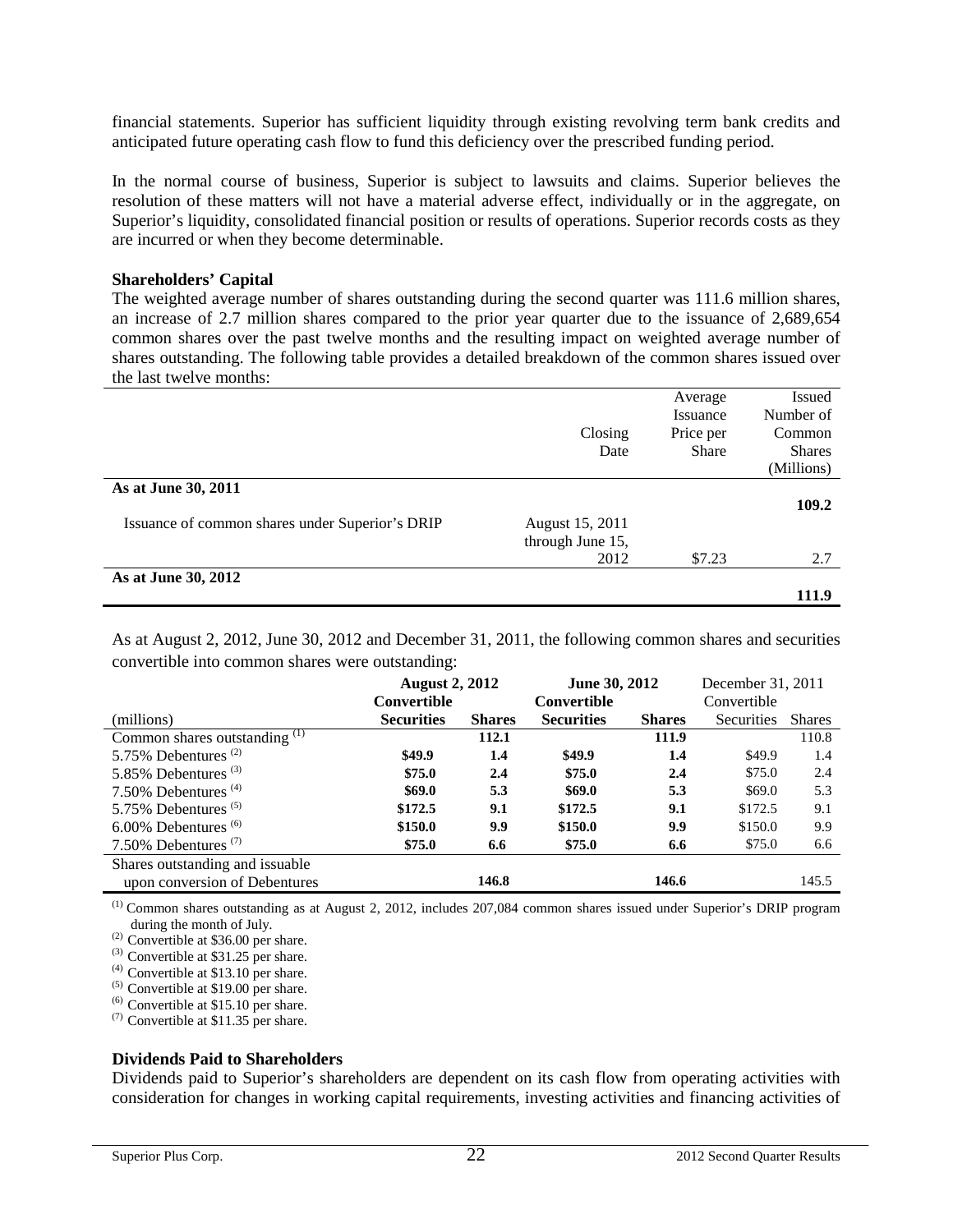Superior. See "Summary of Adjusted Operating Cash Flow" and "Summary of Cash Flows" for additional details on the sources and uses of Superior's cash flow.

Dividends paid to shareholders in the second quarter were \$16.7 million (before DRIP proceeds of \$3.4 million) or \$0.15 per share, a decrease of \$16.0 million as compared to the second quarter of 2011 due to the revision of Superior's dividend rate to \$0.05 per share per month effective with the November 2011 dividend. On November 2, 2011, Superior announced that the monthly dividend has been reduced to \$0.05 per share or \$0.60 per share on an annualized basis which decreased from the prior level of \$0.10 per share per month or \$1.20 per share on an annualized basis. Superior has made the determination that it is prudent to accelerate its debt reduction plan by reducing its monthly dividend. See Superior's "Debt Management and Dividend Payout Ratio" section for further details. Dividends to shareholders are declared at the discretion of the board of directors of Superior.

Superior's primary sources and uses of cash are detailed below:

#### **Summary of Cash Flows** (1)

|                                                            | Three months ended | Six months ended<br><b>June 30,</b> |         |        |
|------------------------------------------------------------|--------------------|-------------------------------------|---------|--------|
| (millions of dollars)                                      | 2012               | <b>June 30,</b><br>2011             | 2012    | 2011   |
| Cash flows from (used in) operating activities             | 121.2              | 68.3                                | 237.6   | 121.7  |
| Investing activities:                                      |                    |                                     |         |        |
| Purchase of property, plant and equipment <sup>(2)</sup>   | (7.2)              | (6.8)                               | (13.2)  | (14.6) |
| Proceeds on disposal of property, plant and equipment      | 2.8                | 0.6                                 | 3.7     | 1.6    |
| Other acquisitions                                         |                    | (0.3)                               |         | (4.9)  |
| Cash flows used in investing activities                    | (4.4)              | (6.5)                               | (9.5)   | (17.9) |
|                                                            |                    |                                     |         |        |
| Financing activities:                                      |                    |                                     |         |        |
| Net proceeds (repayment) of borrowings                     | (94.4)             | 60.5                                | (186.6) | 68.8   |
| Repayment of finance lease obligation                      | (4.0)              | (3.8)                               | (7.6)   | (7.9)  |
| Net proceeds (repayment) of accounts receivable            |                    |                                     |         |        |
| securitization program                                     |                    | (89.3)                              |         | (90.1) |
| Proceeds from the dividend reinvestment plan               | 3.4                | 7.2                                 | 7.0     | 16.4   |
| Dividends paid to shareholders                             | (16.7)             | (32.7)                              | (33.4)  | (76.3) |
| Cash flows from (used in) financing activities             | (111.7)            | (58.1)                              | (220.6) | (89.1) |
|                                                            |                    |                                     |         |        |
| Net increase in cash and cash equivalents                  | 5.1                | 3.7                                 | 7.5     | 14.7   |
| Cash and cash equivalents, beginning of period             | 7.3                | 19.5                                | 5.2     | 8.9    |
| Effect of translation of foreign denominated cash and cash |                    |                                     |         |        |
| equivalents                                                | 0.1                |                                     | (0.2)   | (0.4)  |
| Cash and cash equivalents, end of period                   | 12.5               | 23.2                                | 12.5    | 23.2   |

 $(1)$ (1) See the Consolidated Statement of Cash Flows for additional details.<br>(2) See "Consolidated Conital Europeiiums Summers" for additional details.

See "Consolidated Capital Expenditure Summary" for additional details.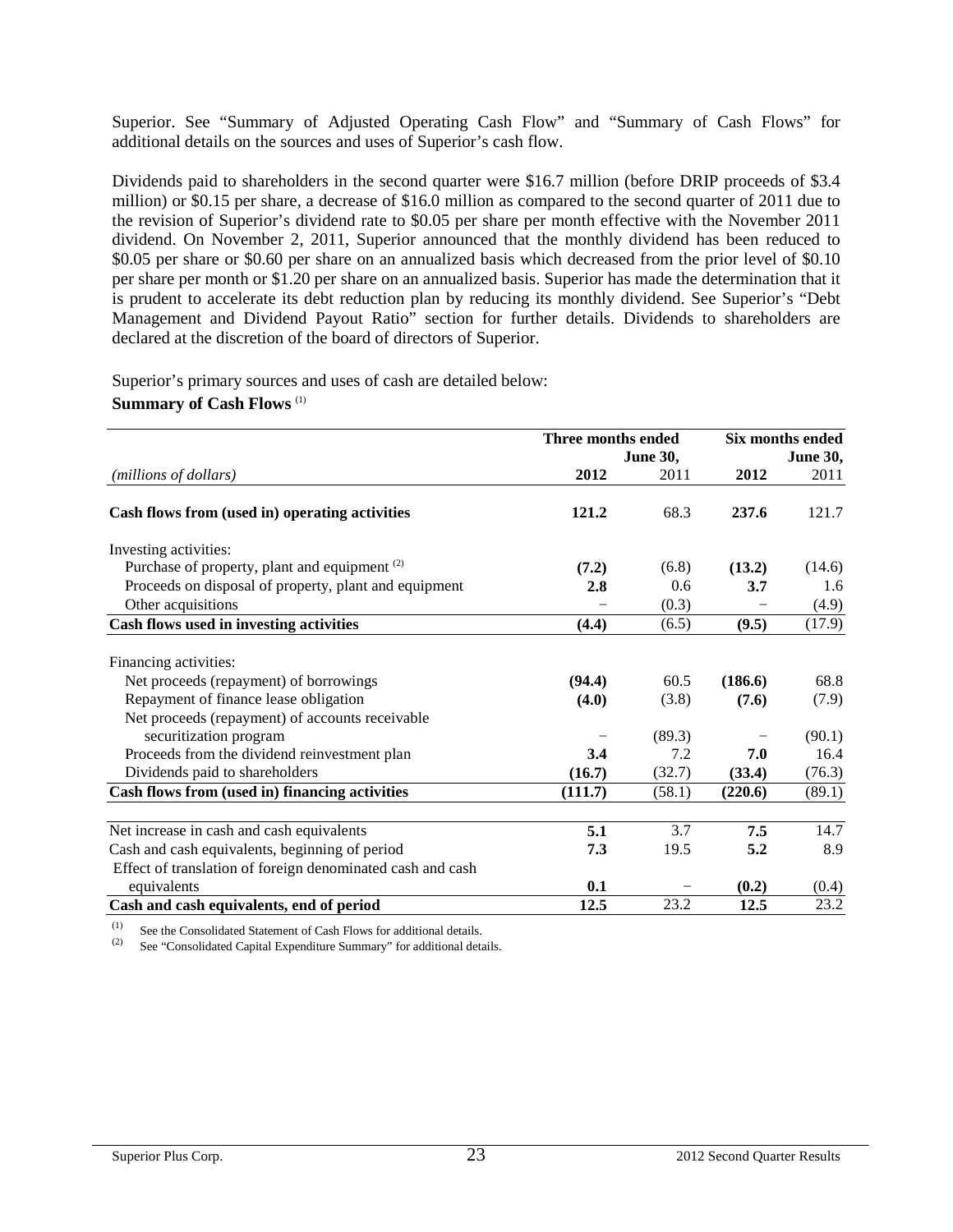## **Financial Instruments – Risk Management**

Derivative and non-financial derivatives are used by Superior to manage its exposure to fluctuations in foreign currency exchange rates, interest rates and commodity prices. Superior assesses the inherent risks of these instruments by grouping derivative and non-financial derivatives related to the exposures these instruments mitigate. Superior's policy is not to use derivative or non-financial derivative instruments for speculative purposes. Superior does not formally designate its derivatives as hedges and, as a result, Superior does not apply hedge accounting and is required to designate its derivatives and non-financial derivatives as held for trading. Refer to Superior's 2011 Annual MD&A for further details on financial instrument risk management.

Overall Superior has hedged approximately 95% of its estimated US dollar exposure for the remainder of 2012 and approximately 86% for 2013. The estimated sensitivity on adjusted operating cash flow for Superior, including divisional US exposures and the impact on US-denominated debt with respect to a \$0.01 change in the Canadian to United States exchange rate for 2012 is \$0.1 million, respectively after giving effect to United States forward contracts for 2012, as shown in the table below. Superior's sensitivities and guidance are based on an anticipated average Canadian to US dollar foreign currency exchange rate for 2012 at par with the US dollar.

|                                                         |        |        |        |                          |      | 2017 and                 |              |
|---------------------------------------------------------|--------|--------|--------|--------------------------|------|--------------------------|--------------|
| (US\$ millions except exchange rates)                   | 2012   | 2013   | 2014   | 2015                     | 2016 | <b>Thereafter</b>        | <b>Total</b> |
| Energy Services – US\$ forward sales                    | 15.4   | 44.0   | 26.0   | 26.0                     |      |                          | 111.4        |
| Construction Products Distribution – US\$ forward sales | 12.0   | 24.0   | 12.0   | 12.0                     |      | $\overline{\phantom{0}}$ | 60.0         |
| Specialty Chemicals – US\$ forward sales                | 95.0   | 150.0  | 118.0  | 106.0                    | 56.4 | $\overline{\phantom{0}}$ | 525.4        |
| Corporate $-$ US\$ forward purchases                    | (36.7) | (28.5) | (12.0) | $\overline{\phantom{m}}$ |      | $\overline{\phantom{m}}$ | (77.2)       |
| Net US \$ forward sales                                 | 85.6   | 189.5  | 144.0  | 144.0                    | 56.4 | -                        | 619.5        |
|                                                         |        |        |        |                          |      |                          |              |
| Energy Services – Average US\$ forward sales rate       | 1.05   | 1.06   | 1.01   | 1.01                     |      |                          | 1.03         |
| Construction Products Distribution – Average US\$       |        |        |        |                          |      |                          |              |
| forward sales rate                                      | 1.06   | 1.07   | 1.00   | 1.00                     |      |                          | 1.04         |
| Specialty Chemicals – US\$ forward sales rate           | 1.03   | 1.04   | 1.03   | 1.00                     | 1.04 | $\overline{\phantom{0}}$ | 1.03         |
| Corporate – US\$ forward purchases                      | 1.01   | 1.01   | 1.02   | -                        |      | $\overline{\phantom{m}}$ | 1.01         |
| Net average external US\$/Cdn\$ exchange rate           | 1.04   | 1.05   | 1.03   | 1.00                     | 1.04 |                          | 1.03         |

For additional details on Superior's financial instruments, including the amount and classification of gains and losses recorded in Superior's first quarter Condensed Consolidated Financial Statements, summary of fair values, notional balances, effective rates and terms, and significant assumptions used in the calculation of the fair value of Superior's financial instruments, see Note 12 to the Unaudited Condensed Consolidated Financial Statements.

# **Disclosure Controls and Procedures and Internal Controls Over Financial Reporting**

No changes have been made in Superior's internal control over financial reporting that have materially affected, or are reasonably likely to materially affect, Superior's internal control over financial reporting in the quarter ended June 30, 2012.

# **Critical Accounting Policies and Estimates**

Superior's Unaudited Condensed Consolidated Financial Statements have been prepared in accordance with IFRS. The significant accounting policies are described in the unaudited Condensed Consolidated Financial Statements for the period ended June 30, 2012. Certain of these accounting policies, as well as estimates made by management in applying such policies, are recognized as critical because they require management to make subjective or complex judgments about matters that are inherently uncertain. Our critical accounting estimates relate to the allowance for doubtful accounts, employee future benefits, future income tax assets and liabilities, the valuation of derivatives and non-financial derivatives and asset impairments and the assessment of potential asset retirement obligations.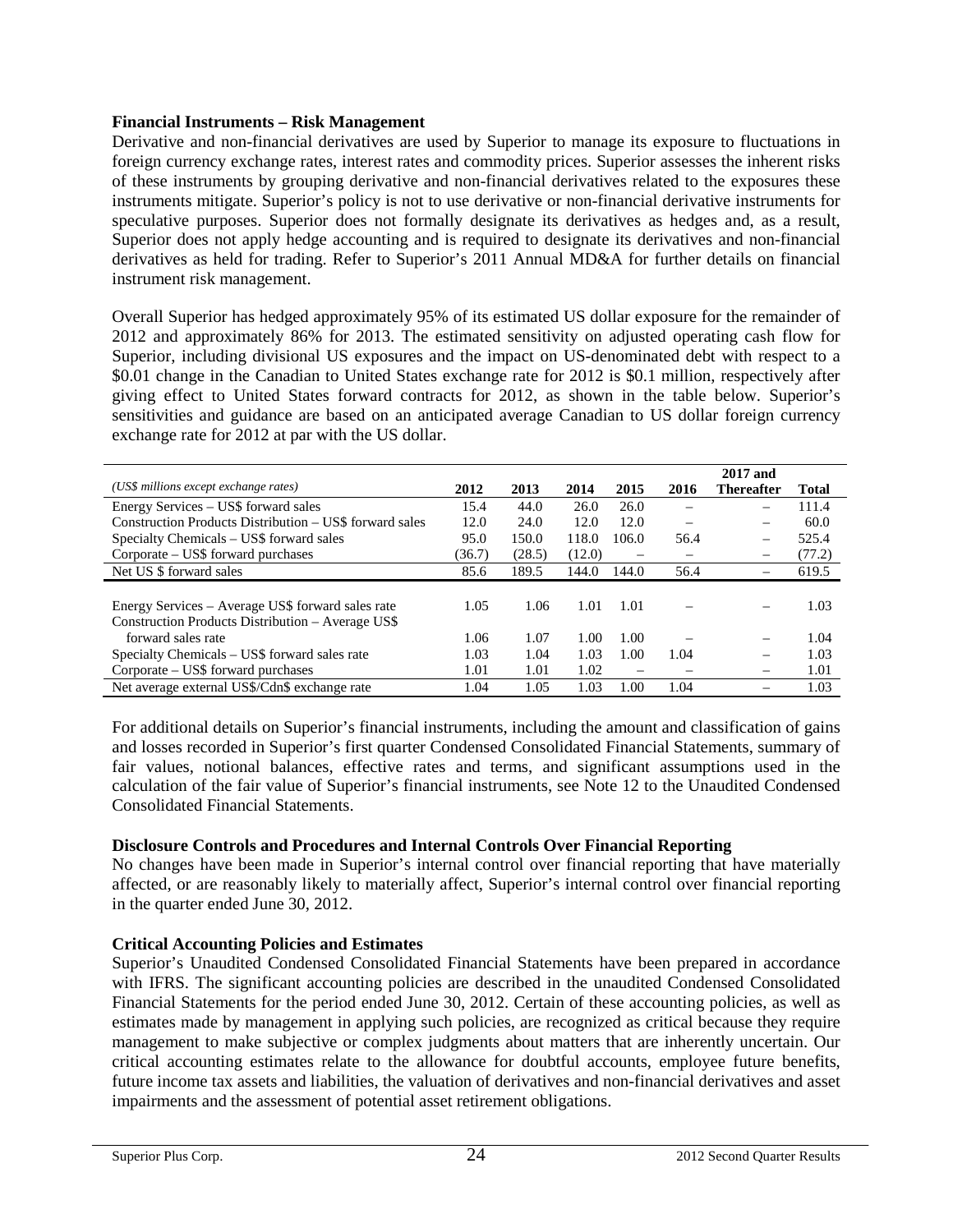|  |  | <b>Quarterly Financial and Operating Information</b> |
|--|--|------------------------------------------------------|
|  |  |                                                      |

|                                                 |             | 2012 Ouarters |          |          | 2011 Ouarters |         | 2010 Ouarters |            |
|-------------------------------------------------|-------------|---------------|----------|----------|---------------|---------|---------------|------------|
| (millions of dollars except per share amounts)  | Second      | First         | Fourth   | Third    | Second        | First   | Fourth        | Third      |
| Canadian propane sales volumes (millions)       |             |               |          |          |               |         |               |            |
| of litres)                                      | 255         | 413           | 368      | 239      | 260           | 439     | 372           | 234        |
| U.S. refined fuels sales volumes (millions)     |             |               |          |          |               |         |               |            |
| of litres)                                      | 363         | 473           | 440      | 344      | 405           | 552     | 499           | 363        |
| Natural gas sales volumes (millions of GJs)     |             |               |          |          | 6             | 6       | 6             |            |
| Electricity sales volumes (millions of KwH)     | 187         | 185           | 167      | 176      | 146           | 117     | 133           | 86         |
| Chemical sales volumes (thousands of metric     |             |               |          |          |               |         |               |            |
| tonnes)                                         | 190         | 188           | 187      | 197      | 192           | 196     | 193           | 189        |
| Revenues                                        | 834.3       | 1,065.9       | 1,043.4  | 845.0    | 898.4         | 1,138.8 | 1.011.2       | 769.1      |
| Gross profit                                    | 184.8       | 238.1         | 234.6    | 178.5    | 176.0         | 238.4   | 224.7         | 172.4      |
| Net earnings (loss)                             | 13.5        | 28.7          | (231.4)  | (113.4)  | 1.1           | 41.1    | (56.0)        | (13.8)     |
| Per share, basic and diluted                    | \$0.12      | \$0.26        | (\$2.10) | (\$1.04) | \$0.01        | \$0.38  | $(\$0.53)$    | $(\$0.13)$ |
| Adjusted operating cash flow                    | <b>29.0</b> | 67.4          | 63.8     | 23.5     | 19.8          | 73.3    | 62.5          | 26.5       |
| Per share, basic and diluted                    | \$0.26      | \$0.61        | \$0.58   | \$0.21   | \$0.18        | \$0.68  | \$0.58        | \$0.25     |
| Net working capital $(1)$ (millions of dollars) | 234.4       | 325.3         | 377.3    | 295.0    | 365.3         | 416.1   | 400.9         | 280.9      |

(1) Net working capital reflects amounts as at the quarter-end and is comprised of accounts receivable and inventories, less trade and other payables and deferred revenue.

# **Non-IFRS Financial Measures**

# *Adjusted Operating Cash Flow*

Adjusted operating cash flow is equal to cash flow from operating activities as defined by IFRS, adjusted for changes in non-cash working capital, other expenses, non-cash interest expense, current income taxes and finance costs. Superior may deduct or include additional items to its calculation of adjusted operating cash flow; these items would generally, but not necessarily, be items of a non-recurring nature. Adjusted operating cash flow is the main performance measure used by management and investors to evaluate the performance of Superior. Readers are cautioned that adjusted operating cash flow is not a defined performance measure under IFRS and that adjusted operating cash flow cannot be assured. Superior's calculation of adjusted operating cash flow may differ from similar calculations used by comparable entities. Adjusted operating cash flow represents cash flow generated by Superior that is available for, but not necessarily limited to, changes in working capital requirements, investing activities and financing activities of Superior.

The seasonality of Superior's individual quarterly results must be assessed in the context of annualized adjusted operating cash flow. Adjustments recorded by Superior as part of its calculation of adjusted operating cash flow include, but are not limited to, the impact of the seasonality of Superior's businesses, principally the Energy Services segment, by adjusting for non-cash working capital items, thereby eliminating the impact of the timing between the recognition and collection/payment of Superior's revenues and expense, which can differ significantly from quarter to quarter. Adjustments are also made to reclassify the cash flows related to natural gas and electricity customer contract related costs in a manner consistent with the income statement recognition of these costs. Adjusted operating cash flow is reconciled to cash flow from operating activities on page 11.

# *EBITDA*

EBITDA represents earnings before taxes, depreciation, amortization, finance expense and other non-cash expenses, and is used by Superior to assess its consolidated results and the results of its operating segments. EBITDA is not a defined performance measure under IFRS. Superior's calculation of EBITDA may differ from similar calculations used by comparable entities. EBITDA of Superior's operating segments may be referred to as EBITDA from operations. Net earnings are reconciled to EBITDA from operations on page 27.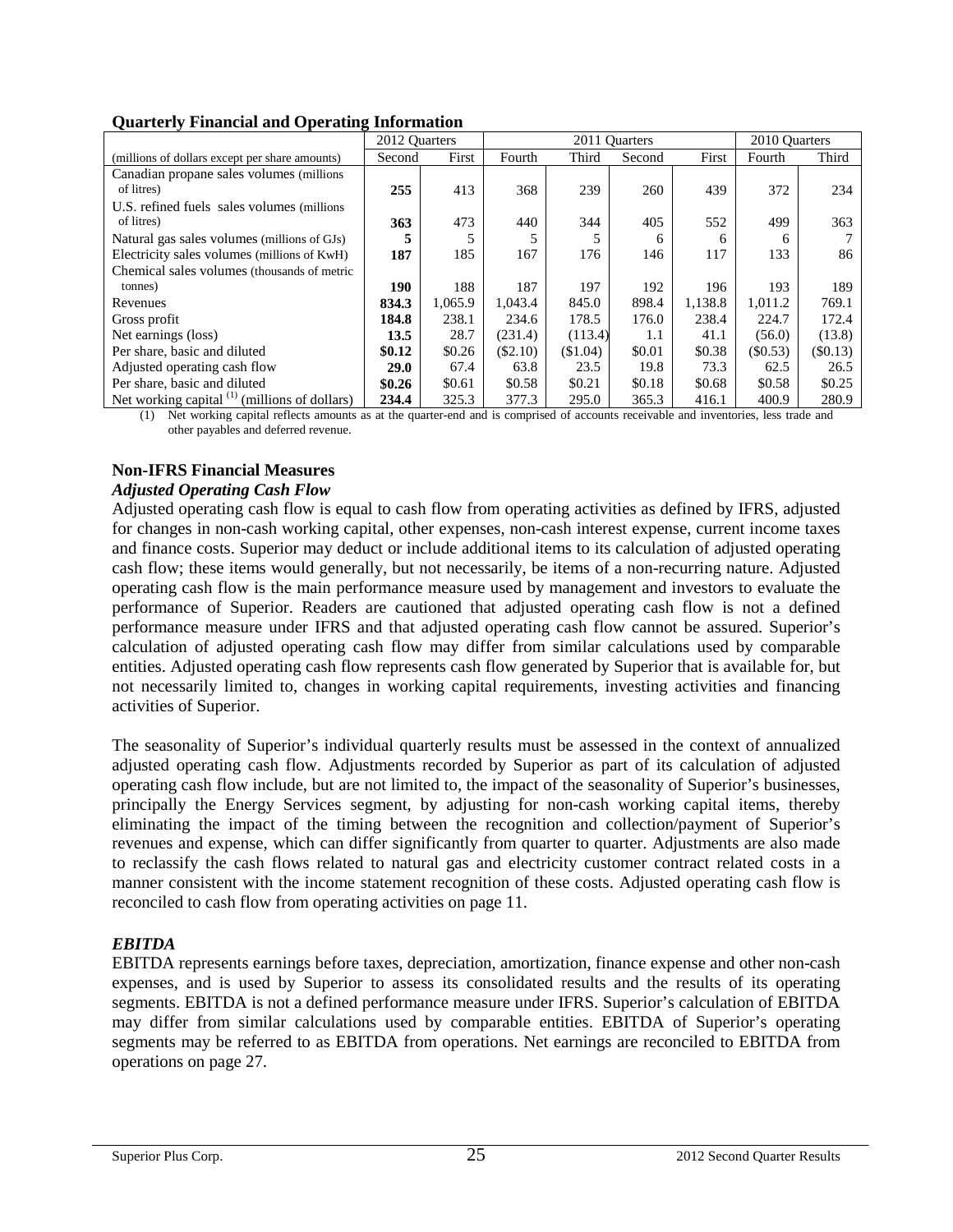## *Compliance EBITDA*

Compliance EBITDA represents earnings before interest, taxes, depreciation, amortization and other noncash expenses calculated on a 12 month trailing basis giving pro forma effect to acquisitions and divestitures and is used by Superior to calculate its debt covenants and other credit information. Compliance EBITDA is not a defined performance measure under IFRS. Superior's calculation of Compliance EBITDA may differ from similar calculations used by comparable entities. See Note 14 to the Unaudited Condensed Consolidated Financial Statements for a reconciliation of net earnings (loss) to Compliance EBITDA.

## *Payout Ratio*

Payout ratio represents dividends as a percentage of adjusted operating cash flow less other capital expenditures and is used by Superior to assess its financial results and leverage. Payout ratio is not a defined performance measure under IFRS. Superior's calculation of Payout ratio may differ from similar calculations used by comparable entities.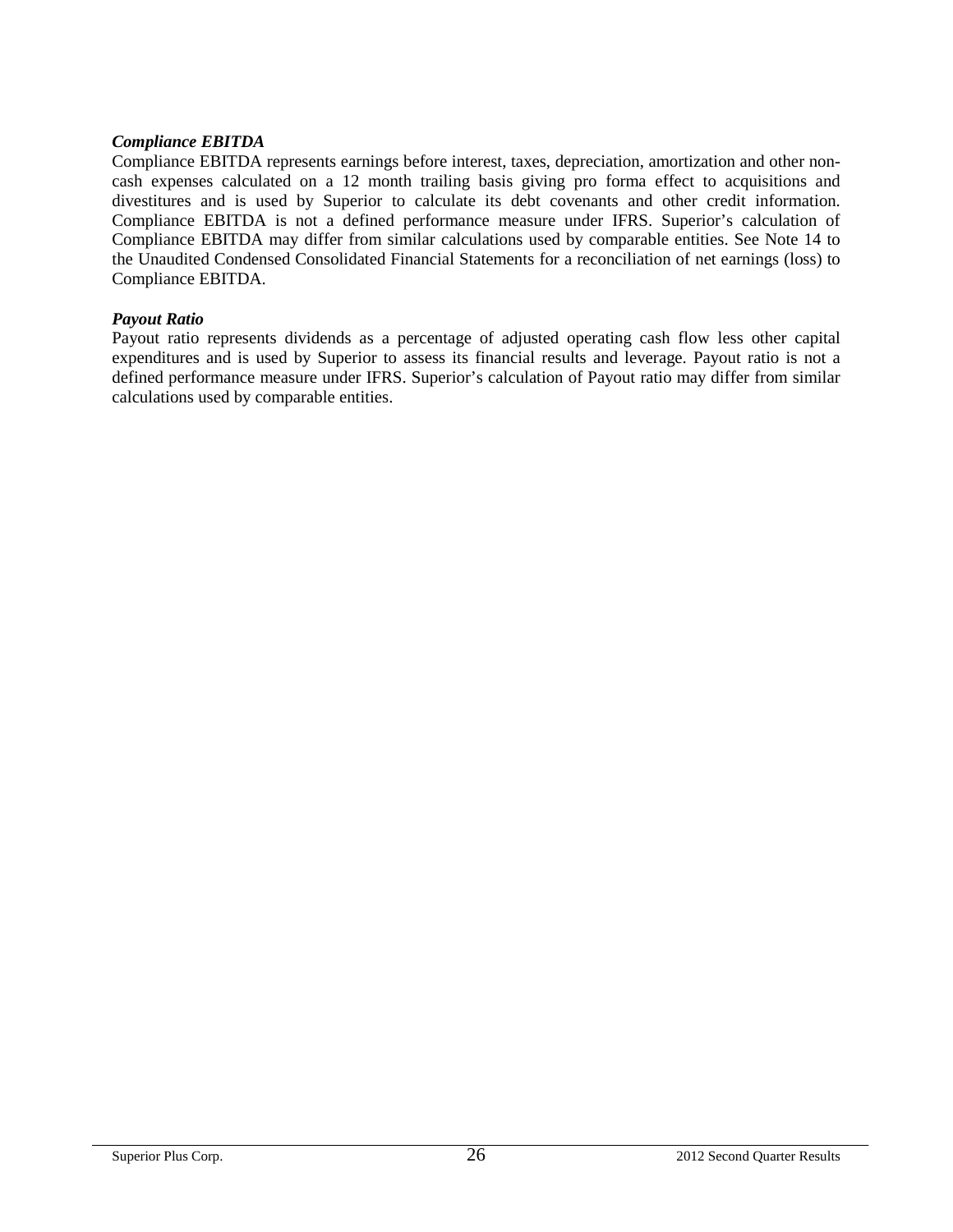## **Reconciliation of Net Earnings (Loss) to EBITDA from Operations** (1) (2)

|                                                                          | Energy | <b>Services Chemicals</b> | <b>Specialty Construction</b><br><b>Products</b> |
|--------------------------------------------------------------------------|--------|---------------------------|--------------------------------------------------|
| For the three months ended June 30, 2012                                 |        |                           | <b>Distribution</b>                              |
| Net earnings                                                             | 24.2   | 14.0                      | 4.5                                              |
| Add: Amortization of property, plant and equipment and intangible assets | 12.3   | 1.7                       | 1.6                                              |
| Amortization included in cost of sales                                   |        | 11.6                      |                                                  |
| Amortization of customer contract costs                                  | 0.8    |                           |                                                  |
| Customer contract related costs                                          | (0.2)  |                           |                                                  |
| Finance costs                                                            | 1.0    |                           |                                                  |
| Unrealized gains on derivative financial instruments                     | (21.7) |                           |                                                  |
| <b>EBITDA</b> from operations                                            | 16.4   | 27.3                      | 6.1                                              |
|                                                                          |        |                           |                                                  |
|                                                                          | Energy |                           | <b>Specialty Construction</b>                    |
|                                                                          |        | <b>Services Chemicals</b> | <b>Products</b>                                  |
| For the three months ended June 30, 2011                                 |        |                           | <b>Distribution</b>                              |
| Net earnings                                                             | 1.6    | 12.2                      | 3.1                                              |
| Add: Amortization of property, plant and equipment and intangible assets | 16.6   | 1.7                       | 2.8                                              |
| Amortization included in cost of sales                                   |        | 10.9                      |                                                  |
| Amortization of customer contract costs                                  | 1.2    |                           |                                                  |
| Customer contract related costs                                          | (0.2)  |                           |                                                  |
| Finance costs                                                            | 2.0    |                           | 0.5                                              |
| Unrealized gains on derivative financial instruments                     | (7.8)  |                           |                                                  |

|                                                                                     |        |                  | <b>Construction</b>                    |
|-------------------------------------------------------------------------------------|--------|------------------|----------------------------------------|
|                                                                                     | Energy | <b>Specialty</b> | <b>Products</b>                        |
| For the six months ended June 30, 2012                                              |        |                  | <b>Services Chemicals Distribution</b> |
| Net earnings                                                                        | 59.3   | 31.0             | 6.0                                    |
| Add: Amortization of property, plant and equipment, intangible assets and accretion | 26.5   | 3.3              | 3.1                                    |
| Amortization included in cost of sales                                              |        | 22.5             |                                        |
| Amortization of customer contract costs                                             | 1.7    |                  |                                        |
| Customer contract related costs                                                     | (0.6)  |                  |                                        |
| Finance costs                                                                       | 2.0    | 0.1              | 0.3                                    |
| Unrealized gains on derivative financial instruments                                | (14.1) |                  |                                        |
| <b>EBITDA</b> from operations                                                       | 74.8   | 56.9             | 9.4                                    |

|                                                                                     |          |                  | <b>Construction</b>                    |
|-------------------------------------------------------------------------------------|----------|------------------|----------------------------------------|
|                                                                                     | Energy   | <b>Specialty</b> | <b>Products</b>                        |
| For the six months ended June 30, 2011                                              |          |                  | <b>Services Chemicals Distribution</b> |
| Net earnings (loss)                                                                 | 66.8     | 19.4             | 5.0                                    |
| Add: Amortization of property, plant and equipment, intangible assets and accretion | 31.8     | 3.3              | 4.7                                    |
| Amortization included in cost of sales                                              |          | 22.3             |                                        |
| Amortization of customer contract costs                                             | 2.4      |                  |                                        |
| Customer contract related costs                                                     | (1.00.0) |                  |                                        |
| Finance costs                                                                       | 2.0      | 0.1              | 0.5                                    |
| Unrealized (gains) losses on derivative financial instruments                       | (23.0)   | 5.4              |                                        |
| <b>EBITDA</b> from operations                                                       | 79.0     | 50.5             | 10.2                                   |

(1) See the Unaudited Condensed Consolidated Financial Statements for net earnings (loss), amortization of property, plant and equipment, intangible assets and accretion of convertible debenture issue costs, amortization included in cost of sales, amortization of customer contract costs, customer contract related costs and unrealized (gains) losses on derivative financial instruments.

(2) See "Non-IFRS Financial Measures" for additional details.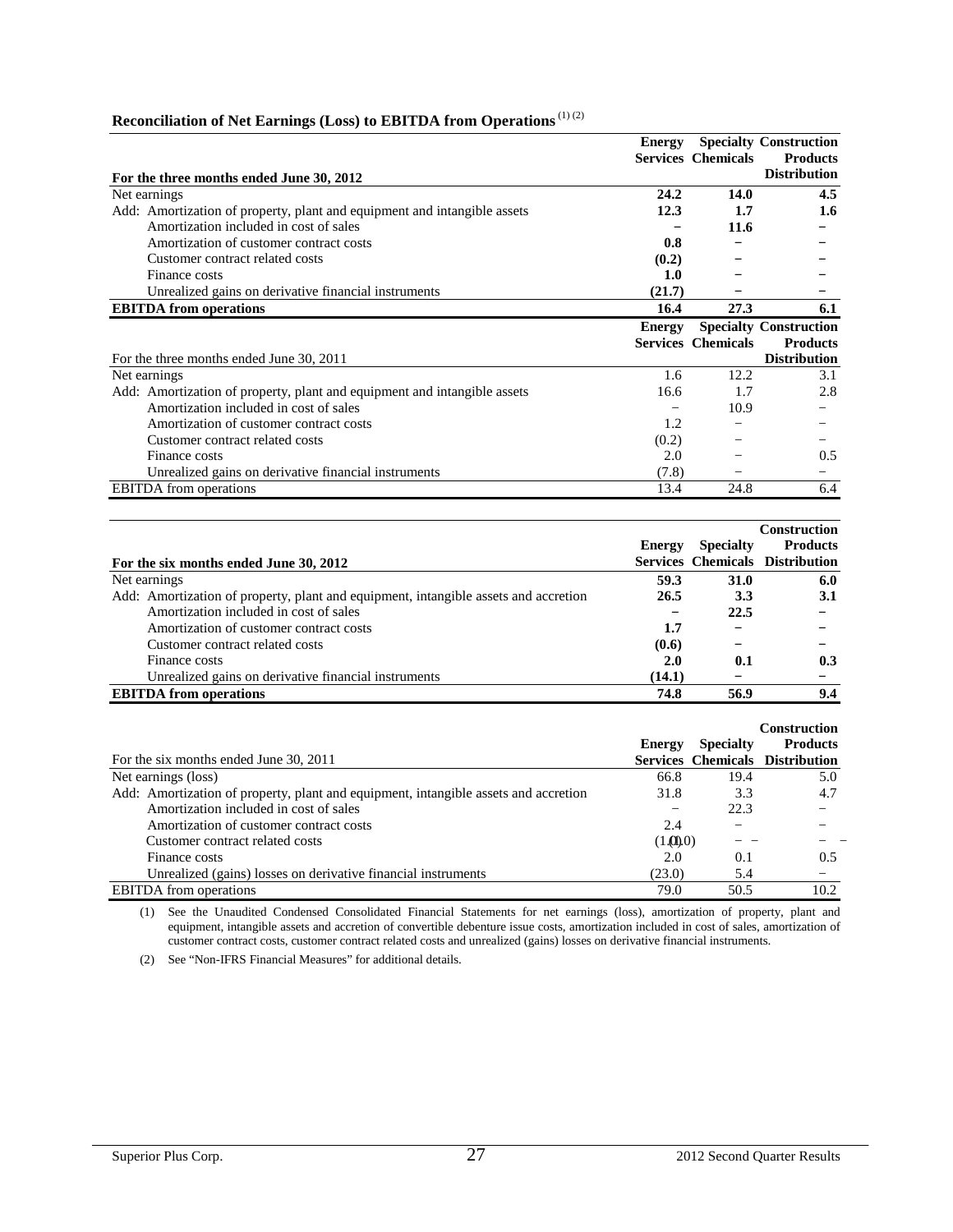|                                                          | For the three months ended June 30, |                  |                                        | For the three months ended June 30, |           |                      |
|----------------------------------------------------------|-------------------------------------|------------------|----------------------------------------|-------------------------------------|-----------|----------------------|
|                                                          |                                     |                  | 2012                                   |                                     |           | 2011<br>Construction |
|                                                          | <b>Energy</b>                       | <b>Specialty</b> | <b>Construction</b><br><b>Products</b> | Energy                              | Specialty | Products             |
|                                                          | <b>Services</b>                     | <b>Chemicals</b> | <b>Distribution</b>                    | Services                            | Chemicals | Distribution         |
| <b>Revenue per Financial Statements</b>                  | 498.0                               | 136.6            | 199.7                                  | 594.3                               | 125.8     | 178.3                |
| Foreign currency gains (losses)                          |                                     |                  |                                        |                                     |           |                      |
| related to working capital                               |                                     | 1.0              |                                        |                                     | (0.1)     |                      |
| Revenue per the MD&A                                     | 498.0                               | 137.6            | 199.7                                  | 594.3                               | 125.7     | 178.3                |
|                                                          |                                     |                  |                                        |                                     |           |                      |
| Cost of products sold per Financial<br><b>Statements</b> |                                     |                  |                                        | (504.7)                             |           |                      |
|                                                          | (408.3)                             | (87.8)           | (154.1)                                |                                     | (82.0)    | (135.7)              |
| Non-cash amortization                                    |                                     | 11.6             |                                        |                                     | 10.9      |                      |
| Cost of products sold per the<br>MD&A                    | (408.3)                             | (76.2)           | (154.1)                                | (504.7)                             | (71.1)    | (135.7)              |
|                                                          |                                     |                  |                                        |                                     |           |                      |
| <b>Gross profit</b>                                      | 89.7                                | 61.4             | 45.6                                   | 89.6                                | 54.6      | 42.6                 |
| Cash operating and administrative                        |                                     |                  |                                        |                                     |           |                      |
| costs per Financial Statements                           | (86.2)                              | (34.8)           | (41.1)                                 | (94.8)                              | (31.6)    | (39.3)               |
| Amortization and depreciation                            |                                     |                  |                                        |                                     |           |                      |
| expenses                                                 | 12.3                                | 1.7              | 1.6                                    | 16.6                                | 1.7       | 2.8                  |
| Amortization of customer contract                        |                                     |                  |                                        |                                     |           |                      |
| related costs                                            | 0.8                                 |                  |                                        | 1.2                                 |           |                      |
| Customer contract related costs                          | (0.2)                               |                  |                                        | (0.2)                               |           |                      |
| Interest reclassification impact                         |                                     |                  |                                        | 1.0                                 |           | 0.3                  |
| Reclassification of foreign                              |                                     |                  |                                        |                                     |           |                      |
| currency (gains) and losses                              |                                     |                  |                                        |                                     |           |                      |
| related to working capital                               |                                     | (1.0)            |                                        |                                     | 0.1       |                      |
| Cash operating and administrative                        |                                     |                  |                                        |                                     |           |                      |
| costs per the MD&A                                       | (73.3)                              | (34.1)           | (39.5)                                 | (76.2)                              | (29.8)    | (36.2)               |

**Reconciliation of Segmented Revenue, Cost of Sales and cash operating and administrative costs included in this MD&A**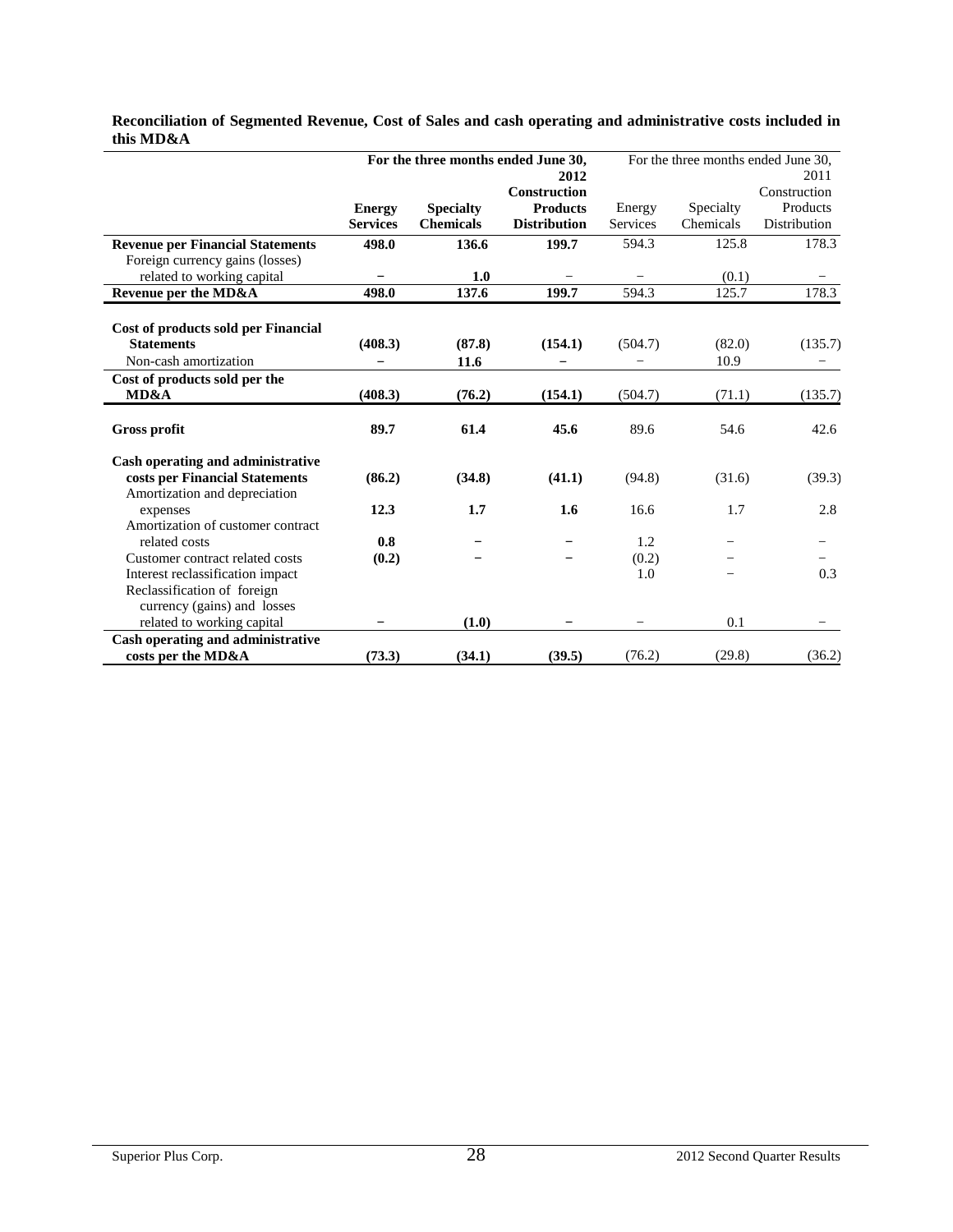|                                         | For the three months ended June 30, |                  |                     | For the three months ended June 30, |           |              |
|-----------------------------------------|-------------------------------------|------------------|---------------------|-------------------------------------|-----------|--------------|
|                                         |                                     |                  | 2012                |                                     |           | 2011         |
|                                         |                                     |                  | <b>Construction</b> |                                     |           | Construction |
|                                         | <b>Energy</b>                       | <b>Specialty</b> | <b>Products</b>     | Energy                              | Specialty | Products     |
|                                         | <b>Services</b>                     | <b>Chemicals</b> | <b>Distribution</b> | Services                            | Chemicals | Distribution |
| <b>Revenue per Financial Statements</b> | 1,245.6                             | 270.7            | 383.9               | 1,435.9                             | 256.9     | 344.4        |
| Foreign currency gains (losses)         |                                     |                  |                     |                                     |           |              |
| related to working capital              |                                     | (0.2)            |                     |                                     | (0.4)     |              |
| Revenue per the MD&A                    | 1,245.6                             | 270.5            | 383.9               | 1,435.9                             | 256.5     | 344.4        |
|                                         |                                     |                  |                     |                                     |           |              |
| Cost of products sold per Financial     |                                     |                  |                     |                                     |           |              |
| <b>Statements</b>                       | (1,013.2)                           | (170.5)          | (294.3)             | (1,192.8)                           | (167.9)   | (262.1)      |
| Non-cash amortization                   |                                     | 22.5             |                     |                                     | 22.3      |              |
| Cost of products sold per the           |                                     |                  |                     |                                     |           |              |
| MD&A                                    | (1,013.2)                           | (148.0)          | (294.3)             | (1,192.8)                           | (145.6)   | (262.1)      |
|                                         |                                     |                  |                     |                                     |           |              |
| <b>Gross profit</b>                     | 232.4                               | 122.5            | 89.6                | 243.1                               | 110.9     | 82.3         |
| Cash operating and administrative       |                                     |                  |                     |                                     |           |              |
| costs per Financial Statements          | (185.2)                             | (69.1)           | (83.3)              | (197.3)                             | (64.1)    | (76.8)       |
| Amortization and depreciation           |                                     |                  |                     |                                     |           |              |
| expenses                                | 26.5                                | 3.3              | 3.1                 | 31.8                                | 3.3       | 4.7          |
| Amortization of customer contract       |                                     |                  |                     |                                     |           |              |
| related costs                           | 1.7                                 |                  |                     | 2.4                                 |           |              |
| Customer contract related costs         | (0.6)                               |                  |                     | (1.0)                               |           |              |
| Interest reclassification impact        |                                     | 0.2              |                     |                                     | 0.4       |              |
| Reclassification of foreign             |                                     |                  |                     |                                     |           |              |
| currency (gains) and losses             |                                     |                  |                     |                                     |           |              |
| related to working capital              | (157.6)                             | (65.6)           | (80.2)              | (164.1)                             | (60.4)    | (72.1)       |
| Cash operating and administrative       |                                     |                  |                     |                                     |           |              |
| costs per the MD&A                      | 1,245.6                             | 270.7            | 383.9               | 1,435.9                             | 256.9     | 344.4        |

# **Risk Factors to Superior**

The risks factors and uncertainties detailed below are a summary of Superior's assessment of its material risk factors as identified in Superior's 2011 Annual Information Form under the heading "Risk Factors". For a detailed discussion of these risks, see Superior's 2011 Annual Information Form filed on the Canadian Securities Administrator's website, www.sedar.com and Superior's website, www.superiorplus.com.

# **Risks to Superior**

Superior is entirely dependent upon the operations and assets of Superior LP. Superior's ability to make dividend payments to shareholders is dependent upon the ability of Superior LP to make distributions on its outstanding limited partnership units as well as the operations and business of Superior LP.

There is no assurance regarding the amounts of cash to be distributed by Superior LP or generated by Superior LP and therefore funds available for dividends to shareholders. The actual amount distributed in respect of the limited partnership units will depend on a variety of factors including, without limitation, the performance of Superior LP's operating businesses, the effect of acquisitions or dispositions on Superior LP, and other factors that may be beyond the control of Superior LP or Superior. In the event significant sustaining capital expenditures are required by Superior LP or the profitability of Superior LP declines, there would be a decrease in the amount of cash available for dividends to shareholders and such decrease could be material.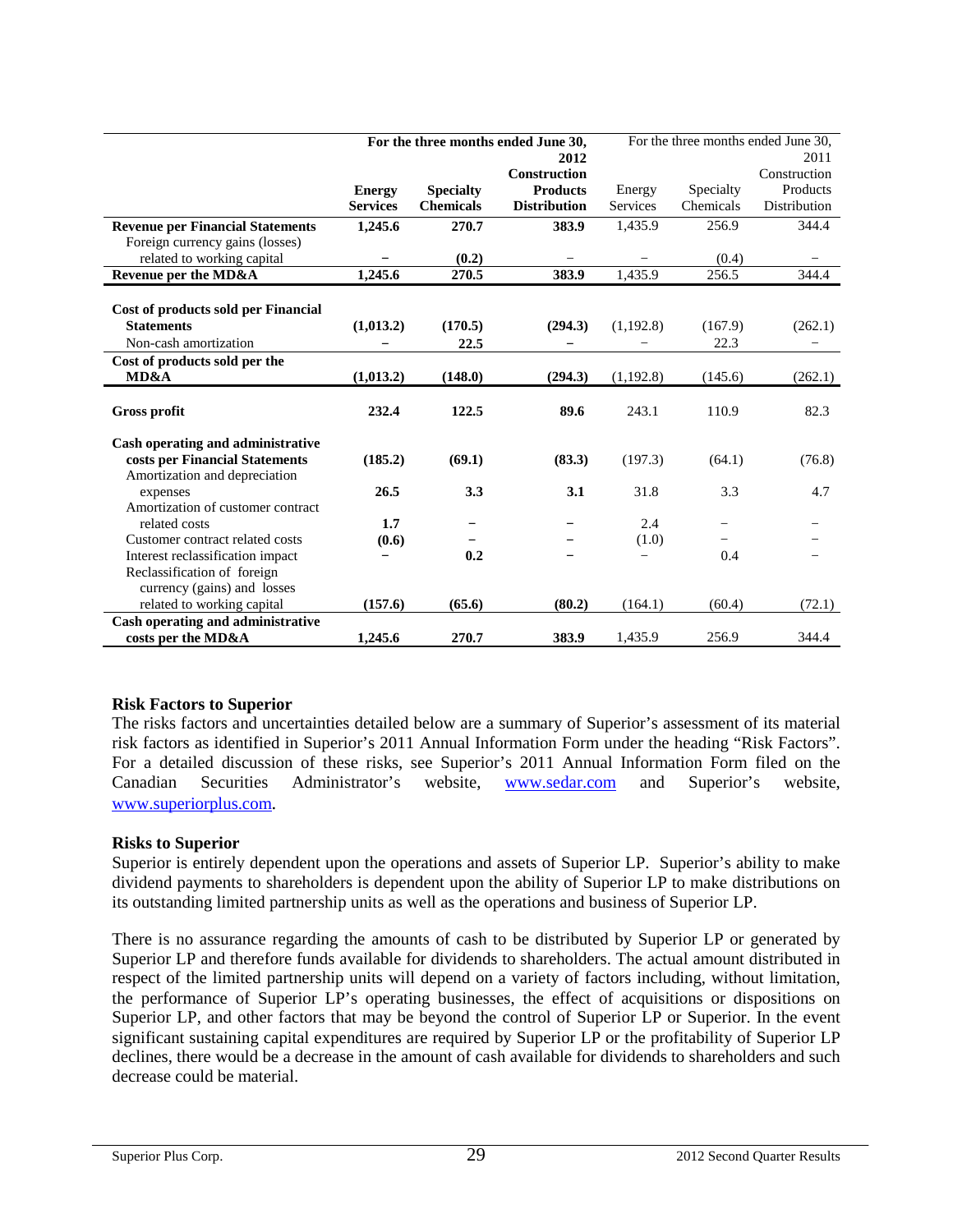Superior's dividend policy and the distribution policy of Superior LP are subject to change at the discretion of the board of directors of Superior or the board of directors of Superior General Partner Inc., as applicable. Superior's dividend policy and the distribution policy of Superior LP are also limited by contractual agreements including agreements with lenders to Superior and its affiliates and by restrictions under corporate law.

The credit facilities and U.S. Notes of Superior LP contain covenants that require Superior LP to meet certain financial tests and that restrict, among other things, the ability of Superior LP to incur additional debt, dispose of assets or pay dividends/distributions in certain circumstances. These restrictions may preclude Superior LP from returning capital or making distributions on the limited partnership units.

The payout by Superior LP of approximately half of its available cash flow means that significant capital expenditures to fund growth opportunities can only be made in the event that other sources of financing are available. Lack of access to such additional financing could limit the future growth of the business of Superior LP and, over time, have a material adverse effect on the amount of cash available for dividends to Shareholders.

To the extent that external sources of capital, including public and private markets, become limited or unavailable, Superior's and Superior LP's ability to make the necessary capital investments to maintain or expand the current business, to make necessary principal payments and debenture redemptions under its term credit facilities may be impaired.

Superior maintains a substantial floating interest rate exposure through a combination of floating interest rate borrowings and the use of derivative instruments. Demand levels for approximately half of Energy Services' sales and substantially all of Specialty Chemicals' and Construction Products Distribution's sales are affected by general economic trends. Generally speaking, when the economy is strong, interest rates increase as does sales demand from Superior's customers, thereby increasing Superior's ability to pay higher interest costs and vice versa. In this way, there is a common relationship between economic activity levels, interest rates and Superior's ability to pay higher or lower rates. However, increased interest rates can affect Superior's borrowing costs, which may have an adverse effect on Superior.

A portion of Superior's net cash flows is denominated in US dollars. Accordingly, fluctuations in the Canadian/US dollar exchange rate can impact profitability. Superior attempts to mitigate this risk by hedging.

The timing and amount of capital expenditures incurred by Superior LP or by its subsidiaries will directly affect the amount of cash available to Superior for dividends to shareholders. Dividends may be reduced, or even eliminated, at times when significant capital expenditures are incurred or other unusual expenditures are made.

If the board of directors of Superior decides to issue additional common shares, preferred shares or securities convertible into common shares, existing shareholders may suffer significant dilution.

There can be no assurances that income tax laws in the numerous jurisdictions in which Superior operates will not be changed, interpreted or administered in a manner which adversely affects Superior and its shareholders. In addition, there can be no assurance that the Canada Revenue Agency (or provincial tax agency), U.S. Internal Revenue Service (or a state or local tax agency), or the Chilean Internal Revenue Service (collectively the "Tax Agencies") will agree with how Superior calculates its income for tax purposes or that the various Tax Agencies will not change their administrative practices to the detriment of Superior or its Shareholders.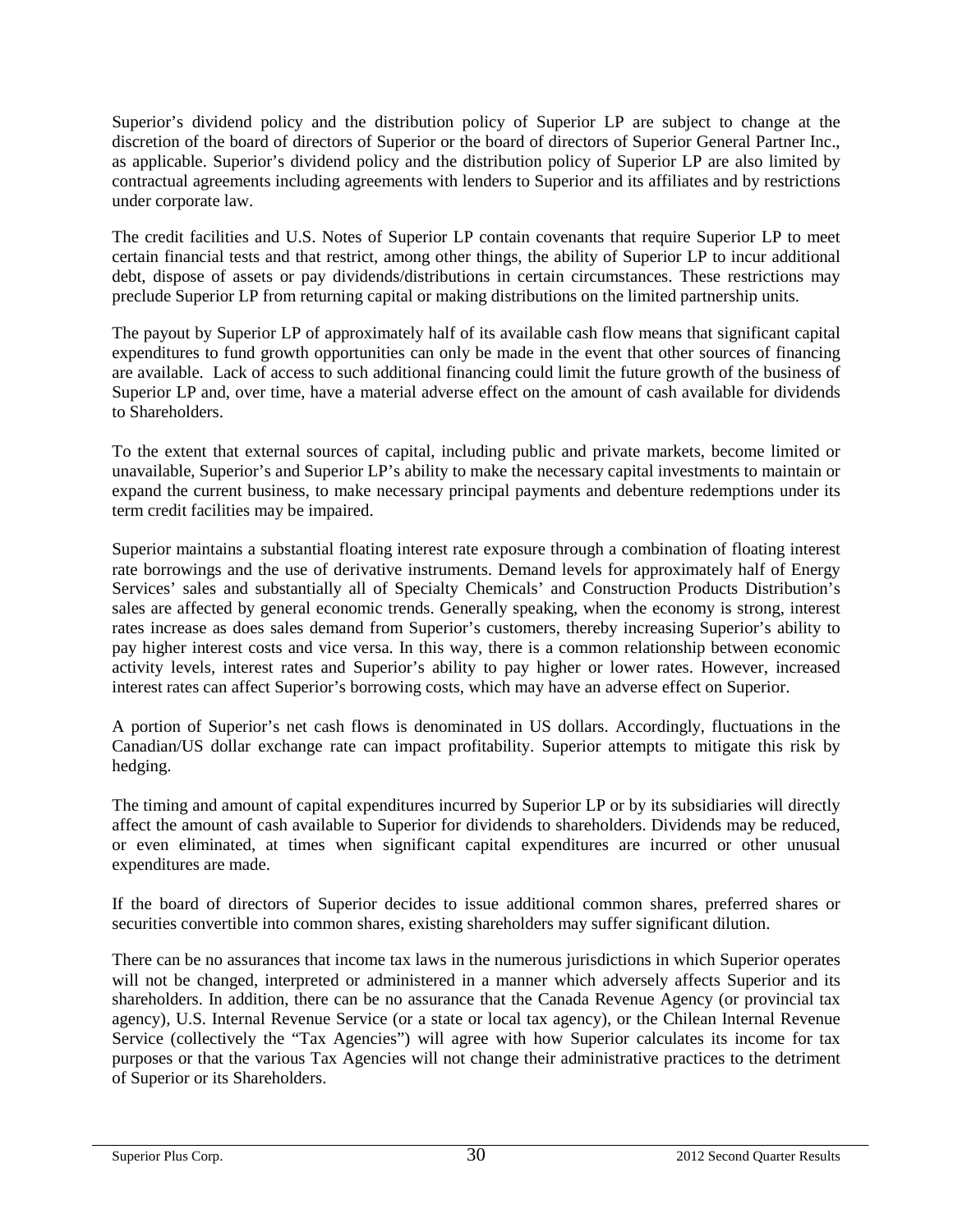Without limiting the generality of the foregoing, since the beginning of 2010, the Canada Revenue Agency has requested and reviewed information from Superior relating to the plan of arrangement (Arrangement) involving the Fund and Ballard Power Systems Inc. and the conversion of the Fund to a corporation (Conversion). While Superior is confident in the appropriateness of its tax filing position and the expected tax consequences of the Arrangement and the Conversion transaction, there remains a possibility that, if the Canada Revenue Agency elects to challenge Superior's tax filing and such challenge is successful, it could potentially affect the availability or quantum of the tax basis or other tax accounts of Superior. Although it is difficult to quantify the potential impact of any such outcome, it could be materially adverse to Superior.

## **Risks to Superior's segments**

## **Energy Services**

## *Canadian Propane Distribution and U.S. Refined Fuels*

Propane is sold in competition with other energy sources such as fuel oil, electricity and natural gas, some of which are less costly on an energy equivalent basis. While propane is usually more cost effective than electricity, electricity is a major competitor in most areas. Fuel oil is also used as a residential, commercial and industrial source of heat and, in general, is less costly on an equivalent energy basis, although operating efficiencies, environmental and air quality factors help make propane competitive with fuel oil. Except for certain industrial and commercial applications, propane is generally not competitive with natural gas in areas where natural gas already exists. Other alternative energy sources such as compressed natural gas, methanol and ethanol are available or could be further developed and could have an impact on the propane industry and Superior Propane in the future. The trend towards increased conservation measures and technological advances in energy efficiency may have a detrimental effect on propane demand and Superior Propane's sales. Demand for automotive uses is presently declining at a rate of approximately 10% to 15% per year due to the development of more fuel efficient and complicated engines which increase the cost of converting engines to propane and reduce the savings per kilometre driven. Propane commodity prices are affected by crude oil and natural gas commodity prices.

Competition in the U.S. Refined Fuels business markets generally occurs on a local basis between large full service, multi-state marketers and smaller local independent marketers. Although the industry has seen a continued trend of consolidation over the past several years, the top ten multi-state marketers still generate only one-third of total retail sales in the United States. Marketers primarily compete based upon price and service and tend to operate in close proximity to customers, typically within a 35-mile marketing radius from a central depot, to lower delivery costs and provide prompt service.

Weather and general economic conditions affect propane and refined fuels market volumes. Weather influences the demand for propane and heating oil used primarily for space heating uses and also for agricultural applications.

The trend towards increased conservation measures and technological advances in energy efficiency may have a detrimental effect on propane and heating oil demand and Superior's sales. Further, increases in the cost of propane encourage customers to conserve fuel and to invest in more energy-efficient equipment, reducing demand. Changes in propane supply costs are normally passed through to customers, but timing lags (the time between when Superior purchases the propane and when the customer purchases the propane) may result in positive or negative gross margin fluctuations.

Superior offers its customers various fixed-price propane and heating oil programs. In order to mitigate the price risk from offering these services, Superior uses its physical inventory position, supplemented by forward commodity transactions with various third parties having terms and volumes substantially the same as its customers' contracts. In periods of high propane price volatility the fixed price programs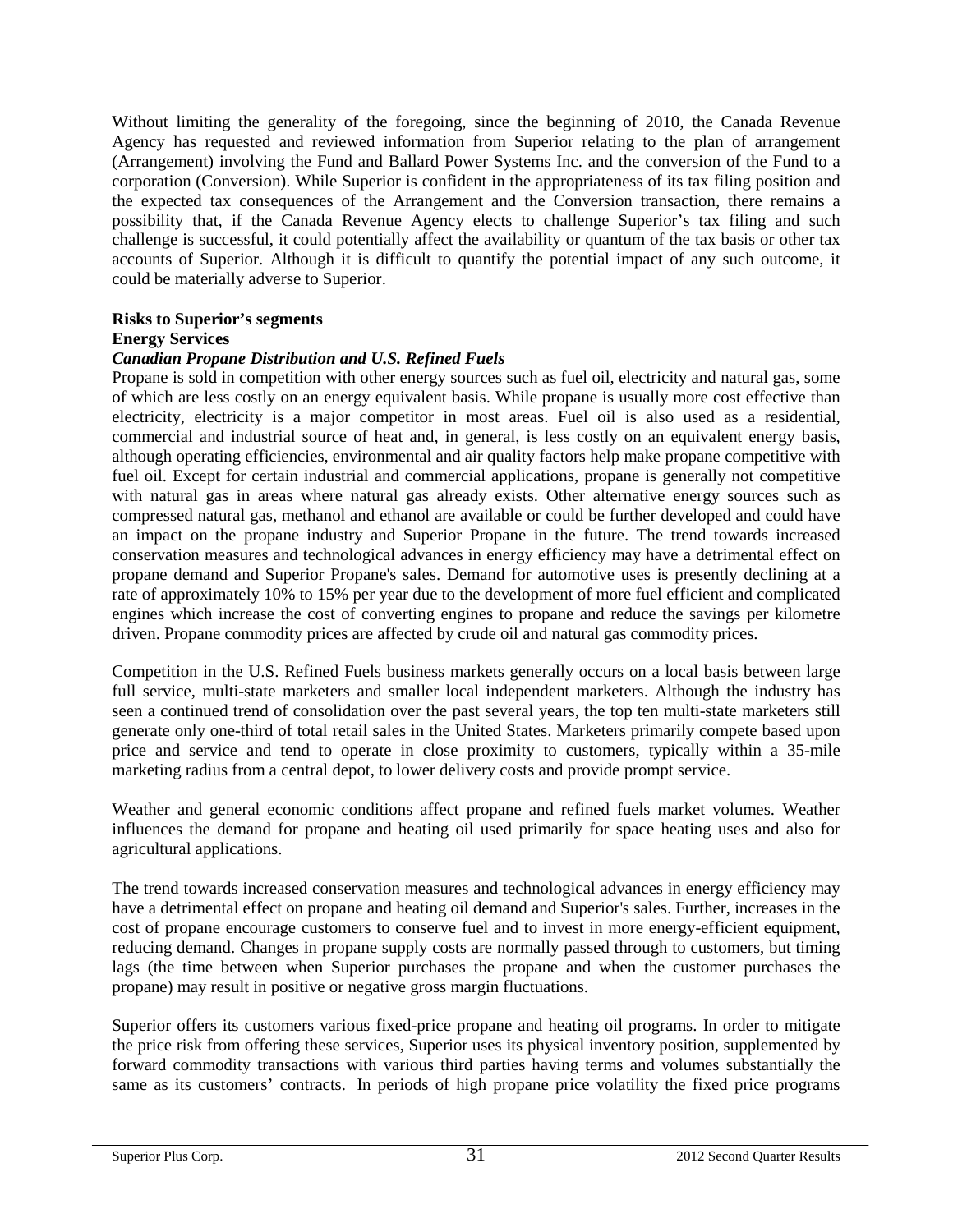create exposure to over or under supply positions as the demand from customers may significantly exceed or fall short of supply procured. In addition, if propane prices decline significantly subsequent to customers signing up for a fixed price program there is a risk that customers will default on their commitments.

Superior's operations are subject to the risks associated with handling, storing and transporting propane in bulk. Slight quantities of propane may also be released during transfer operations. To mitigate risks, Superior has established a comprehensive program directed at environmental, health and safety protection. This program consists of an environmental policy, codes of practice, periodic self-audits, employee training, quarterly and annual reporting and emergency prevention and response.

The U.S. refined fuels business, through a centralized safety and environment management system, ensures that safety practices and regulatory compliance are an important part of its business. The storage and delivery of refined fuels poses the potential for spills which impact the soils and water of storage facilities and customer properties.

Superior's fuel distribution businesses are based and operate in Canada and the United States, and, as a result, such operations could be affected by changes to laws, rules or policies which may either be more favourable to competing energy sources or increase costs or otherwise negatively affect the operations of Energy Services in comparison to such competing energy sources. Any such changes could have an adverse effect on the operations of Energy Services.

Approximately 12% of Superior's Canadian propane distribution and U.S. refined fuels distribution businesses employees are unionized. Collective bargaining agreements are renegotiated in the normal course of business. While labour disruptions are not expected, there is always risk associated with the renegotiation process that could have an adverse impact to Superior.

# *Fixed-price energy services business*

New entrants in the energy retailing business may enter the market and compete directly for the customer base that Superior targets, slowing or reducing its market share.

SEM purchases natural gas to meet its estimated commitments to its customers based upon the historical consumption of gas of its customers. Depending on a number of factors, including weather, customer attrition and poor economic conditions affecting commercial customers' production levels, customer natural gas consumption may vary from the volume purchased. This variance must be reconciled and settled at least annually and may require SEM to purchase or sell natural gas at market prices which may have an adverse impact on the results of this business. To mitigate potential balancing risk, SEM closely monitors its balancing position and takes measures such as adjusting gas deliveries and transferring gas between pools of customers, so that imbalances are minimized. The reserve is reviewed on a monthly basis to ensure that it is sufficient to absorb any losses that might arise from balancing.

SEM matches its customers estimated electricity requirements by entering into electricity swaps in advance of acquiring customers. Depending on several factors, including weather, customer's energy consumption may vary from the volumes purchased by SEM. SEM is able to invoice existing commercial electricity customers for balancing charges when the amount of energy used is greater than or less than the tolerance levels set initially. In certain circumstances, there can be balancing issues for which SEM is responsible when customer aggregation forecasts are not realized.

Fixed-price energy services resources its fixed-price term natural gas sales commitments by entering into various physical natural gas and US dollar foreign exchange purchase contracts for similar terms and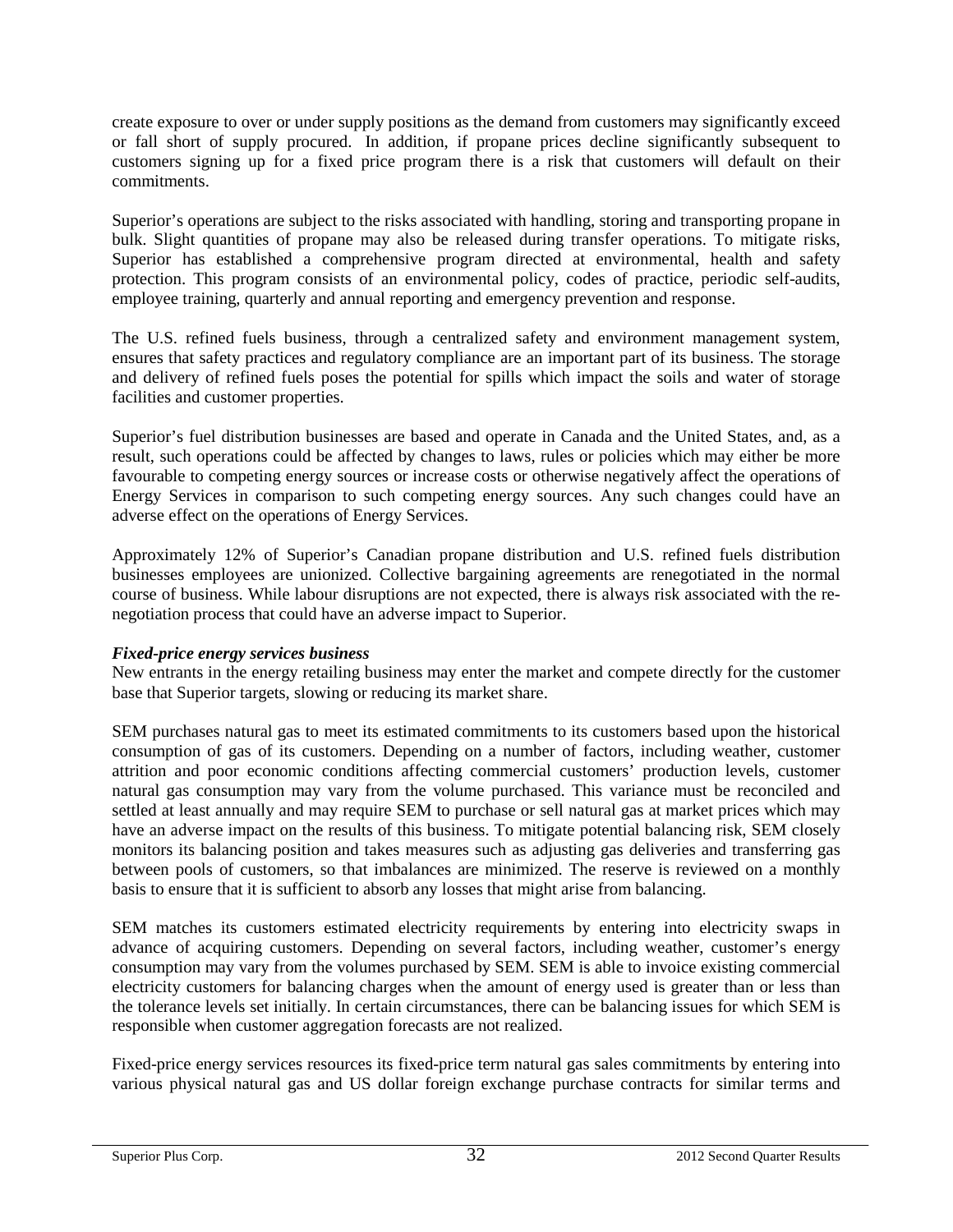volumes to create an effective Canadian dollar fixed-price cost of supply. Superior transacts with eight financial and physical natural gas counterparties. There can be no assurance that any of these counterparties will not default on any of their obligations to Superior. However, the financial condition of each counterparty is evaluated and credit limits are established to minimize Superior's exposure to this risk. There is also a risk that supply commitments and foreign exchange positions may become unmatched; however, this is monitored daily in compliance with Superior's risk management policy.

Fixed-price energy services must retain qualified sales agents in order to properly execute its business strategy. The continued growth of fixed-price energy services is reliant on the services of agents to sign up new customers. There can be no assurance that competitive conditions will allow these agents to achieve these customer additions. Lack of success in the marketing programs of fixed-price energy services would limit future growth of cash flow.

Fixed-price energy services operates in the highly regulated energy industry in Ontario, Quebec, British Columbia and the Northeastern U.S. Changes to existing legislation could impact this business' operations. As part of the current regulatory framework, local delivery companies are mandated to perform certain services on behalf of fixed-price energy services, including invoicing, collection, assuming specific bad debt risks and storage and distribution of natural gas. Any elimination or changes to these rules could have a significant adverse effect on the results of this business.

The Ontario Energy Board issued an update to the revised Codes of Conduct supporting the Energy Consumer Protection Act. Although the industry had anticipated automatic renewal of natural gas accounts on a month-to-month basis, the OEB has confirmed that the automatic renewal of natural gas contracts will be allowed for a period of one year capped at the customer's existing rate. Only one automatic renewal will be allowed emphasizing the need to positively convert automatic renewals to other products before the customer is returned to the utility at the end of the renewal term. Renewal notifications will require a standard disclosure form and a price comparison between fixed-price energy service's renewal price and the utility default rate.

# **Specialty Chemicals**

Specialty Chemicals competes with sodium chlorate, chloralkali and potassium producers on a worldwide basis. Key competitive factors include price, product quality, logistics capability, reliability of supply, technical capability and service. The end-use markets for products are correlated to the general economic environment and the competitiveness of customers, all of which are outside of its control along with market pricing for pulp. Also, market participants such as China are a significant purchaser of pulp and impact market pricing.

Specialty Chemicals has long-term electricity contracts or electricity contracts that renew automatically with power producers in each of the jurisdictions where its plants are located. There is no assurance that Specialty Chemicals will continue to be able to secure adequate supplies of electricity at reasonable prices or on acceptable terms.

Potassium chloride (KCL) is a major raw material used in the production of potassium hydroxide at the Port Edwards, Wisconsin facility. Substantially all of Specialty Chemicals KCL is received from Potash Corporation of Saskatchewan (Potash). Specialty Chemicals currently has a limited ability to source KCL from additional suppliers.

Specialty Chemicals is exposed to fluctuations in the US dollar and the euro versus the Canadian dollar. Specialty Chemicals manages its exposure to fluctuations between the United States and Canadian dollar by entering into hedge contracts with external third parties and internally with other Superior businesses.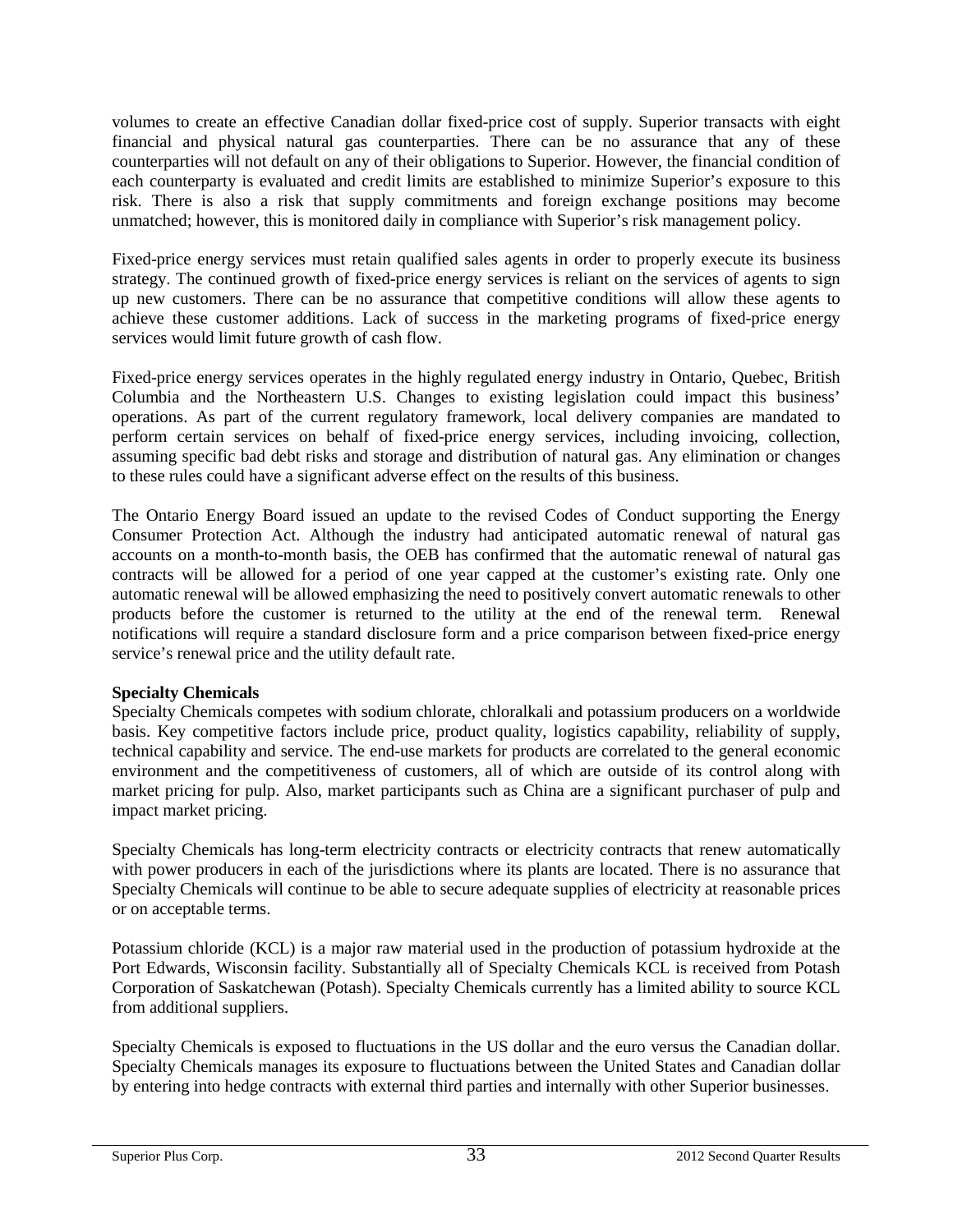Specialty Chemicals' operations involve the handling, production, transportation, treatment and disposal of materials that are classified as hazardous and are regulated by environmental and health and safety laws, regulations and requirements. The potential exists for the release of highly toxic and lethal substances, including chlorine. Equipment failure could result in damage to facilities, death or injury and liabilities to third parties. If at any time the appropriate regulatory authorities deem any of the facilities unsafe, they may order that such facilities be shut down.

Specialty Chemicals' operations and activities in various jurisdictions require regulatory approvals for the handling, production, transportation and disposal of chemical products and waste substances. The failure to obtain or comply fully with such applicable regulatory approvals may materially adversely affect Specialty Chemicals.

Specialty Chemicals' production facilities maintain complex process and electrical equipment. The facilities have existed for many years and undergone upgrades and improvements over time. Routine maintenance is regularly completed to ensure equipment is operated within appropriate engineering and technical requirements. Notwithstanding Specialty Chemicals' operating standards and history of limited downtime, breakdown of electrical transformer or rectifier equipment would temporarily reduce production capacity at the affected facility. Although insurance coverage exists to mitigate substantial loss due to equipment outage, Specialty Chemicals' reputation and its ability to meet customer requirements could be negatively affected due to a major electrical equipment failure.

Approximately 23% of Specialty Chemicals' employees are unionized. Collective bargaining agreements are renegotiated in the normal course of business. While labour disruptions are not expected, there is always risk associated with the re-negotiation process that could have an adverse impact to Superior.

# **Construction Products Distribution**

Activity in the Construction Products Distribution segment is subject to changes in the level of general economic activity and in particular to the level of activity in residential and non-residential construction subsectors. New construction in residential markets is subject to such factors as household income, employment levels, customer confidence, interest rates, population changes and the supply of residential units in any local area. Residential renovation is not as sensitive to these factors and can provide some balance in the demand for residential construction product distribution. Non-residential activity can be subdivided into commercial, industrial and institutional. New construction activity in these sectors is subject to many of the same general economic factors as for residential activity. In the industrial and institutional subsectors, government and regulatory programs can also have a significant impact on the outlook for product distribution, particularly as related to our insulation businesses. As a result, changes to the level of general economic activity or any of the above mentioned factors that affect the amount of construction or renovations in residential and non-residential markets can have an adverse affect on the CPD business and Superior.

Construction Products Distribution competes with other specialty construction distributors servicing the builder/contractor market, in addition to big-box home centres and independent lumber yards. The ability to remain competitive depends on its ability to provide reliable service at competitive prices.

The gypsum specialty distributor (GSD) market is driven largely by residential and non-residential construction. Demand for wall and ceiling building materials is affected by changes in general and local economic factors including demographic trends, employment levels, interest rates, consumer confidence and overall economic growth. These factors in turn impact the level of existing housing sales, new home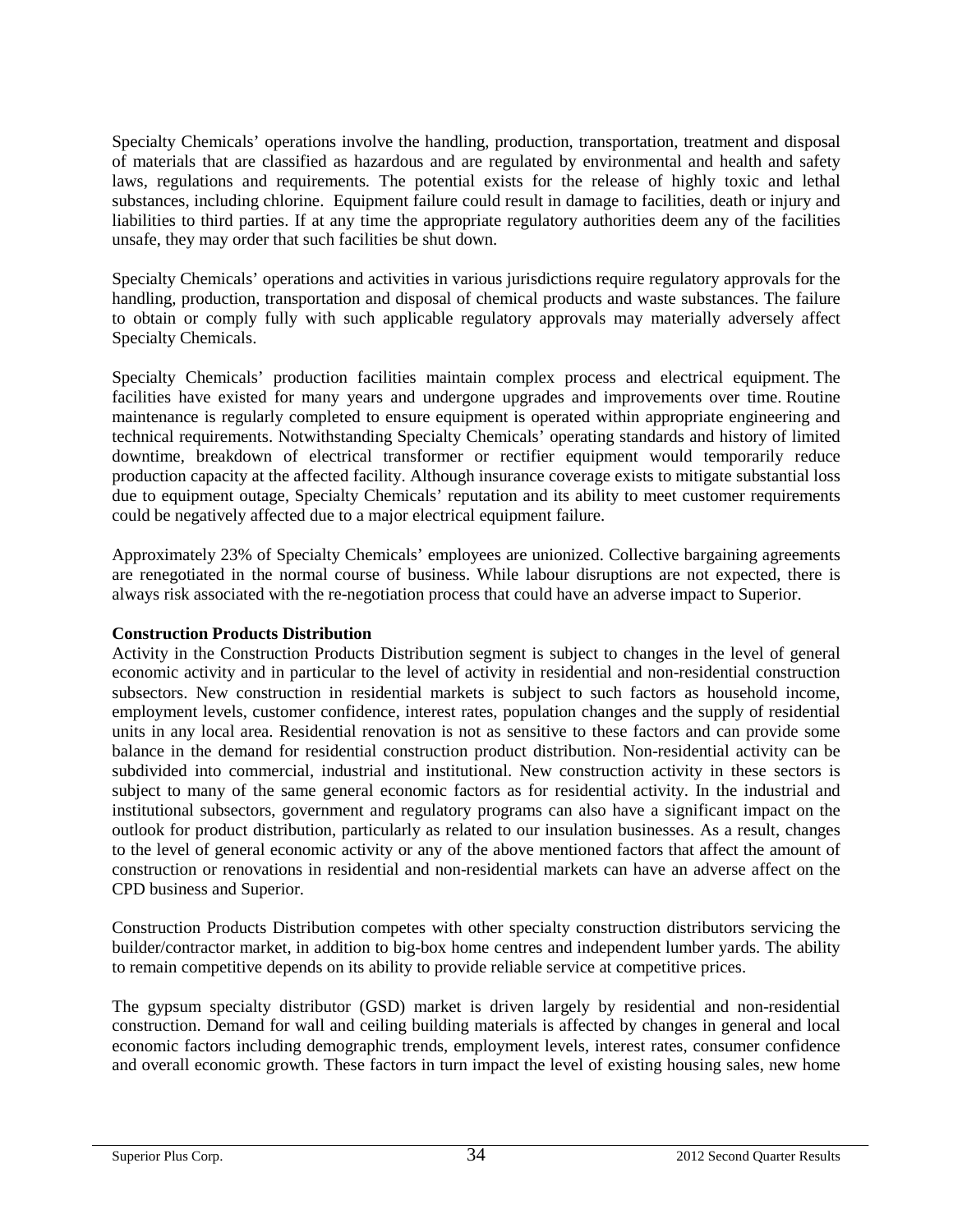construction, new non-residential construction, and office/commercial space turnover, all of which are significant factors in the determination of demand for products and services.

The commercial  $\&$  industrial (C $\&$ I) market is driven largely by C $\&$ I construction spending and economic growth. Sectors within the C&I market that are particularly influential to demand include: commercial construction and renovation, the construction, maintenance and expansion of industrial process facilities (i.e. oil refineries and petrochemical plants, power generation facilities) and institutional facilities (i.e. government, healthcare and education).

The distribution of walls and ceilings and C&I products involves risks, including the failure or substandard performance of equipment, human error, natural disasters, suspension of operations and new governmental statutes, regulations, guidelines and policies. Operations are also subject to various hazards incidental to the handling, processing, storage and transportation of certain hazardous materials, including industrial chemicals. These hazards can result in personal injury including fatalities, damage to and destruction of property and equipment and environmental damage. There can be no assurance that as a result of past or future operations, there will not be claims of injury by employees or members of the public due to exposure, or alleged exposure, to these materials. There can be no assurance as to the actual amount of these liabilities or the timing of them, if any. The business maintains safe working practices through proper procedures and direction and utilization of equipment such as forklifts, boom trucks, fabrication equipment and carts/dollies. The business handles and stores a variety of construction materials and maintains appropriate material handling compliance programs in accordance with local, state/provincial and federal regulations.

Approximately 4% of Construction Products Distribution's employees are unionized. Collective bargaining agreements are renegotiated in the normal course of business. While labour disruptions are not expected, there is always risk associated with the re-negotiation process that could have an adverse impact to Superior.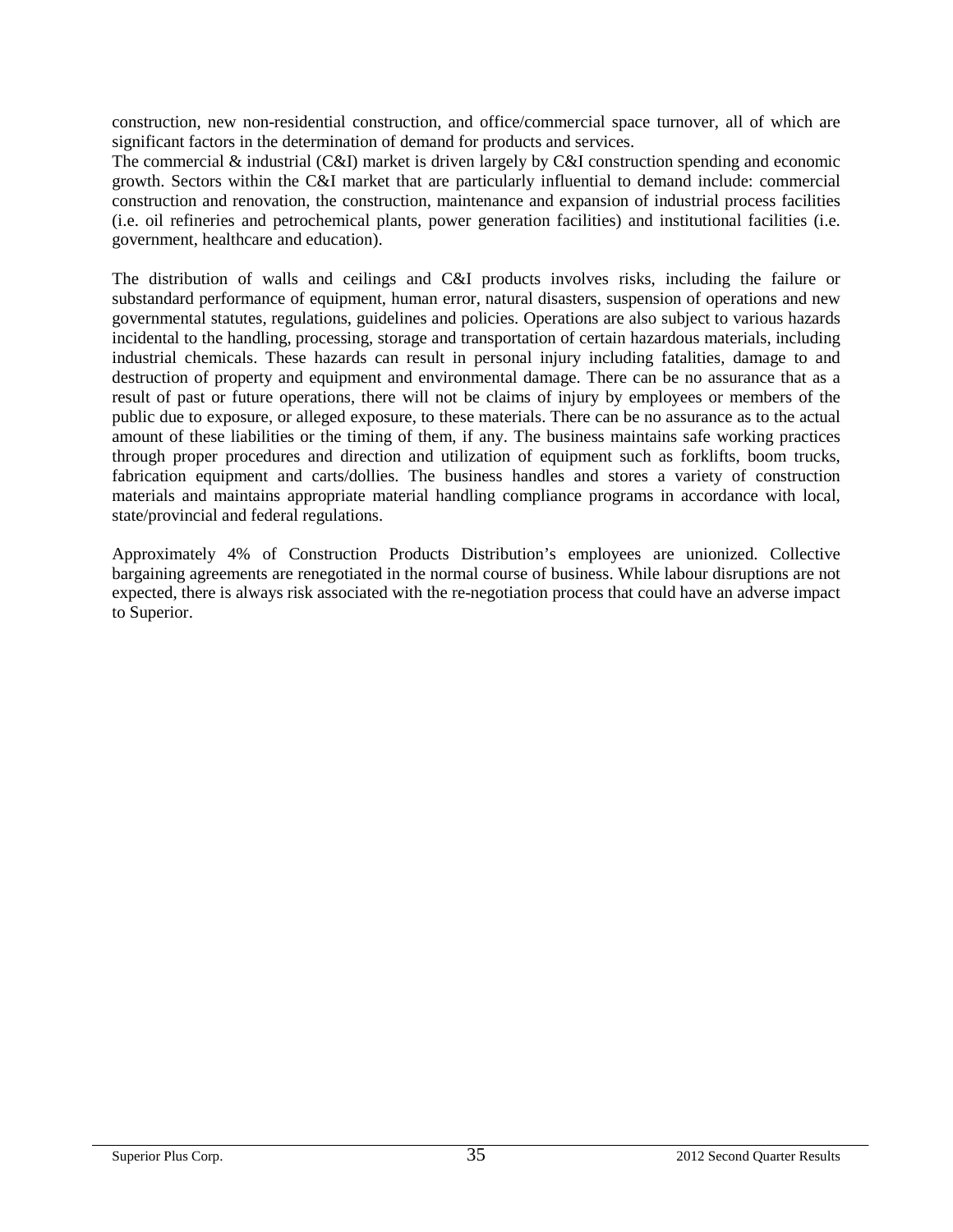#### **SUPERIOR PLUS CORP. Condensed Consolidated Balance Sheets**

|                                                       |              | <b>June 30,</b> | December 31, |
|-------------------------------------------------------|--------------|-----------------|--------------|
| (unaudited, millions of Canadian dollars)             | <b>Notes</b> | 2012            | 2011         |
| <b>Assets</b>                                         |              |                 |              |
| <b>Current Assets</b>                                 |              |                 |              |
| Cash and cash equivalents                             |              | 12.5            | 5.2          |
| Trade and other receivables                           | 4 & 12       | 342.6           | 472.9        |
| Prepaid expenses                                      |              | 15.8            | 20.7         |
| Inventories                                           |              | 161.3           | 203.1        |
| Unrealized gains on derivative financial instruments  | 12           | 17.9            | 13.3         |
| Total current assets                                  |              | 550.1           | 715.2        |
|                                                       |              |                 |              |
| <b>Non-Current Assets</b>                             |              |                 |              |
| Property, plant and equipment                         | 6            | 856.0           | 885.0        |
| Intangible assets                                     |              | 51.1            | 65.6         |
| Goodwill                                              |              | 186.5           | 186.1        |
| Notes and finance lease receivables                   |              | 10.5            | 10.0         |
| Deferred tax                                          | 13           | 314.2           | 315.5        |
| Unrealized gains on derivative financial instruments  | 12           | 12.2            | 16.0         |
| Total non-current assets                              |              | 1,430.5         | 1,478.2      |
|                                                       |              |                 |              |
| <b>Total assets</b>                                   |              | 1,980.6         | 2,193.4      |
|                                                       |              |                 |              |
| <b>Liabilities and Equity</b>                         |              |                 |              |
| <b>Current Liabilities</b>                            |              |                 |              |
| Trade and other payables                              | 8            | 258.2           | 297.6        |
| Deferred revenue                                      | 9            | 6.4             | 14.2         |
| <b>Borrowings</b>                                     | 10           | 48.0            | 54.3         |
| Convertible unsecured subordinated debentures         | 11           | 49.7            | 49.3         |
| Dividends and interest payable                        |              | 20.7            | 7.6          |
| Unrealized losses on derivative financial instruments | 12           | 58.4            | 61.7         |
| Total current liabilities                             |              | 441.4           | 484.7        |
| <b>Non-Current Liabilities</b>                        |              |                 |              |
| Borrowings                                            | 10           | 517.8           | 701.4        |
| Convertible unsecured subordinated debentures         | 11           | 523.3           | 521.7        |
| Provisions                                            | 7            | 18.1            | 17.2         |
| Employee future benefits                              |              | 67.8            | 65.3         |
| Deferred tax                                          | 13           | 5.2             | 5.9          |
| Unrealized losses on derivative financial instruments | 12           | 43.9            | 47.6         |
| Total non-current liabilities                         |              | 1,176.1         | 1,359.1      |
|                                                       |              |                 |              |
| <b>Total liabilities</b>                              |              | 1,617.5         | 1,843.8      |
|                                                       |              |                 |              |
| <b>Equity</b>                                         |              |                 |              |
| Capital                                               |              | 1,640.1         | 1,633.1      |
| Deficit                                               |              | (1,219.5)       | (1,228.2)    |
| Accumulated other comprehensive loss                  |              | (57.5)          | (55.3)       |
| <b>Total equity</b>                                   | 14           | 363.1           | 349.6        |
|                                                       |              |                 |              |
| <b>Total liabilities and equity</b>                   |              | 1,980.6         | 2,193.4      |

(See Notes to the Condensed Consolidated Financial Statements)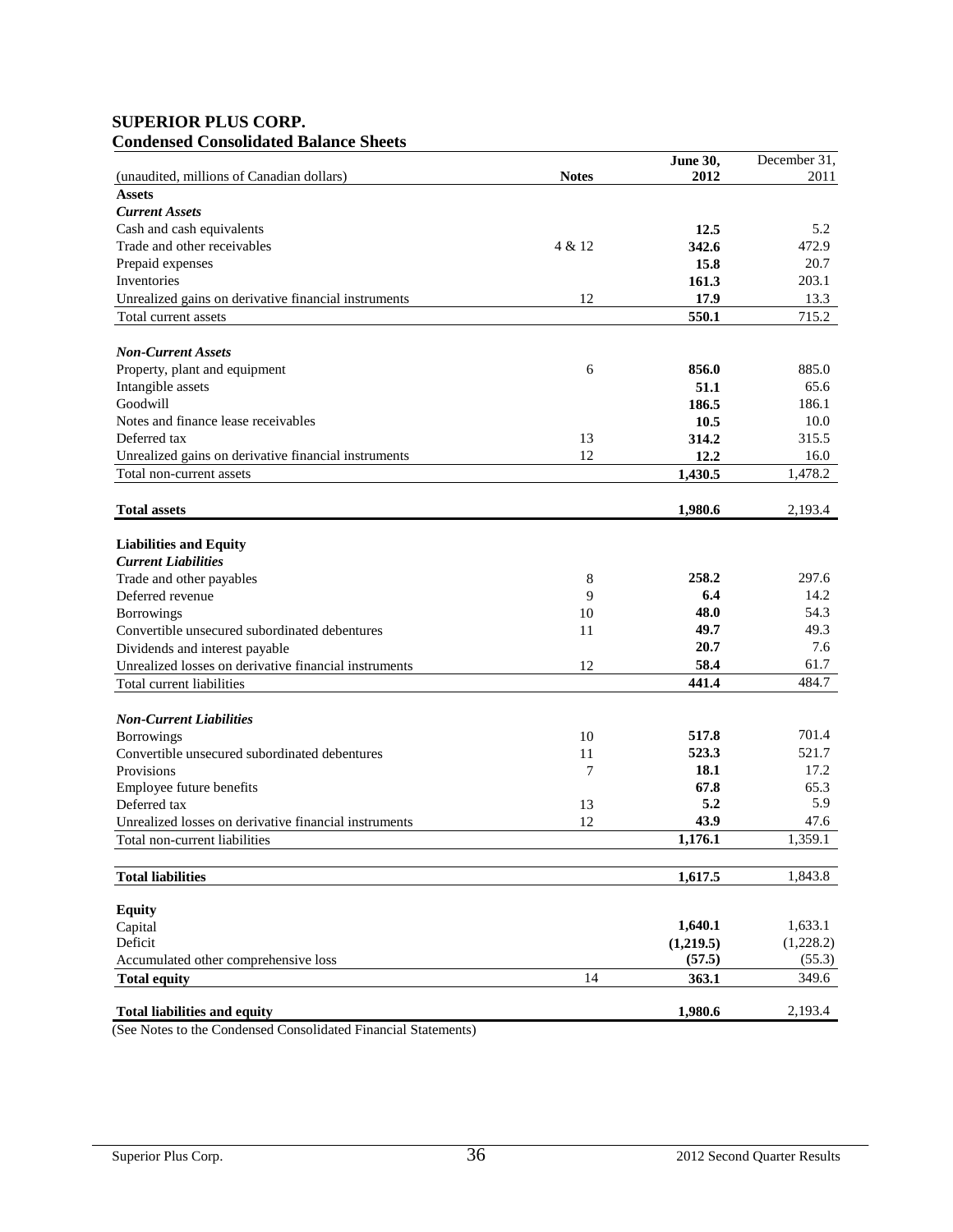#### **SUPERIOR PLUS CORP. Condensed Consolidated Statement of Changes in Equity**

|                                            | Share                    | Contributed              | <b>Total</b> |                | <b>Accumulated</b><br>other<br>comprehensive |              |
|--------------------------------------------|--------------------------|--------------------------|--------------|----------------|----------------------------------------------|--------------|
| (unaudited millions of Canadian dollars)   | Capital                  | $Surplus$ <sup>(1)</sup> | Capital      | <b>Deficit</b> | loss                                         | <b>Total</b> |
| <b>January 1, 2011</b>                     | 1,600.9                  | 5.5                      | 1,606.4      | (797.9)        | (54.1)                                       | 754.4        |
| Net earnings                               |                          |                          |              | 42.2           |                                              | 42.2         |
| Share issued under Dividend Reinvestment   |                          |                          |              |                |                                              |              |
| Plan                                       | 16.4                     |                          | 16.4         |                |                                              | 16.4         |
| Dividends declared to shareholders         |                          |                          |              | (72.7)         |                                              | (72.7)       |
| Unrealized foreign currency losses on      |                          |                          |              |                |                                              |              |
| translation of foreign operations          |                          |                          |              |                | (18.4)                                       | (18.4)       |
| Actuarial defined benefit losses           |                          |                          |              |                | (5.6)                                        | (5.6)        |
| Reclassification of derivative gains and   |                          |                          |              |                |                                              |              |
| losses previously deferred                 |                          |                          |              |                | 3.5                                          | 3.5          |
| Income tax on other comprehensive loss     |                          |                          |              |                | 0.4                                          | 0.4          |
| June 30, 2011                              | 1,617.3                  | 5.5                      | 1,622.8      | (828.4)        | (74.2)                                       | 720.2        |
| Net loss                                   |                          |                          |              | (344.8)        |                                              | (344.8)      |
| Option value associated with redemption of |                          |                          |              |                |                                              |              |
| convertible debentures                     |                          | (2.2)                    | (2.2)        |                |                                              | (2.2)        |
| Shares issued under Dividend Reinvestment  |                          |                          |              |                |                                              |              |
| Plan                                       | 12.5                     |                          | 12.5         |                |                                              | 12.5         |
| Dividends declared to shareholders         |                          |                          |              | (55.0)         |                                              | (55.0)       |
| Unrealized foreign currency gains on       |                          |                          |              |                |                                              |              |
| translation of foreign operations          |                          |                          |              |                | 32.0                                         | 32.0         |
| Actuarial defined benefit losses           |                          |                          |              |                | (19.9)                                       | (19.9)       |
| Reclassification of derivative gains and   |                          |                          |              |                |                                              |              |
| losses previously deferred                 |                          |                          |              |                | 2.4                                          | 2.4          |
| Income tax on other comprehensive income   |                          |                          |              |                | 4.4                                          | 4.4          |
| December 31, 2011                          | 1,629.8                  | 3.3                      | 1,633.1      | (1,228.2)      | (55.3)                                       | 349.6        |
| Net earnings                               | $\overline{\phantom{0}}$ |                          |              | 42.2           |                                              | 42.2         |
| Shares issued under Dividend Reinvestment  |                          |                          |              |                |                                              |              |
| Plan                                       | 7.0                      |                          | 7.0          |                |                                              | 7.0          |
| Dividends declared to shareholders         |                          |                          |              | (33.5)         |                                              | (33.5)       |
| Unrealized foreign currency gains on       |                          |                          |              |                |                                              |              |
| translation of foreign operations          |                          |                          |              |                | 1.6                                          | 1.6          |
| Actuarial defined benefit losses           |                          |                          |              |                | (5.2)                                        | (5.2)        |
| Income tax on other comprehensive loss     |                          |                          |              |                | 1.4                                          | 1.4          |
| June 30, 2012                              | 1,636.8                  | 3.3                      | 1,640.1      | (1,219.5)      | (57.5)                                       | 363.1        |

(See Notes to the Condensed Consolidated Financial Statements)

 $<sup>(1)</sup>$  Contributed surplus represents Superior's equity reserve for the option value associated with the issuance of convertible</sup> unsecured subordinated debentures and warrants.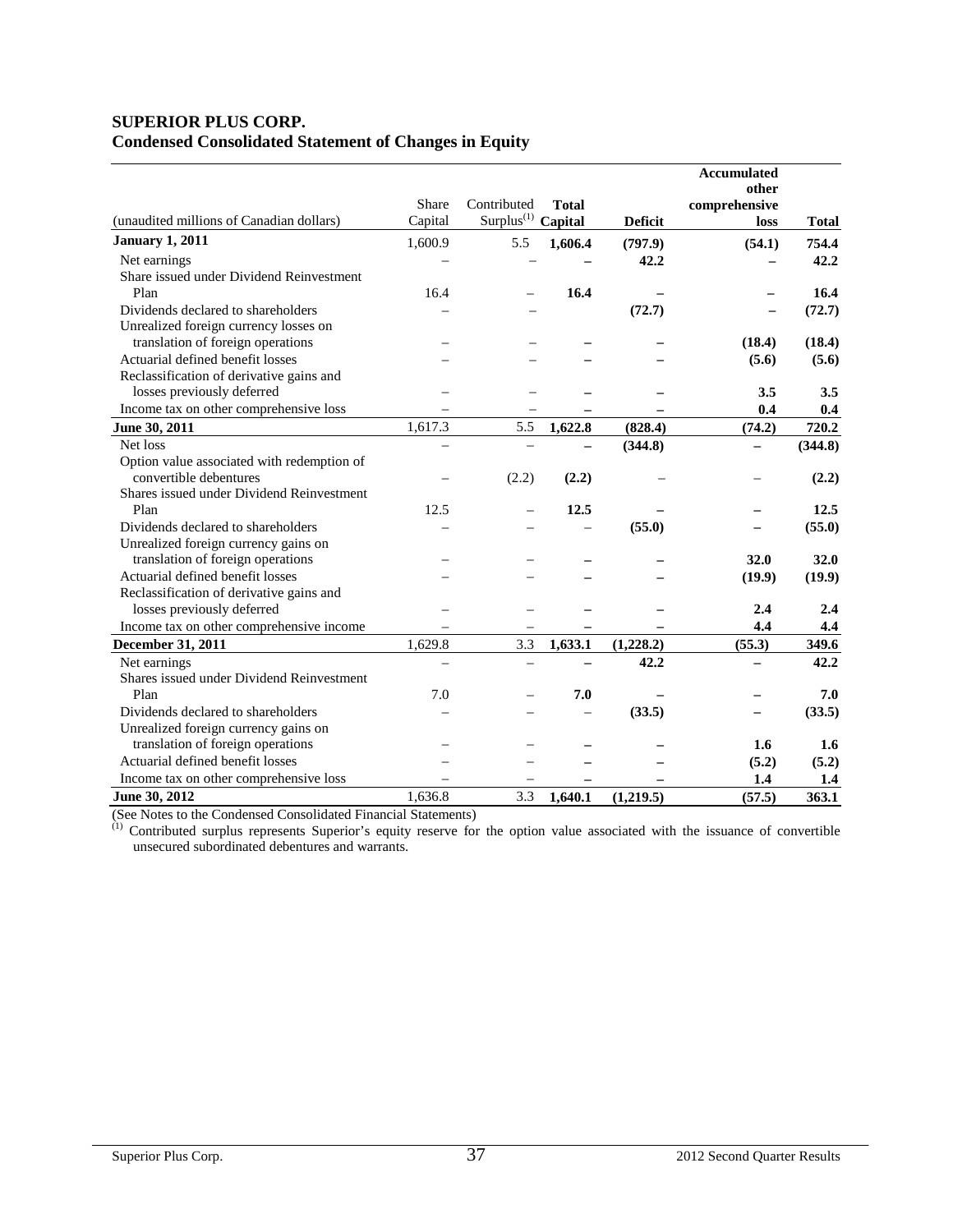|                                                                                    |    | Three Months Ended June 30, Six Months Ended June 30, |         |           |           |
|------------------------------------------------------------------------------------|----|-------------------------------------------------------|---------|-----------|-----------|
| (unaudited, millions of Canadian dollars except per share amounts) Notes           |    | 2012                                                  | 2011    | 2012      | 2011      |
| <b>REVENUES</b>                                                                    | 17 | 834.3                                                 | 898.4   | 1,900.2   | 2,037.2   |
| Cost of sales (includes products $\&$ services)                                    | 17 | (649.5)                                               | (722.4) | (1,478.0) | (1,622.8) |
| Gross profit                                                                       |    | 184.8                                                 | 176.0   | 422.2     | 414.4     |
| <b>EXPENSES</b>                                                                    |    |                                                       |         |           |           |
| Selling, distribution and administrative costs                                     | 17 | 166.2                                                 | 169.6   | 345.0     | 345.3     |
| Finance expense                                                                    | 17 | 18.7                                                  | 21.0    | 40.1      | 42.6      |
| Unrealized gains on derivative financial instruments                               | 12 | (9.8)                                                 | (14.3)  | (7.4)     | (28.7)    |
|                                                                                    |    | 175.1                                                 | 176.3   | 377.7     | 359.2     |
| Net earnings (loss) before income taxes                                            |    | 9.7                                                   | (0.3)   | 44.5      | 55.2      |
| Income tax recovery (expense)                                                      | 13 | 3.8                                                   | 1.4     | (2.3)     | (13.0)    |
| Net earnings                                                                       |    | 13.5                                                  | 1.1     | 42.2      | 42.2      |
| Net earnings                                                                       |    | 13.5                                                  | 1.1     | 42.2      | 42.2      |
| Other comprehensive income:                                                        |    |                                                       |         |           |           |
| Unrealized foreign currency (losses) gains on<br>translation of foreign operations |    | 8.1                                                   | (5.1)   | 1.6       | (18.4)    |
| Actuarial defined benefit losses                                                   |    | (9.5)                                                 | (6.9)   | (5.2)     | (5.6)     |
| Reclassification of derivative gains previously                                    |    |                                                       |         |           |           |
| deferred                                                                           |    |                                                       | 2.9     |           | 3.5       |
| Income tax expense on other comprehensive loss                                     |    | 2.5                                                   | 0.9     | 1.4       | 0.4       |
| Total comprehensive income (loss) for the period                                   |    |                                                       |         |           |           |
|                                                                                    |    | 14.6                                                  | (7.1)   | 40.0      | 22.1      |

Basic and diluted 15 **\$0.12** \$0.01 **\$0.38** \$0.39

# **SUPERIOR PLUS CORP. Condensed Consolidated Statement of Net Earnings and Total Comprehensive Income (Loss)**

(See Notes to the Condensed Consolidated Financial Statements)

From operations: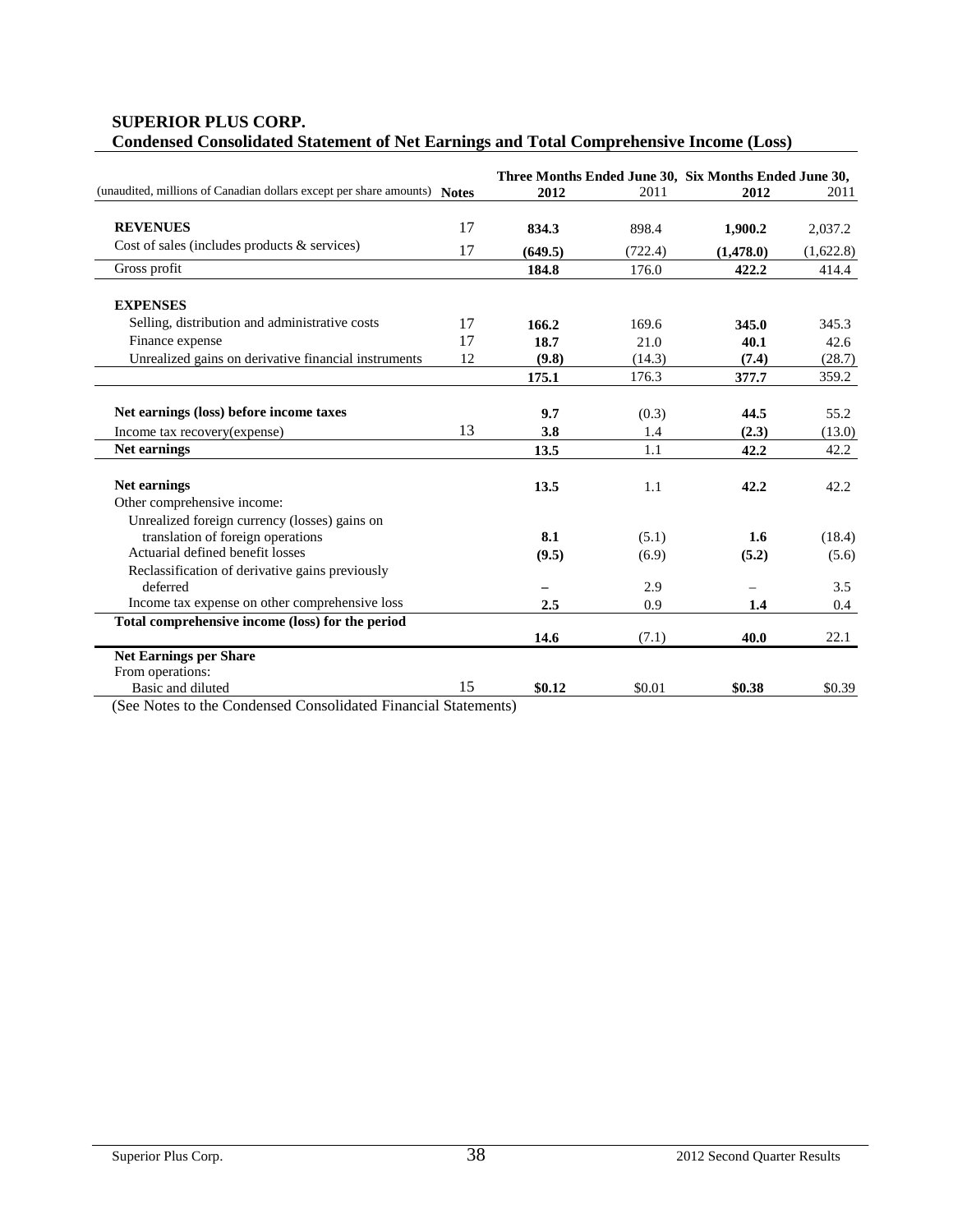# **SUPERIOR PLUS CORP. Condensed Consolidated Statement of Cash Flows**

|                                                          |              | Three Months Ended June 30, |        | Six Months Ended June 30, |        |
|----------------------------------------------------------|--------------|-----------------------------|--------|---------------------------|--------|
| (unaudited, millions of Canadian dollars)                | <b>Notes</b> | 2012                        | 2011   | 2012                      | 2011   |
| <b>OPERATING ACTIVITIES</b>                              |              |                             |        |                           |        |
| Net earnings for the period                              |              | 13.5                        | 1.1    | 42.2                      | 42.2   |
| Adjustments for:                                         |              |                             |        |                           |        |
| Depreciation included in selling, distribution and       |              |                             |        |                           |        |
| administrative costs                                     | 6            | 9.2                         | 12.3   | 20.2                      | 24.5   |
| Amortization of intangible assets                        |              | 6.4                         | 8.8    | 12.7                      | 15.3   |
| Depreciation included in cost of sales                   | 6            | 11.6                        | 10.9   | 22.5                      | 22.3   |
| Amortization of customer related costs                   |              | 0.8                         | 1.2    | 1.7                       | 2.4    |
| Unrealized gains on derivative financial instruments     | 12           | (9.8)                       | (14.3) | (7.4)                     | (28.7) |
| Customer contract related costs                          |              | (0.2)                       | (0.2)  | (0.6)                     | (1.0)  |
| Finance costs recognized in net earnings                 |              | 18.7                        | 21.0   | 40.1                      | 42.6   |
| Income tax expense (recovery) recognized in net earnings |              | (3.8)                       | (1.4)  | 2.3                       | 13.0   |
| Decrease in non-cash operating working capital items     | 16           | 94.6                        | 65.0   | 128.2                     | 29.5   |
| Net cash flows from operating activities                 |              | 141.0                       | 104.4  | 261.9                     | 162.1  |
| Income taxes (paid) received                             |              | $\equiv$                    | (0.3)  | 0.4                       | (0.4)  |
| Interest paid                                            |              | (19.8)                      | (35.8) | (24.7)                    | (40.0) |
| Cash flows from operating activities                     |              | 121.2                       | 68.3   | 237.6                     | 121.7  |
|                                                          |              |                             |        |                           |        |
| <b>INVESTING ACTIVITIES</b>                              |              |                             |        |                           |        |
| Purchase of property, plant and equipment                |              | (7.2)                       | (6.8)  | (13.2)                    | (14.6) |
| Proceeds from disposal of property, plant and equipment  |              | 2.8                         | 0.6    | 3.7                       | 1.6    |
| Acquisitions                                             |              |                             | (0.3)  |                           | (4.9)  |
| Cash flows used in investing activities                  |              | (4.4)                       | (6.5)  | (9.5)                     | (17.9) |
|                                                          |              |                             |        |                           |        |
| <b>FINANCING ACTIVITIES</b>                              |              |                             |        |                           |        |
| Net proceeds (repayment) of borrowings and loans         |              | (94.4)                      | 60.5   | (186.6)                   | 68.8   |
| Net payment of finance lease obligations                 |              | (4.0)                       | (3.8)  | (7.6)                     | (7.9)  |
| Net proceeds (repayment) from accounts receivable        |              |                             |        |                           |        |
| sales program                                            |              |                             | (89.3) |                           | (90.1) |
| Proceeds from the dividend reinvestment program          |              | 3.4                         | 7.2    | 7.0                       | 16.4   |
| Dividends paid to shareholders                           |              | (16.7)                      | (32.7) | (33.4)                    | (76.3) |
| Cash flows used in from financing activities             |              | (111.7)                     | (58.1) | (220.6)                   | (89.1) |
|                                                          |              |                             |        |                           |        |
| Net increase in cash and cash equivalents                |              | 5.1                         | 3.7    | 7.5                       | 14.7   |
| Cash and cash equivalents, beginning of period           |              | 7.3                         | 19.5   | 5.2                       | 8.9    |
| Effect of translation of foreign denominated cash and    |              |                             |        |                           |        |
| cash equivalents                                         |              | 0.1                         |        | (0.2)                     | (0.4)  |
| Cash and cash equivalents, end of period                 |              | 12.5                        | 23.2   | 12.5                      | 23.2   |

(See Notes to the Condensed Consolidated Financial Statements)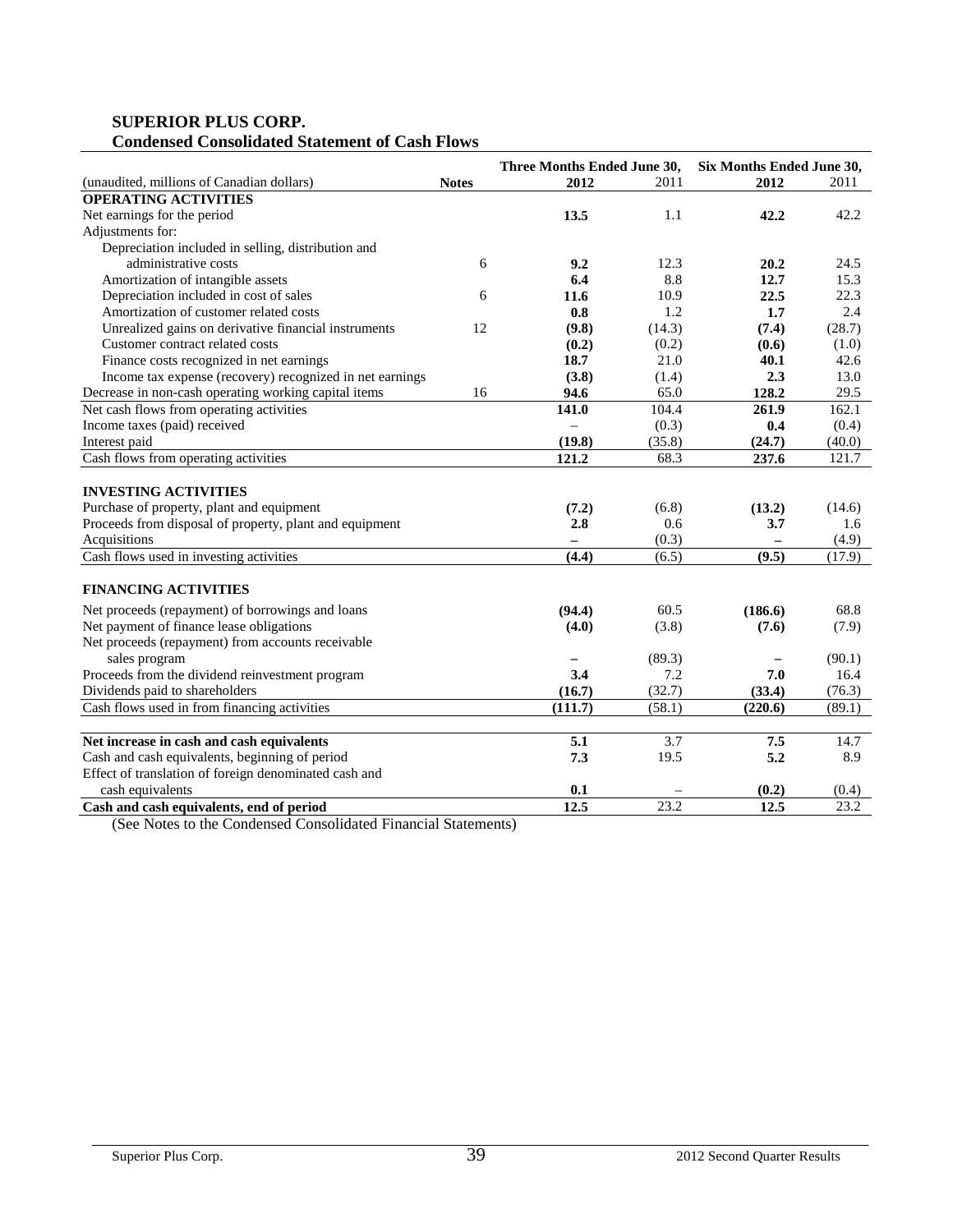# **Notes to the Unaudited Condensed Consolidated Financial Statements**

(unaudited, Tabular amounts in millions of Canadian dollars, unless noted otherwise, except per share amounts.)

#### **1. Organization**

Superior Plus Corp. (Superior) is a diversified business corporation, incorporated under the Canada Business Corporations Act. The address of the registered office is  $840 - 7<sup>th</sup>$  Avenue SW, Calgary, Alberta. Superior holds 100% of Superior Plus LP (Superior LP), a limited partnership formed between Superior General Partner Inc., as general partner and Superior as limited partner. Superior holds 100% of the interest of Superior General Partner Inc. Superior does not conduct active business operations but rather distributes to shareholders the income it receives from Superior Plus LP in the form of partnership allocations, net of expenses and interest payable on the convertible unsecured subordinated debentures (the debentures). Superior's investments in Superior Plus LP are financed by share capital and debentures. Superior is a publicly traded company with its common shares trading on the Toronto Stock Exchange ("TSX") under the exchange symbol SPB.

The accompanying Unaudited Condensed Consolidated Financial Statements (Consolidated Financial Statements) of Superior as at June 30, 2012 and the three and six months ended June 30, 2012 and 2011 were authorized for issue by the Board of Directors on August 2, 2012.

#### **Reportable Operating Segments**

Superior operates three distinct reportable operating segments: Energy Services, Specialty Chemicals and Construction Products Distribution. Superior's Energy Services operating segment provides distribution, wholesale procurement and related services in relation to propane, heating oil and other refined fuels. Energy Services also provides fixed-price natural gas and electricity supply services. Superior's Specialty Chemicals operating segment is a leading supplier of sodium chlorate and technology to the pulp and paper industries and a regional supplier of potassium and chloralkali products to the U.S. Midwest. Superior's Construction Products Distribution operating segment is one of the largest distributors of commercial and industrial insulation in North America and the largest distributor of specialty construction products to the walls and ceilings industry in Canada (See Note 19).

#### **2. Basis of Presentation**

The accompanying Consolidated Financial Statements have been prepared in accordance and comply with International Accounting Standards 34 *Interim Financial Reporting* (IAS 34) as issued by the International Accounting Standard Board (IASB) using the accounting policies Superior adopted in its annual consolidated financial statements as at and for the year ended December 31, 2011. Those accounting policies are based on the International Financial Reporting Standards (IFRS) and International Financial Reporting Interpretations Committee (IFRIC) interpretations that were applicable at that time. These accounting policies have been applied consistently to all periods presented in these consolidated financial statements, and have been applied consistently throughout the consolidated entities.

These Consolidated Financial Statements are presented in Canadian dollars, which is Superior's functional and presentation currency. All financial information presented in Canadian dollars has been rounded to the nearest hundred thousand. These Consolidated Financial Statements should be read in conjunction with Superior's 2011 annual consolidated financial statements.

The Consolidated Financial Statements have been prepared on the historical cost basis except for certain financial instruments that are measured at fair value as explained in Superior's 2011 annual consolidated financial statements and incorporate the accounts of Superior and its wholly-owned subsidiaries. Subsidiaries are all entities over which Superior has the power to govern the financial and operating policies generally accompanying a shareholding of more than one half of the voting rights. The results of subsidiaries are included in Superior's income statement from date of acquisition, or in the case of disposals, up to the date of disposal. All transactions and balances between Superior and Superior's subsidiaries have been eliminated on consolidation. Superior's subsidiaries are all wholly owned directly or indirectly by Superior Plus Corp.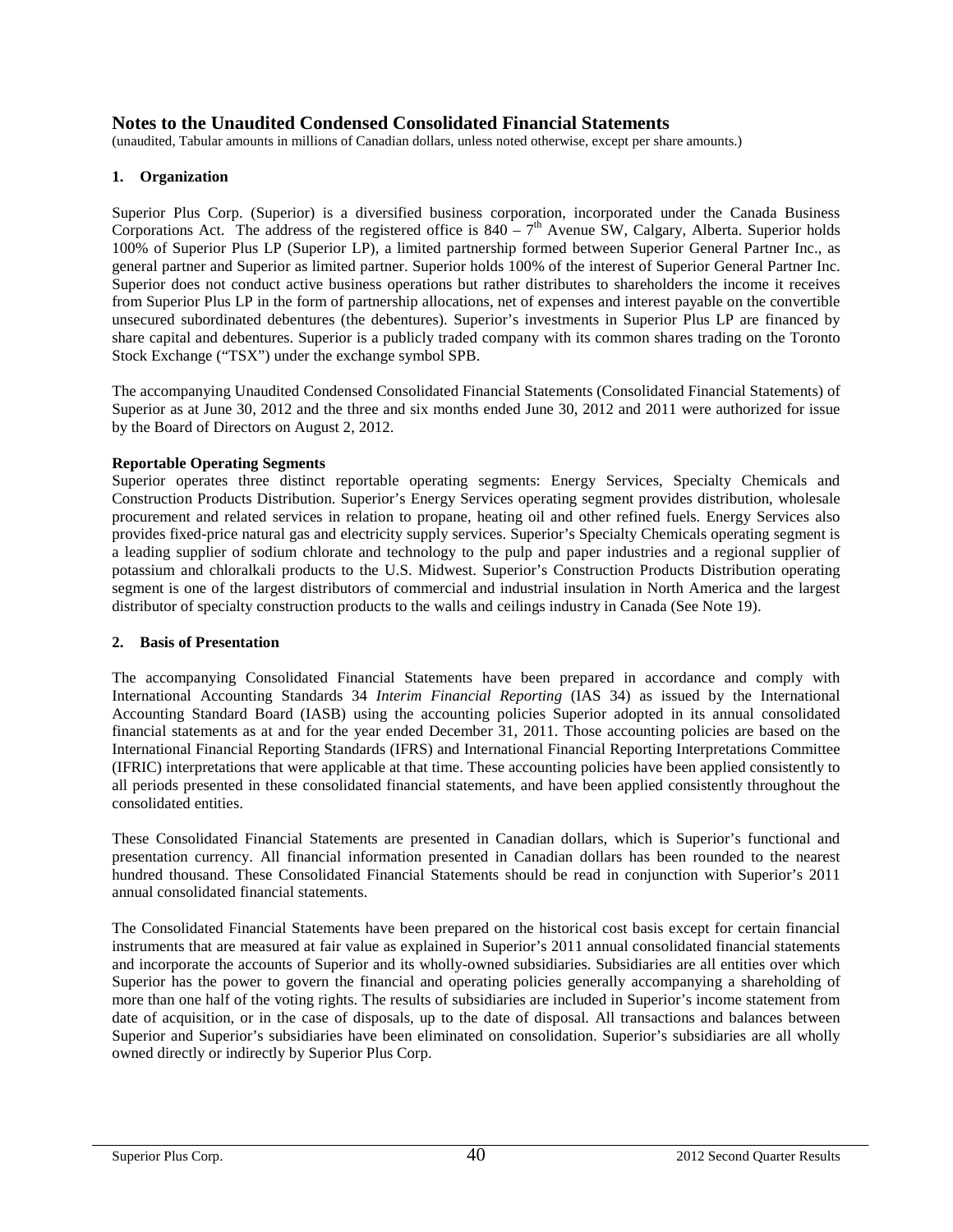#### **Significant Accounting Policies**

#### **(a) Significant Accounting Judgments, Estimates and Assumptions**

The preparation of Superior's Consolidated Financial Statements in accordance with IFRS requires management to make judgments, estimates and assumptions that affect the reported amounts of assets, liabilities, net earnings (loss) and related disclosures. The estimates and associated assumptions are based on historical experience and various other factors that are deemed to be reasonable under the circumstances, the results of which form the basis of making the judgments about carrying values of assets and liabilities that are not readily apparent from other sources. Actual results may differ from these estimates. The areas involving a higher degree of judgment or complexity, or areas where assumptions and estimates are significant to the financial statements are consistent with those disclosed in Superior's 2011 annual consolidated financial statements.

#### **(b) Recent Accounting Pronouncements**

Certain new standards, interpretations, amendments and improvements to existing standards were issued by the IASB or International Financial Reporting Interpretations Committee ("IFRIC") that are mandatory for accounting periods beginning January 1, 2012 or later periods. The standards are consistent with those disclosed in Superior's 2011 annual consolidated financial statements.

Superior adopted the following standard on January 1, 2012:

#### IAS 12 – *Income Taxes, amendments regarding Deferred Tax: Recovery of Underlying Assets;*

IAS 12, *Income Taxes,* was amended in December 2010 to remove subjectivity in determining on which basis an entity measures the deferred tax relating to an asset. The amendment introduces a presumption that an entity will assess whether the carrying amount of an asset will be recovered through the sale of the asset. The amendment to IAS 12 is effective for reporting periods beginning on or after January 1, 2012. The adoption of IAS 12 did not impact Superior's financial results and financial position.

#### **3. Seasonality of Operations**

#### **Energy Services**

Energy Services sales typically peak in the first quarter when approximately one-third of annual propane and other refined fuels sales volumes and gross profits are generated due to the demand from heating end-use customers. They then decline through the second and third quarters rising seasonally again in the fourth quarter with heating demand. Similarly, net working capital levels are typically at seasonally high levels during the first and fourth quarters, and normally decline to seasonally low levels in the second and third quarters. Net working capital levels are also significantly influenced by wholesale propane prices and other refined fuels.

#### **Construction Products Distribution**

Construction Products Distribution sales typically peak during the second and third quarters with the seasonal increase in building and remodeling activities. They then decline through the first and fourth quarters. Similarly, net working capital levels are typically at seasonally high levels during the second and third quarters, and normally decline to seasonally low levels in the first and fourth quarters.

#### **4. Trade and Other Receivables**

A summary of trade and other receivables are as follows:

|                                      | Notes | <b>June 30, 2012</b> | December 31, 2011 |
|--------------------------------------|-------|----------------------|-------------------|
| Trade receivables, net of allowances |       | 310.7                | 427.1             |
| Accounts receivable – other          |       | 31.1                 | 45.1              |
| Finance lease receivable             |       | 0.8                  | 0.7               |
| Trade and other receivables          |       | 342.6                | 472.9             |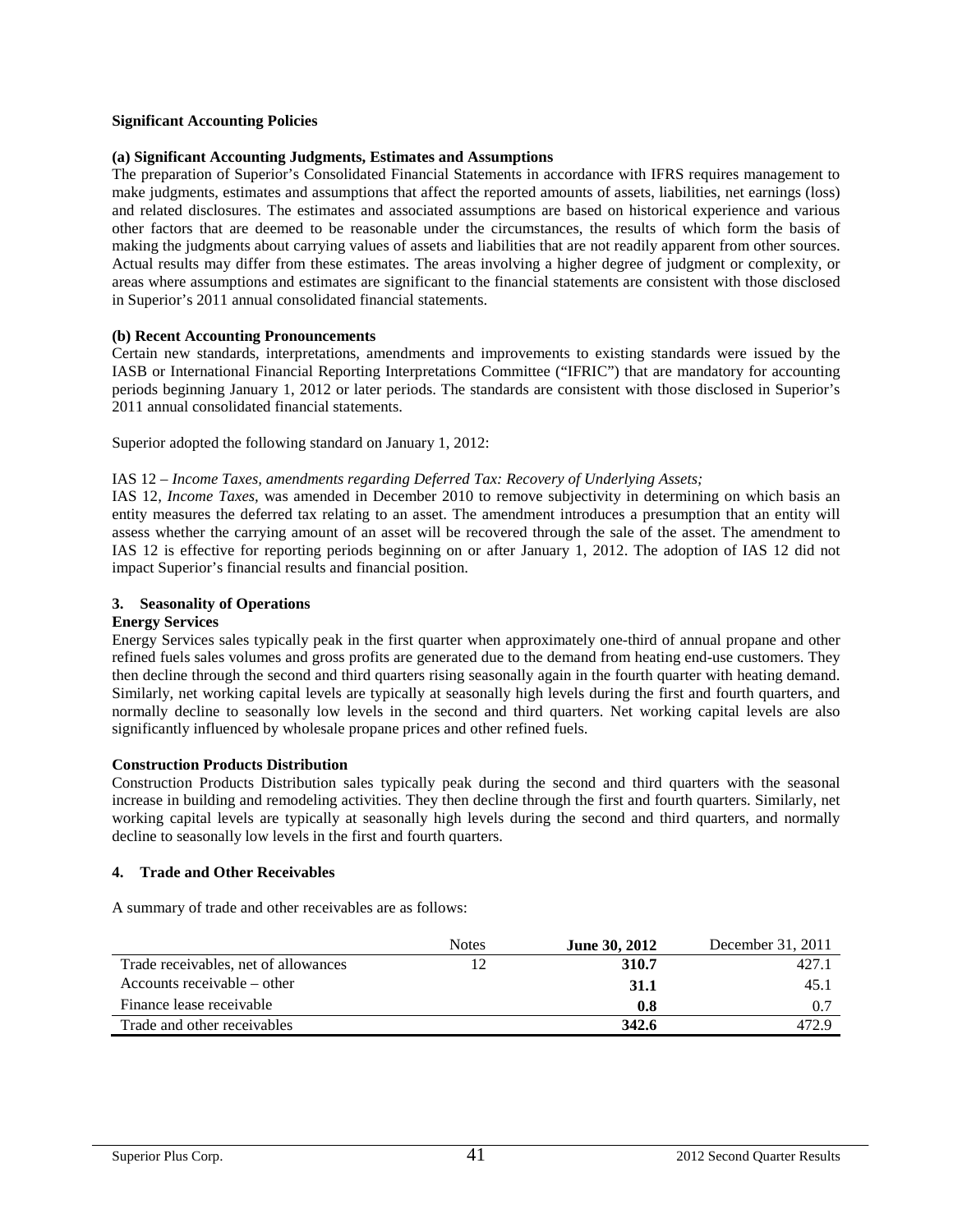#### **5. Inventories**

The cost of inventories recognized as an expense during the three and six months ended June 30, 2012 was \$582.9 million (June 30, 2011 - \$623.5 million) and \$1,339.1 million (June 30, 2011 - \$1,442.4 million). Superior recorded an inventory write down during the three and six months ended June 30, 2012 of \$3.6 million (June 30, 2011 - \$nil million) and \$2.9 million (June 30, 2011 - \$nil million), respectively. Superior recorded no reversals of inventory write downs during the three and six months ended June 30, 2012 and 2011.

#### **6. Property, Plant and Equipment**

|                                                                                |      |                  | <b>Specialty</b><br><b>Chemicals</b><br>Plant & | <b>Energy</b><br><b>Services</b><br><b>Retailing</b> | <b>Construction</b><br><b>Products</b><br><b>Distribution Improve-</b> | Leasehold |              |
|--------------------------------------------------------------------------------|------|------------------|-------------------------------------------------|------------------------------------------------------|------------------------------------------------------------------------|-----------|--------------|
|                                                                                | Land | <b>Buildings</b> | Equipment                                       | Equipment                                            | Equipment                                                              | -ments    | <b>Total</b> |
| Cost                                                                           |      |                  |                                                 |                                                      |                                                                        |           |              |
| Balance at December 31, 2011                                                   | 29.7 | 147.3            | 728.4                                           | 591.5                                                | 41.2                                                                   | 9.6       | 1,547.7      |
| <b>Balance at June 30, 2012</b>                                                | 30.1 | 147.8            | 735.8                                           | 586.4                                                | 41.9                                                                   | 9.9       | 1,551.9      |
| <b>Accumulated Depreciation and Impairment</b><br>Balance at December 31, 2011 |      | 38.8             | 308.2                                           | 285.8                                                | 22.4                                                                   | 7.5       | 662.7        |
| <b>Balance at June 30, 2012</b>                                                |      | 40.9             | 329.0                                           | 294.4                                                | 23.6                                                                   | 8.0       | 695.9        |
| <b>Carrying Amount</b>                                                         |      |                  |                                                 |                                                      |                                                                        |           |              |
| Balance at December 31, 2011                                                   | 29.7 | 108.5            | 420.2                                           | 305.7                                                | 18.8                                                                   | 2.1       | 885.0        |
| <b>Balance at June 30, 2012</b>                                                | 30.1 | 106.9            | 406.8                                           | 292.0                                                | 18.3                                                                   | 1.9       | 856.0        |

Depreciation per cost category:

|                                                | Three Months Ended June 30, |      | Six Months Ended June 30, |      |  |
|------------------------------------------------|-----------------------------|------|---------------------------|------|--|
|                                                | 2012                        | 2011 | 2012                      | 2011 |  |
| Cost of sales                                  | 11.6                        | 10.9 | 22.5                      | 22.3 |  |
| Selling, distribution and administrative costs | 9.2                         | 12.3 | 20.2                      | 24.5 |  |
| Total                                          | 20.8                        | 23.2 | 42.7                      | 46.8 |  |

The carrying amount of Superior's property, plant, and equipment includes \$76.2 million as at June 30, 2012 (December 31, 2011 – \$74.2 million) of leased assets.

#### **7. Provisions**

|                                   | <b>Decommissioning</b> | <b>Environmental</b> |       |
|-----------------------------------|------------------------|----------------------|-------|
|                                   | Costs                  | <b>Expenditures</b>  | Total |
| Balance at December 31, 2011      | 15.5                   |                      | 17.2  |
| Utilization                       |                        | (0.1)                | (0.1) |
| Unwinding of discount             | 0.2                    |                      | 0.2   |
| Impact of change in discount rate | 0.8                    |                      | 0.8   |
| <b>Balance at June 30, 2012</b>   | 16.5                   |                      | 18.1  |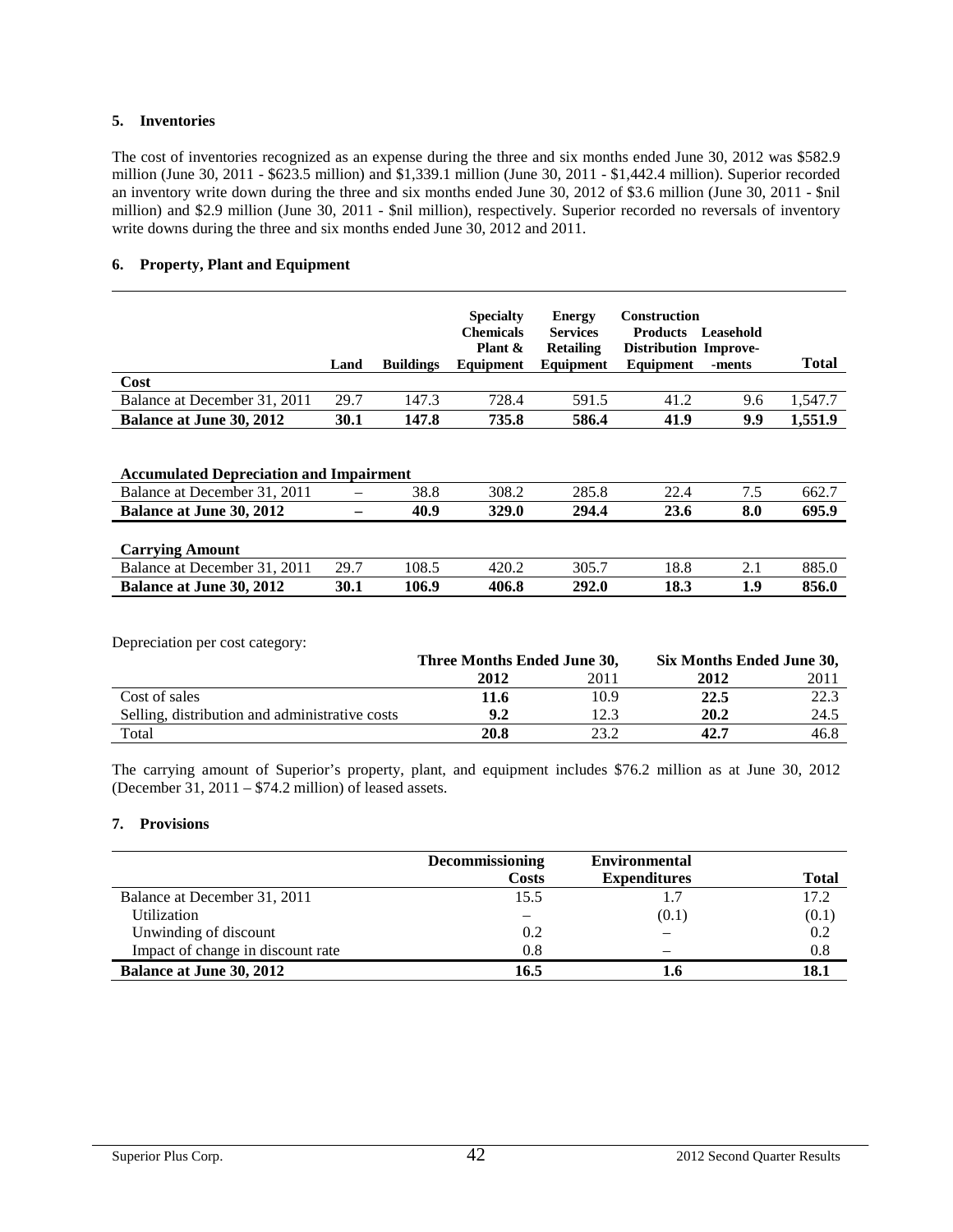#### *Decommissioning costs Specialty Chemicals*

Superior makes full provision for the future cost of decommissioning Specialty Chemicals' chemical facilities. The provision for decommissioning costs is on a discounted basis and is based on existing technologies at current prices or long-term price assumptions, depending on the expected timing of the activity. As at June 30, 2012, the discount rate used in Superior's calculation was 2.3% (December 31, 2011 – 2.5%). Superior estimates the total undiscounted amount of expenditures required to settle its decommissioning liabilities is approximately \$20.3 million (December 31, 2011 - \$20.3 million) which will be paid out over the next twenty to twenty eight years. While Superior's provision for decommissioning costs is based on the best estimate of future costs and the economic lives of the chemical facilities, there is uncertainty regarding both the amount and timing of incurring these costs.

#### *Energy Services*

Superior makes full provision for the future costs of decommissioning certain assets associated with Superior's Energy Services operating segment. Superior estimates the total undiscounted amount of expenditures required to settle its decommissioning liabilities is approximately \$8.8 million (December 31, 2011 – \$9.2 million) which will be paid out over the next twenty to twenty five years. The risk-free rate of 2.3% (December 31, 2011 – 2.5%) was used to calculate the present value of the estimated cash flows.

#### *Environmental Expenditures*

Provisions for environmental remediation are made when a clean-up is probable and the amount of the obligation can be reliably estimated. Generally, this coincides with commitment to a formal plan of action or, if earlier, on divestment or on closure of inactive sites. The provision for environmental liabilities has been estimated using existing technology, at current prices and discounted using a risk-free discount rate of 2.3% (December 31, 2011 – 2.5%). The majority of these costs are expected to be incurred over the next 5 years. The extent and cost of future remediation programs are inherently difficult to estimate. They depend on the scale of any possible contamination, the timing and extent of corrective actions, and also Superior's share of the liability.

#### **8. Trade and Other Payables**

A summary of trade and other payables is as follows:

|                                                       | <b>June 30,</b> | December 31. |
|-------------------------------------------------------|-----------------|--------------|
|                                                       | 2012            | 2011         |
| Trade payables                                        | 198.2           | 243.9        |
| Other payables                                        | 52.7            | 47.8         |
| Amounts due to customers under construction contracts | 2.5             | 2.2          |
| Share based payments                                  | 4.8             | 3.7          |
| Trade and other payables                              | 258.2           | 297.6        |

#### **9. Deferred Revenue**

|                                    | <b>June 30,</b> | December 31, |
|------------------------------------|-----------------|--------------|
|                                    | 2012            | 2011         |
| Balance at beginning of the period | 14.2            | 6.8          |
| Deferred during the period         | 4.3             | 21.4         |
| Released to net earnings           | (12.1)          | (14.5)       |
| Foreign exchange impact            |                 | 0.5          |
| Balance at end of period           | 6.4             | 14.2         |

The deferred revenue relates to Energy Services unearned service revenue and deferred sales to a customer within the Specialty Chemicals segment.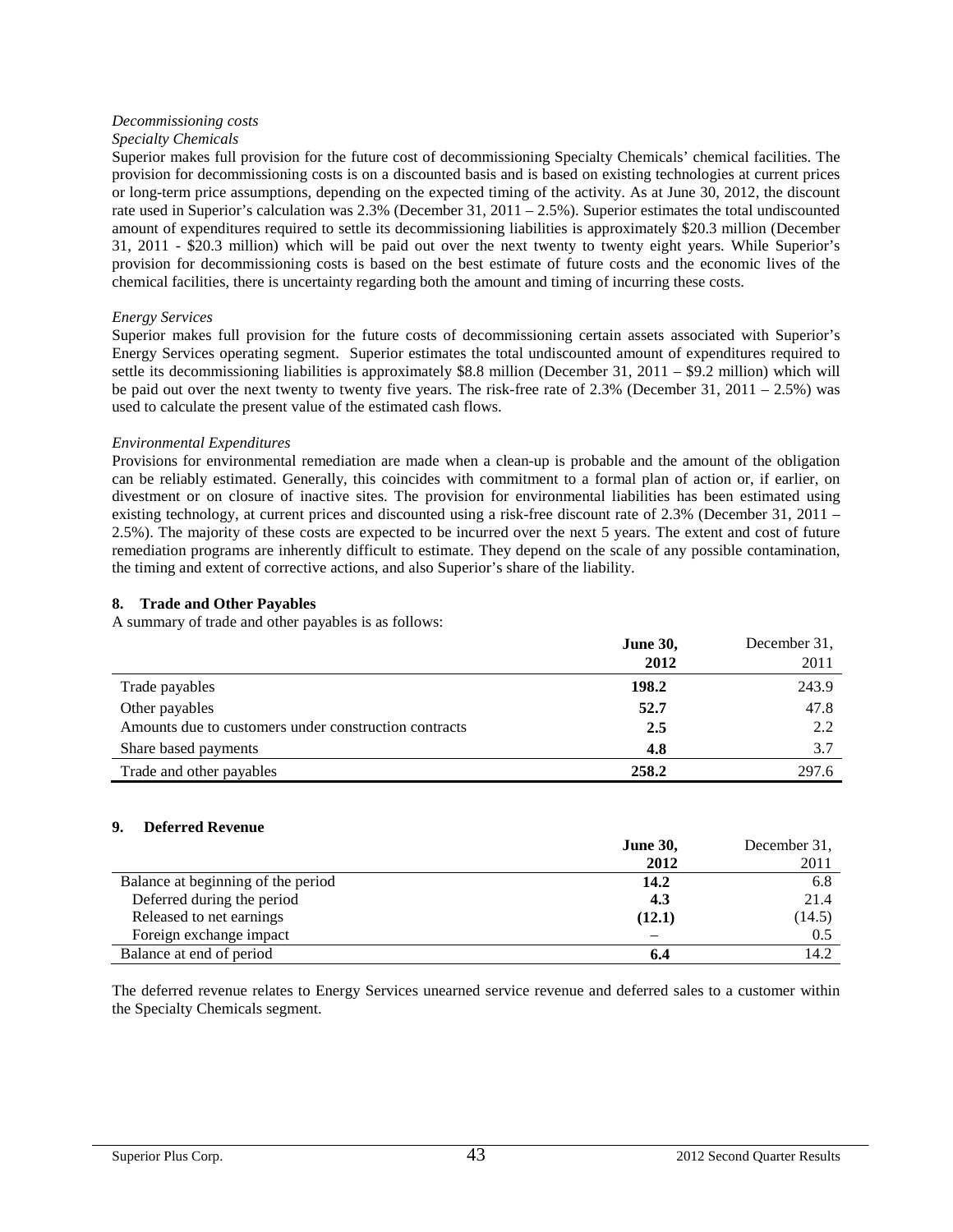#### **10. Borrowings**

|                                                                        | Year of       |                                                   |        | June 30, December 31, |
|------------------------------------------------------------------------|---------------|---------------------------------------------------|--------|-----------------------|
|                                                                        | Maturity      | <b>Effective Interest Rate</b>                    | 2012   | 2011                  |
| Revolving term bank credits <sup>(1)</sup>                             |               |                                                   |        |                       |
| Bankers Acceptances (BA)                                               | 2015          | Floating BA rate plus<br>applicable credit spread | 107.8  | 219.5                 |
| Canadian Prime Rate Loan                                               | 2015          | Prime rate plus credit<br>spread                  | 4.0    | 19.8                  |
| <b>LIBOR</b> Loans                                                     |               | Floating LIBOR rate plus                          |        |                       |
| (US\$99.0 million; 2011– US\$138.9 million)                            | 2015          | applicable credit spread                          | 100.9  | 141.3                 |
| <b>US Base Rate Loan</b><br>(US\$11.8 million; 2011- US\$29.2 million) | 2015          | US Prime rate plus credit<br>spread               | 12.0   | 29.7                  |
|                                                                        |               |                                                   | 224.7  | 410.3                 |
| <b>Other Debt</b>                                                      |               |                                                   |        |                       |
| Deferred consideration                                                 | 2012-<br>2016 | Non-interest bearing                              | 3.5    | 4.0                   |
|                                                                        |               |                                                   | 3.5    | 4.0                   |
| Senior Secured Notes <sup>(2)</sup>                                    |               |                                                   |        |                       |
| Senior secured notes subject to fixed interest                         |               |                                                   |        |                       |
| rates (US\$124.0 million; 2011 - US\$124.0                             | 2012-         |                                                   |        |                       |
| million)                                                               | 2015          | 7.65%                                             | 126.4  | 126.1                 |
| <b>Senior Unsecured Debentures</b>                                     |               |                                                   |        |                       |
| Senior unsecured debentures                                            | 2016          | 8.25%                                             | 150.0  | 150.0                 |
| <b>Leasing Obligations</b>                                             |               |                                                   |        |                       |
| Leasing obligations                                                    |               |                                                   | 67.3   | 71.7                  |
|                                                                        |               |                                                   |        |                       |
| Total Borrowings before deferred financing fees                        |               |                                                   | 571.9  | 762.1                 |
| Deferred financing fees                                                |               |                                                   | (6.1)  | (6.4)                 |
| Borrowings                                                             |               |                                                   | 565.8  | 755.7                 |
| Current maturities                                                     |               |                                                   | (48.0) | (54.3)                |
| <b>Borrowings</b>                                                      |               |                                                   | 517.8  | 701.4                 |

(1) Superior and its wholly-owned subsidiaries, Superior Plus Financing Inc. and Commercial E Industrial (Chile) Limitada, reduced the revolving term bank credit borrowing capacity to \$570 million from \$615 million on March 28, 2012. The credit facilities mature on June 27, 2015 and are secured by a general charge over the assets of Superior and certain of its subsidiaries. As at June 30, 2012, Superior had \$27.9 million of outstanding letters of credit (December 31, 2011 – \$34.8 million) and approximately \$95.5 million of outstanding financial guarantees (December 31, 2011 – \$84.2 million). The fair value of Superior's revolving term bank credits, other debt, letters of credit, and financial guarantees approximates their carrying value as a result of the market based interest rates, the short-term nature of the underlying debt instruments and other related factors.

(2) Senior secured notes (the Notes) totaling US\$124.0 million and US\$124.0 million (respectively, Cdn\$126.4 million at June 30, 2012 and Cdn\$126.1 million at December 31, 2011) secured by a general charge over the assets of Superior and certain of its subsidiaries. Principal repayments began in the fourth quarter of 2009. Management has estimated the fair value of the Notes based on comparisons to treasury instruments with similar maturities, interest rates and credit risk profiles. The estimated fair value of the Notes at June 30, 2012 was Cdn\$127.6 million (December 31, 2011 – Cdn\$121.1 million).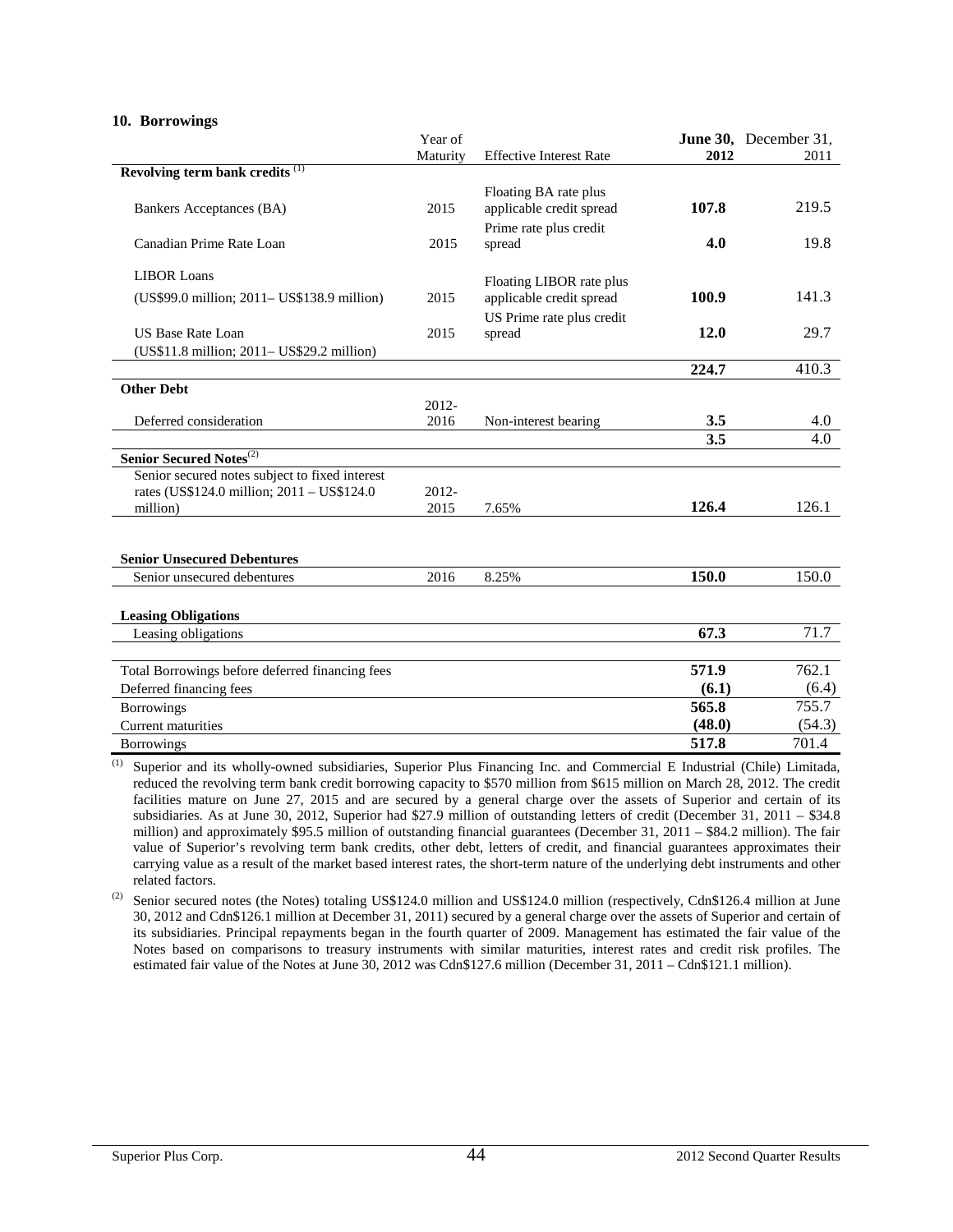| Repayment requirements of Borrowings before deferred financing costs are as follows: |       |
|--------------------------------------------------------------------------------------|-------|
| Current maturities                                                                   | 48.0  |
| Due in $2013$                                                                        | 54.6  |
| Due in $2014$                                                                        | 46.2  |
| Due in $2015$                                                                        | 266.3 |
| Due in $2016$                                                                        | 155.6 |
| Due in $2017$                                                                        | 1.2   |
| Subsequent to 2017                                                                   |       |
| Total                                                                                | 571.9 |

#### **11. Convertible Unsecured Subordinated Debentures**

| Superior s'aepentales are as follows.  | December | October | December | June    | June    | October      |              |
|----------------------------------------|----------|---------|----------|---------|---------|--------------|--------------|
| Maturity                               | 2012     | 2015    | 2014     | 2017    | 2018    | $2016^{(1)}$ | <b>Total</b> |
| Interest rate                          | 5.75%    | 5.85%   | 7.50%    | 5.75%   | 6.0%    | 7.5%         | Carrying     |
| Conversion price per share             | \$36.00  | \$31.25 | \$13.10  | \$19.00 | \$15.10 | \$11.35      | <b>Value</b> |
| Debentures outstanding as at June 30,  |          |         |          |         |         |              |              |
| 2012                                   | 49.7     | 74.0    | 67.0     | 167.1   | 143.5   | 71.7         | 573.0        |
| Less current maturities                | (49.7)   | -       |          |         |         | -            | (49.7)       |
| Debentures outstanding as at June 30,  |          |         |          |         |         |              |              |
| 2012                                   |          | 74.0    | 67.0     | 167.1   | 143.5   | 71.7         | 523.3        |
| Debentures outstanding as at December  |          |         |          |         |         |              |              |
| 31, 2011                               |          | 73.9    | 66.6     | 166.6   | 143.1   | 71.5         | 521.7        |
| Ouoted market value as at June 30,     |          |         |          |         |         |              |              |
| 2012                                   | 50.0     | 73.1    | 69.5     | 152.7   | 135.8   | 74.6         | 555.7        |
| Ouoted market value as at December 31, |          |         |          |         |         |              |              |
| 2011                                   | 50.0     | 63.0    | 65.2     | 122.5   | 105.6   | 62.3         | 468.6        |

Superior's debentures are as follows:

(1) Superior issued \$75.0 million in 7.5% convertible unsecured subordinated debentures during the fourth quarter of 2011.

The debentures may be converted into shares at the option of the holder at any time prior to maturity and may be redeemed by Superior in certain circumstances. Superior may elect to pay interest and principal upon maturity or redemption by issuing shares to a trustee in the case of interest payments, and to the debenture holders in the case of payment of principal. The number of any shares issued will be determined based on market prices for the shares at the time of issuance. Also Superior has a cash conversion put option which allows Superior to settle any conversion of debentures in cash, in lieu of delivering common shares to the debenture holders of the June 2018 and October 2016 convertible debentures. The cash conversion put option has been classified as an embedded derivative and measured at fair value through net earnings (loss) (FVTNL) (see Note 12 for further details).

#### **12. Financial Instruments**

IFRS requires disclosure around fair value and specifies a hierarchy of valuation techniques based on whether the inputs to those valuation techniques are observable or unobservable. Observable inputs reflect market data obtained from independent sources, while unobservable inputs reflect Superior's market assumptions. These two types of inputs create the following fair value hierarchy:

- *Level 1* quoted prices in active markets for identical instruments.
- *Level 2* quoted prices for similar instruments in active markets; quoted prices for identical or similar instruments in markets that are not active; and model-derived valuations in which all significant inputs and significant value drivers are observable in active markets.
- *Level 3* valuations derived from valuation techniques in which one or more significant inputs or significant value drivers are unobservable.

The fair value of a financial instrument is the amount of consideration that would be estimated to be agreed upon in an arm's-length transaction between knowledgeable, willing parties who are under no compulsion to act. Fair values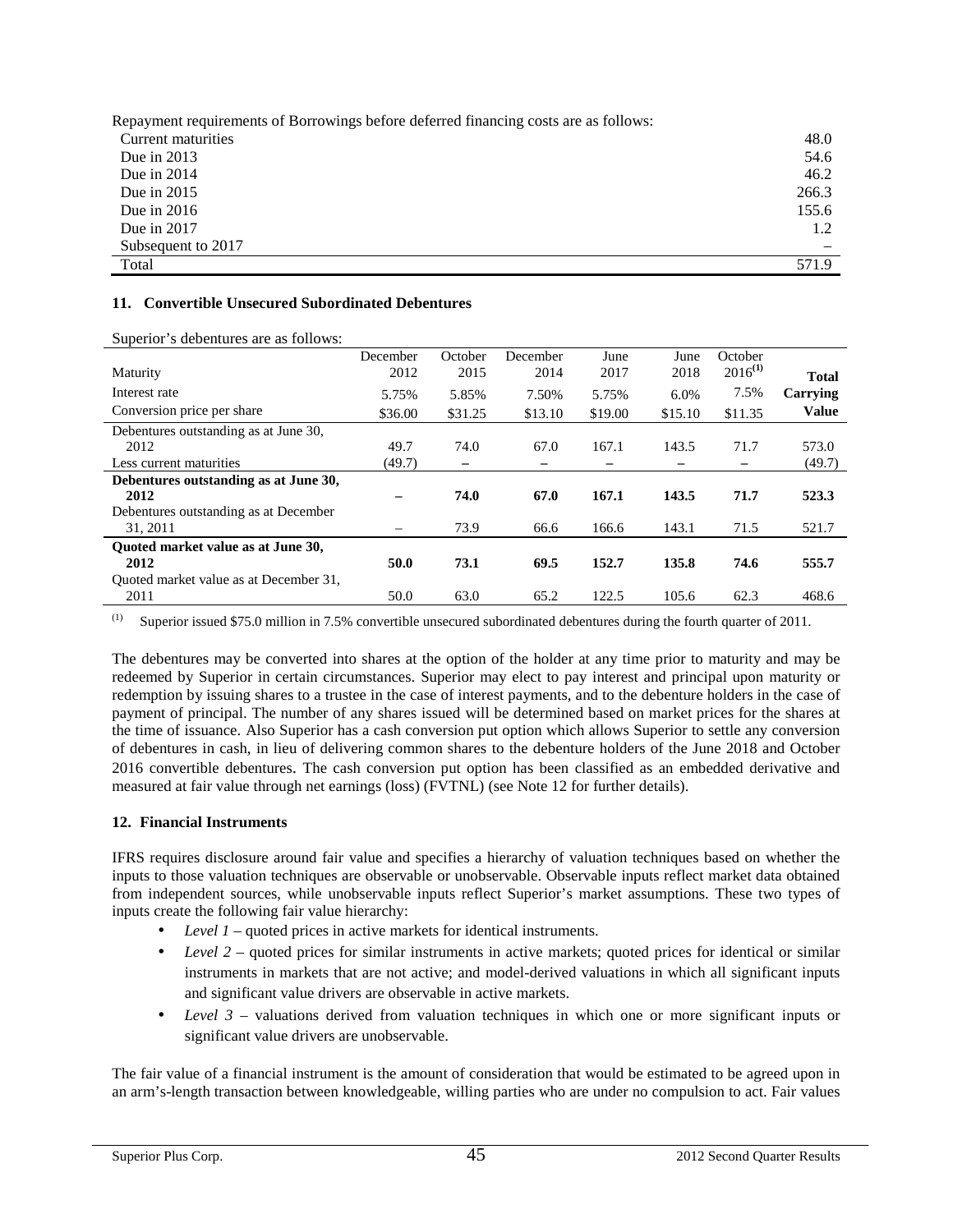are determined by reference to quoted bid or asking prices, as appropriate, in the most advantageous active market for that instrument to which Superior has immediate access. Where bid and ask prices are unavailable, Superior uses the closing price of the most recent transaction of the instrument. In the absence of an active market, Superior estimates fair values based on prevailing market rates (bid and ask prices, as appropriate) for instruments with similar characteristics and risk profiles or internal or external valuation models, such as discounted cash flow analysis using, to the extent possible, observable market-based inputs.

Fair values determined using valuation models require the use of assumptions concerning the amount and timing of estimated future cash flows and discount rates. In determining those assumptions, Superior looks primarily to available readily observable external market inputs including factors such as forecast commodity price curves, interest rate yield curves, currency rates, and price and rate volatilities as applicable.

|                                                                            |                                |                  |                                    |                      | <b>Asset (Liability)</b> |                      |  |  |
|----------------------------------------------------------------------------|--------------------------------|------------------|------------------------------------|----------------------|--------------------------|----------------------|--|--|
|                                                                            |                                |                  |                                    | Fair<br><b>Value</b> |                          |                      |  |  |
| <b>Description</b>                                                         | Notional <sup>(1)</sup>        | <b>Term</b>      | <b>Effective</b><br>Rate           | Input<br>Level       | <b>June 30.</b><br>2012  | December 31.<br>2011 |  |  |
| Natural gas financial swaps-AECO                                           | $26.74 \text{ GJ}^{(2)}$       | 2012-<br>2017    | CDN\$4.49/G                        | Level 1              | (63.5)                   | (78.9)               |  |  |
| Foreign currency forward contracts, net sale                               | $US$688.5^{(3)}$               | 2012-<br>2016    | 1.03                               | Level 1              | (0.2)                    | 5.7                  |  |  |
| Foreign currency forward contracts, balance<br>sheet related               | US\$69.0                       | $2012 -$<br>2014 | 1.01                               | Level 1              | 1.1                      |                      |  |  |
| Interest rate swaps – CDN\$                                                | \$150.0                        | 2012-<br>2017    | Six month<br>BA rate plus<br>2.65% | Level 2              | 9.4                      | 10.9                 |  |  |
| Debenture embedded derivative                                              | \$225.0                        | 2012-<br>2018    |                                    | Level 3              | (0.9)                    | (0.6)                |  |  |
| Energy Services Propane wholesale purchase<br>and sale contracts, net sale | $4.08$ USG <sup>(4)</sup>      | 2012-<br>2013    | \$1.23/USG                         | Level 2              | 1.0                      | (0.6)                |  |  |
| Energy Services Butane wholesale purchase<br>and sale contracts, net sale  | $0.40$ USG <sup>(4)</sup>      | 2012-<br>2013    | \$0.89/USG                         | Level 2              | (0.2)                    | 0.2                  |  |  |
| Energy Services Diesel wholesale purchase<br>and sale contracts, net sale  | 3.9 US $G^{(4)}$               | 2012             | \$3.9/USG                          | Level 2              |                          |                      |  |  |
| Energy Services electricity swaps                                          | $0.15MWh^{(5)}$                | 2012-<br>2016    | \$44.05/MWh                        | Level 2              | (17.4)                   | (16.0)               |  |  |
| Energy Services swaps and option purchase<br>and sale contracts            | 11.4<br>Gallons <sup>(4)</sup> | 2012             | \$2.06<br>US/Gallon                | Level 2              | (1.5)                    | (0.7)                |  |  |

 $(1)$  Notional values as at June 30, 2012  $(2)$  Millions of gigajoules purchased  $(3)$  Millions of dollars purchased

 $^{(4)}$  Millions of United States gallons purchased  $^{(5)}$  Millions of mega watt hours (MWh)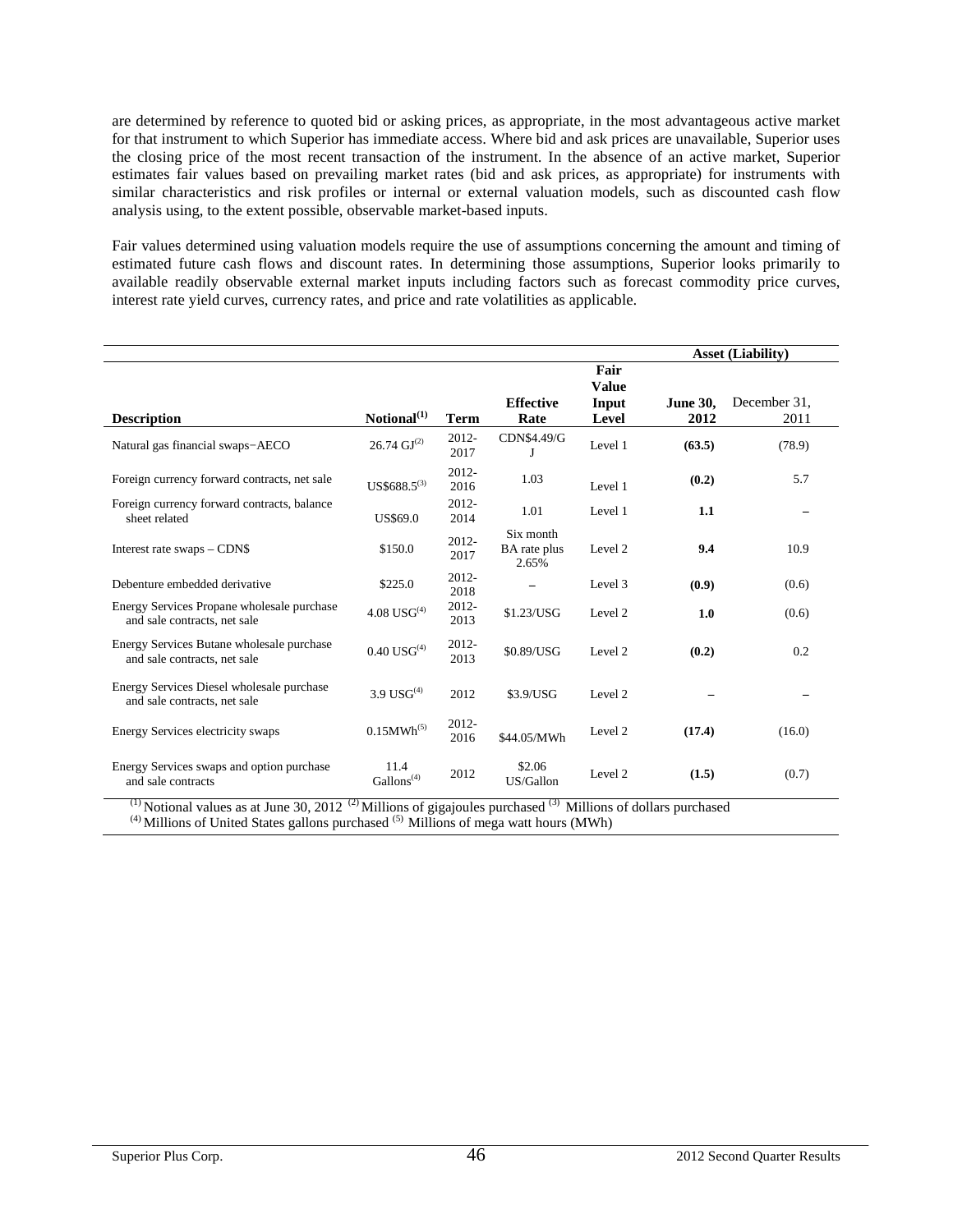All financial and non-financial derivatives are designated as fair value through net earnings or loss upon their initial recognition.

| <b>Description</b>                                            | <b>Current</b><br><b>Assets</b> | Long-term<br><b>Assets</b> | <b>Current</b><br><b>Liabilities</b> | Long-<br>term<br><b>Liabilities</b> |
|---------------------------------------------------------------|---------------------------------|----------------------------|--------------------------------------|-------------------------------------|
| Natural gas financial swaps - NYMEX and AECO                  |                                 |                            | 38.8                                 | 24.7                                |
| Energy Services electricity swaps                             | 0.1                             | 0.1                        | 9.0                                  | 8.6                                 |
| Foreign currency forward contracts, net                       | 6.7                             | 4.4                        | 1.6                                  | 9.7                                 |
| Foreign currency forward contracts, balance sheet             | 0.4                             | 0.7                        |                                      |                                     |
| Interest rate swaps                                           | 2.4                             | 7.0                        |                                      |                                     |
| Debenture embedded derivative                                 |                                 |                            |                                      | 0.9                                 |
| Energy Services propane wholesale purchase and sale contracts | 7.0                             |                            | 6.0                                  |                                     |
| Energy Services butane wholesale purchase and sale contracts  | 0.6                             |                            | 0.8                                  |                                     |
| Energy Services heating oil purchase and sale contracts       | 0.4                             |                            | 1.9                                  |                                     |
| Energy Services diesel purchase and sale contracts            | 0.3                             |                            | 0.3                                  |                                     |
| As at June 30, 2012                                           | 17.9                            | 12.2                       | 58.4                                 | 43.9                                |
| As at December 31, 2011                                       | 13.3                            | 16.0                       | 61.7                                 | 47.6                                |

|                                                                                            | For the three months ended |                   | For the three months ended |               |  |  |
|--------------------------------------------------------------------------------------------|----------------------------|-------------------|----------------------------|---------------|--|--|
|                                                                                            |                            | June 30, 2012     |                            | June 30, 2011 |  |  |
|                                                                                            | <b>Realized</b>            | <b>Unrealized</b> | Realized                   | Unrealized    |  |  |
| <b>Description</b>                                                                         | gain (loss)                | gain (loss)       | gain (loss)                | gain (loss)   |  |  |
| Natural gas financial swaps – NYMEX and AECO                                               | (15.9)                     | 18.0              | (17.5)                     | 9.1           |  |  |
| Energy Services electricity swaps                                                          | (3.4)                      | 5.4               | (1.6)                      | (0.1)         |  |  |
| Foreign currency forward contracts, net                                                    | 1.2                        | (12.7)            | 5.8                        |               |  |  |
| Foreign currency forward contracts, balance sheet related                                  |                            | 1.4               |                            | 1.5           |  |  |
| Interest rate swaps                                                                        | 1.2                        | 1.2               |                            | 3.9           |  |  |
| Energy Services propane wholesale purchase and sale<br>contracts                           |                            | 1.6               |                            | (0.5)         |  |  |
| Energy Services butane wholesale purchase and sale<br>contracts                            |                            | (0.4)             |                            | 0.3           |  |  |
| Energy Services heating oil purchase and sale contracts                                    | 2.7                        | (2.0)             | 1.6                        | (0.9)         |  |  |
| Specialty Chemicals fixed-price power purchase<br>agreements                               | (0.7)                      |                   | (0.3)                      |               |  |  |
| Total realized and unrealized (losses) gains on financial<br>and non-financial derivatives | (14.9)                     | 12.5              | (12.0)                     | 13.3          |  |  |
| Foreign currency translation of senior secured notes                                       |                            | (2.5)             |                            | 1.1           |  |  |
| Change in fair value of debenture embedded derivative                                      |                            | (0.2)             |                            | (0.1)         |  |  |
| Total realized and unrealized (losses) gains                                               | (14.9)                     | 9.8               | (12.0)                     | 14.3          |  |  |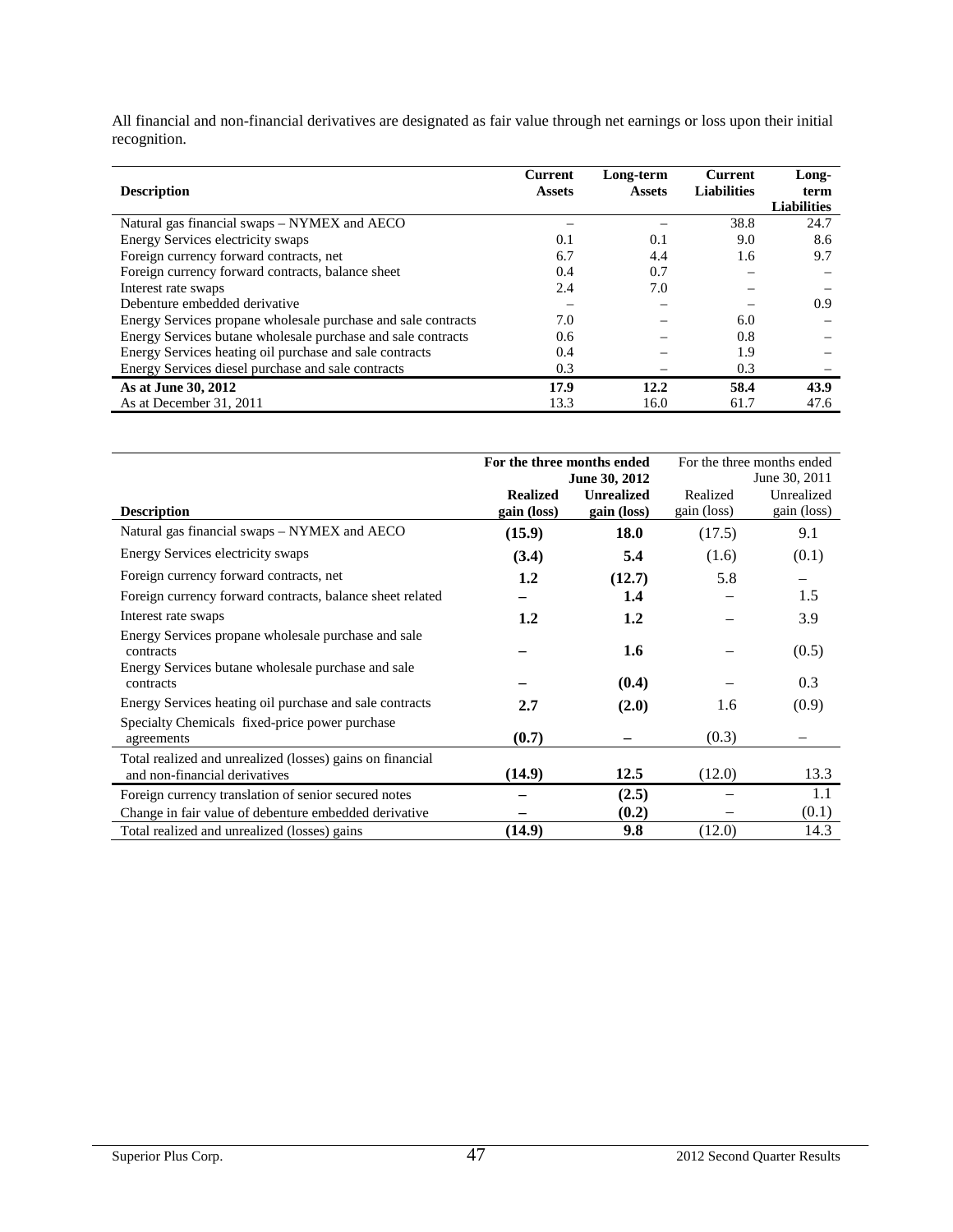|                                                                  | For the six months ended |                   |             | For the six months ended |
|------------------------------------------------------------------|--------------------------|-------------------|-------------|--------------------------|
|                                                                  |                          | June 30, 2012     |             | June 30, 2011            |
|                                                                  | <b>Realized</b>          | <b>Unrealized</b> | Realized    | Unrealized               |
| <b>Description</b>                                               | gain (loss)              | gain (loss)       | gain (loss) | gain (loss)              |
| Natural gas financial swaps - NYMEX and AECO                     | (30.4)                   | 15.4              | (35.4)      | 22.6                     |
| Energy Services electricity swaps                                | (7.1)                    | (1.4)             | (3.0)       | 0.5                      |
| Foreign currency forward contracts, net                          | 2.6                      | (5.9)             | 11.6        |                          |
| Foreign currency forward contracts, balance sheet related        |                          | 1.1               |             | 6.0                      |
| Interest rate swaps                                              | 1.2                      | (1.5)             |             | 1.2                      |
| Energy Services propane wholesale purchase and sale<br>contracts |                          | 1.6               |             | 1.9                      |
| Energy Services butane wholesale purchase and sale<br>contracts  |                          | (0.4)             |             | 0.2                      |
| Energy Services heating oil purchase and sale contracts          | 0.5                      | (0.9)             | (0.5)       | (2.1)                    |
| Specialty Chemicals fixed-price power purchase<br>agreements     | (1.4)                    |                   | (1.2)       | (5.4)                    |
| Total realized and unrealized (losses) gains on financial        |                          |                   |             |                          |
| and non-financial derivatives                                    | (34.6)                   | 8.0               | (28.5)      | 24.9                     |
| Foreign currency translation of senior secured notes             |                          | (0.3)             |             | 4.7                      |
| Change in fair value of debenture embedded derivative            |                          | (0.3)             |             | (0.9)                    |
| Total realized and unrealized (losses) gains                     | (34.6)                   | 7.4               | (28.5)      | 28.7                     |

Realized gains (losses) on financial and non-financial derivatives and foreign currency translation gains (losses) on the revaluation of Canadian domiciled US-denominated working capital have been classified on the statement of net earnings (loss) based on the underlying nature of the financial statement line item and/or the economic exposure being managed.

The following summarizes Superior's classification and measurement of financial assets and liabilities:

|                                                              | <b>Classification</b> | <b>Measurement</b> |
|--------------------------------------------------------------|-----------------------|--------------------|
| <b>Financial Assets</b>                                      |                       |                    |
| Cash and cash equivalents                                    | Loans and receivables | Amortized cost     |
| Trade and other receivables                                  | Loans and receivables | Amortized cost     |
| Derivative assets                                            | <b>FVTNL</b>          | Fair Value         |
| Notes and finance lease receivable                           | Loans and receivables | Amortized cost     |
| <b>Financial liabilities</b>                                 |                       |                    |
| Trade and other payables                                     | Other liabilities     | Amortized cost     |
| Dividends and interest payable                               | Other liabilities     | Amortized cost     |
| <b>Borrowings</b>                                            | Other liabilities     | Amortized cost     |
| Convertible unsecured subordinated debentures <sup>(1)</sup> | Other liabilities     | Amortized cost     |
| Derivative liabilities<br>$\overline{\phantom{a}}$           | <b>FVTNL</b>          | Fair Value         |

<sup>(1)</sup> Except for derivatives embedded in the related financial instruments that are classified as FVTNL and measured at fair value.

#### **Non-Derivative Financial Instruments**

The fair value of Superior's cash and cash equivalents, trade and other receivables, notes and finance lease receivables, trade and other payables, and dividends and interest payable approximates their carrying value due to the short-term nature of these amounts. The carrying value and the fair value of Superior's borrowings and debentures, are provided in Notes 10 and 11.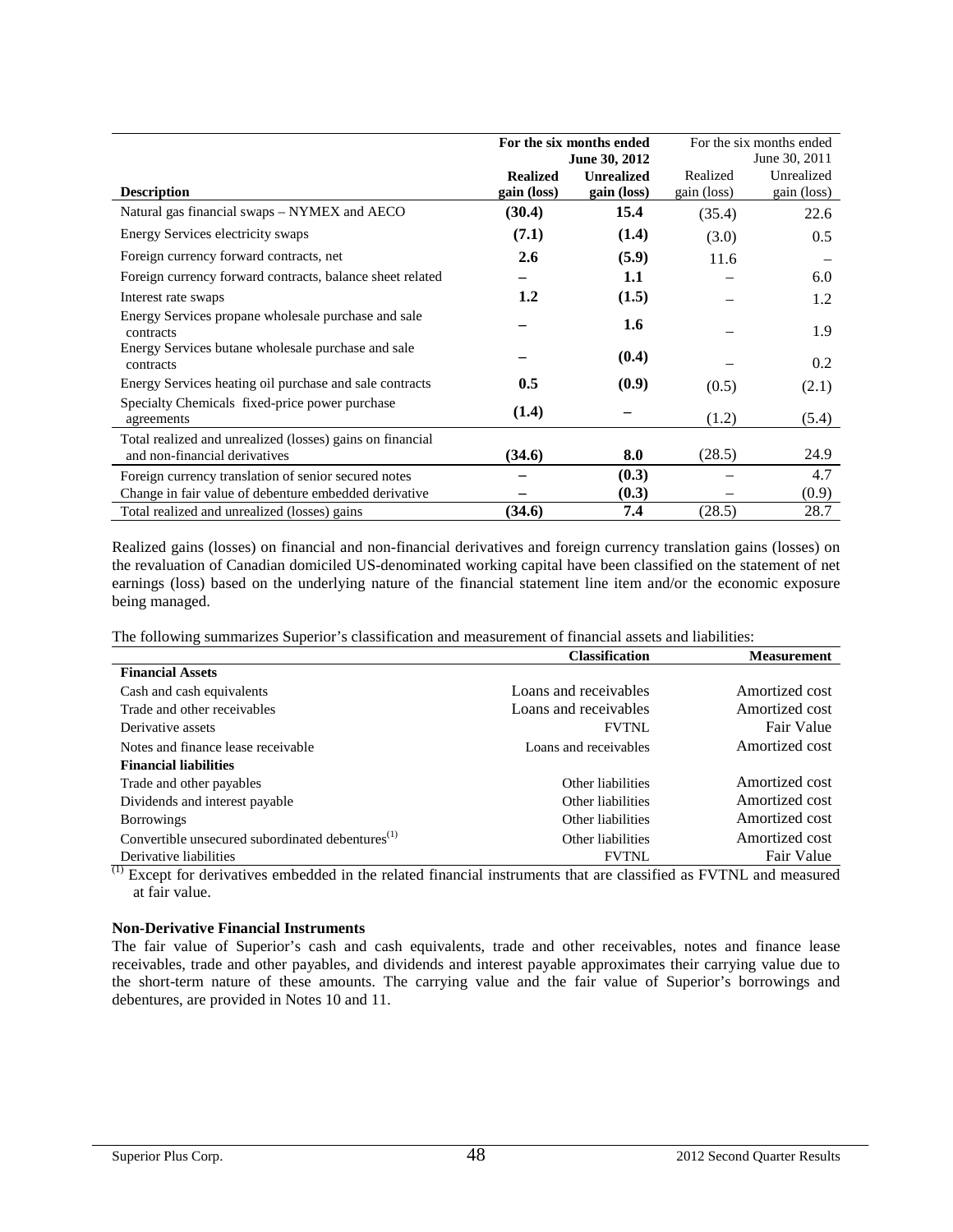#### **Financial Instruments – Risk Management**

#### *Market Risk*

Financial derivatives and non-financial derivatives are used by Superior to manage its exposure to fluctuations in foreign currency exchange rates, interest rates and commodity prices. Superior assesses the inherent risks of these instruments by grouping derivative and non-financial derivatives related to the exposures these instruments mitigate. Superior's policy is not to use financial derivative or non-financial derivative instruments for speculative purposes. Superior does not formally designate its derivatives as hedges; as a result, Superior does not apply hedge accounting and is required to designate its financial derivatives and non-financial derivatives as fair value through net earnings or loss. Details on Superior's market risk policies are consistent with those disclosed in Superior's 2011 annual consolidated financial statements.

#### *Credit Risk*

Superior utilizes a variety of counterparties in relation to its derivative and non-financial derivative instruments in order to mitigate its counterparty risk. Superior assesses the credit worthiness of its significant counterparties at the inception and throughout the term of a contract. Superior is also exposed to customer credit risk. Energy Services deals with a large number of small customers, thereby reducing this risk. Specialty Chemicals, due to the nature of its operations, sells its products to a relatively small number of customers. Specialty Chemicals mitigates its customer credit risk by actively monitoring the overall credit worthiness of its customers. Energy Services has minimal exposure to customer credit risk as local natural gas and electricity distribution utilities have been mandated, for a nominal fee, to provide Energy Services with invoicing, collection and the assumption of bad debts risk for residential customers. Energy Services actively monitors the credit worthiness of its commercial customers. Overall, Superior's credit quality is enhanced by its portfolio of customers which is diversified across both geographic (primarily Canada and North America) and end-use (primarily commercial, residential and industrial) markets.

Allowance for doubtful accounts and past due receivables are reviewed by Superior at each reporting date. Superior updates its estimate of the allowance for doubtful accounts based on the evaluation of the recoverability of trade receivable balances of each customer taking into account historic collection trends of past due accounts and current economic conditions. Trade receivables are written-off once it is determined they are not collectable.

Pursuant to their respective terms, trade receivables, before deducting an allowance for doubtful accounts, are aged as follows:

|                            | <b>June 30,</b> | December 31, |
|----------------------------|-----------------|--------------|
|                            | 2012            | 2011         |
| Current                    | 211.5           | 280.3        |
| Past due less than 90 days | 84.1            | 128.1        |
| Past due over 90 days      | 30.8            | 39.5         |
| Trade Receivable           | 326.4           | 447.9        |

The current portion of Superior's trade receivable is neither impaired nor past due and there are no indications as of the reporting date that the debtors will not meet their obligations to pay.

Superior's trade receivables are stated after deducting a provision of \$15.7 million as at June 30, 2012 (December 31, 2011 − \$20.8 million). The movement in the provision for doubtful accounts was as follows:

|                                             | <b>June 30,</b> | December 31, |
|---------------------------------------------|-----------------|--------------|
|                                             | 2012            | 2011         |
| Allowance for doubtful accounts, opening    | (20.8)          | (14.0)       |
| Opening adjustment due to acquisitions      |                 | 0.3          |
| Impairment losses recognized on receivables | (2.1)           | (10.8)       |
| Amounts recovered                           | 0.2             | 3.7          |
| Amounts written off during the period as    |                 |              |
| uncollectible                               | 7.0             |              |
| Allowance for doubtful accounts, ending     | (15.7)          | (20.8)       |
| <b>Liauidity Risk</b>                       |                 |              |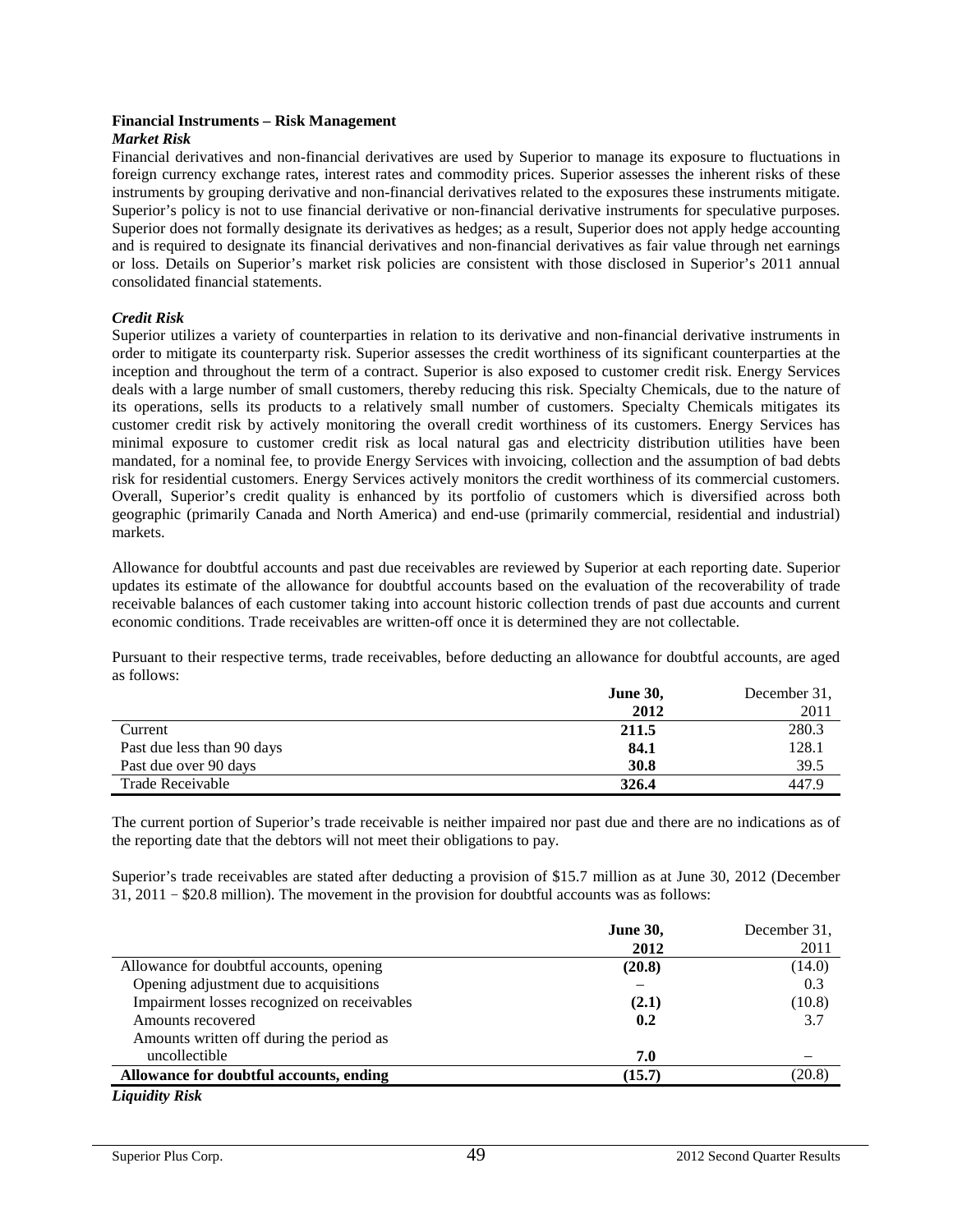Liquidity risk is the risk that Superior cannot meet a demand for cash or fund an obligation as it comes due. Liquidity risk also includes the risk of not being able to liquidate assets in a timely manner at a reasonable price.

To ensure Superior is able to react to contingencies and investment opportunities quickly, Superior maintains sources of liquidity at the corporate and subsidiary level. The primary source of liquidity consists of cash and other financial assets, undrawn committed revolving term bank credit facility, equity markets and debenture markets.

Superior is subject to the risks associated with debt financing, including the ability to refinance indebtedness at maturity. Superior believes these risks are mitigated through the use of long-term debt secured by high quality assets, maintaining debt levels that in management's opinion are appropriate, and by diversifying maturities over an extended period of time. Superior also seeks to include in its agreements terms that protect it from liquidity issues of counterparties that might otherwise impact liquidity.

|                                               |      |                          |       |       |       | <b>2017</b> and          |              |
|-----------------------------------------------|------|--------------------------|-------|-------|-------|--------------------------|--------------|
|                                               | 2012 | 2013                     | 2014  | 2015  | 2016  | <b>Thereafter</b>        | <b>Total</b> |
| Revolving tern bank credits and term loans    | 48.0 | 54.6                     | 46.2  | 266.3 | 155.6 | 1.2                      | 571.9        |
| Convertible unsecured subordinated            |      |                          |       |       |       |                          |              |
| debentures                                    | 49.9 |                          | 69.0  | 75.0  | 75.0  | 322.5                    | 591.4        |
| US\$ foreign currency forward sales contracts |      |                          |       |       |       |                          |              |
| (US\$)                                        | 85.6 | 189.5                    | 144.0 | 144.0 | 56.4  | $\overline{\phantom{0}}$ | 619.5        |
| CDN\$ natural gas purchases                   | 10.0 | 9.7                      | 2.3   | 0.3   | 0.4   | 0.2                      | 22.9         |
| CDN\$ butane purchases                        | 0.6  | $\overline{\phantom{0}}$ |       |       |       |                          | 0.6          |
| CDN\$ propane purchases (CDN\$)               | 2.8  | 2.4                      |       |       |       |                          | 5.5          |
| US\$ propane purchases (US\$)                 | 1.8  |                          |       |       |       |                          | 1.8          |
| CDN\$ diesel purchases (CDN\$)                | 0.3  |                          |       |       |       |                          | 0.3          |

Superior's contractual obligations associated with its financial liabilities are as follows:

Superior's contractual obligations are considered to be normal course operating commitments and do not include the impact of mark-to-market fair values on financial and non-financial derivatives. Superior expects to fund these obligations through a combination of cash flow from operations, proceeds on revolving term bank credits and proceeds on the issuance of share capital. Superior's financial instruments' sensitivities as at June 30, 2012 are consistent with those disclosed in Superior's 2011 annual consolidated financial statements.

#### **13. Income Taxes**

Consistent with prior periods, Superior recognizes a provision for income taxes for its subsidiaries that are subject to current and deferred income taxes, including United States income tax and Chilean income tax.

Total income tax recovery (expense), comprised of current taxes and deferred taxes for the three and six months ended June 30, 2012 was \$3.8 million and \$(2.3) million, respectively, compared to \$1.4 million and \$(13.0) million in the comparative periods. Income taxes were impacted by changes to the statutory tax rates in Canada and lower unrealized gains on financial instruments. For the three and six months ended June 30, 2012, deferred income tax recovery (expense) from operations in Canada, the United States and Chile was \$4.1 million and \$(1.8) million, respectively, which resulted in a corresponding total net deferred income tax asset of \$309.0 million. The deferred income tax recovery (expense) for the three and six months ended June 30, 2011 was a \$1.5 million and \$(12.8) million, respectively.

# **14. Total Equity**

Superior is authorized to issue an unlimited number of common shares and an unlimited number of preferred shares. The holders of common shares are entitled to dividends if, as and when, declared by the Board of Directors: to one vote per share at meetings of the holders of common shares; and upon liquidation, dissolution or winding up of Superior to receive pro rata the remaining property and assets of Superior, subject to the rights of any shares having priority over the common shares, of which none are outstanding.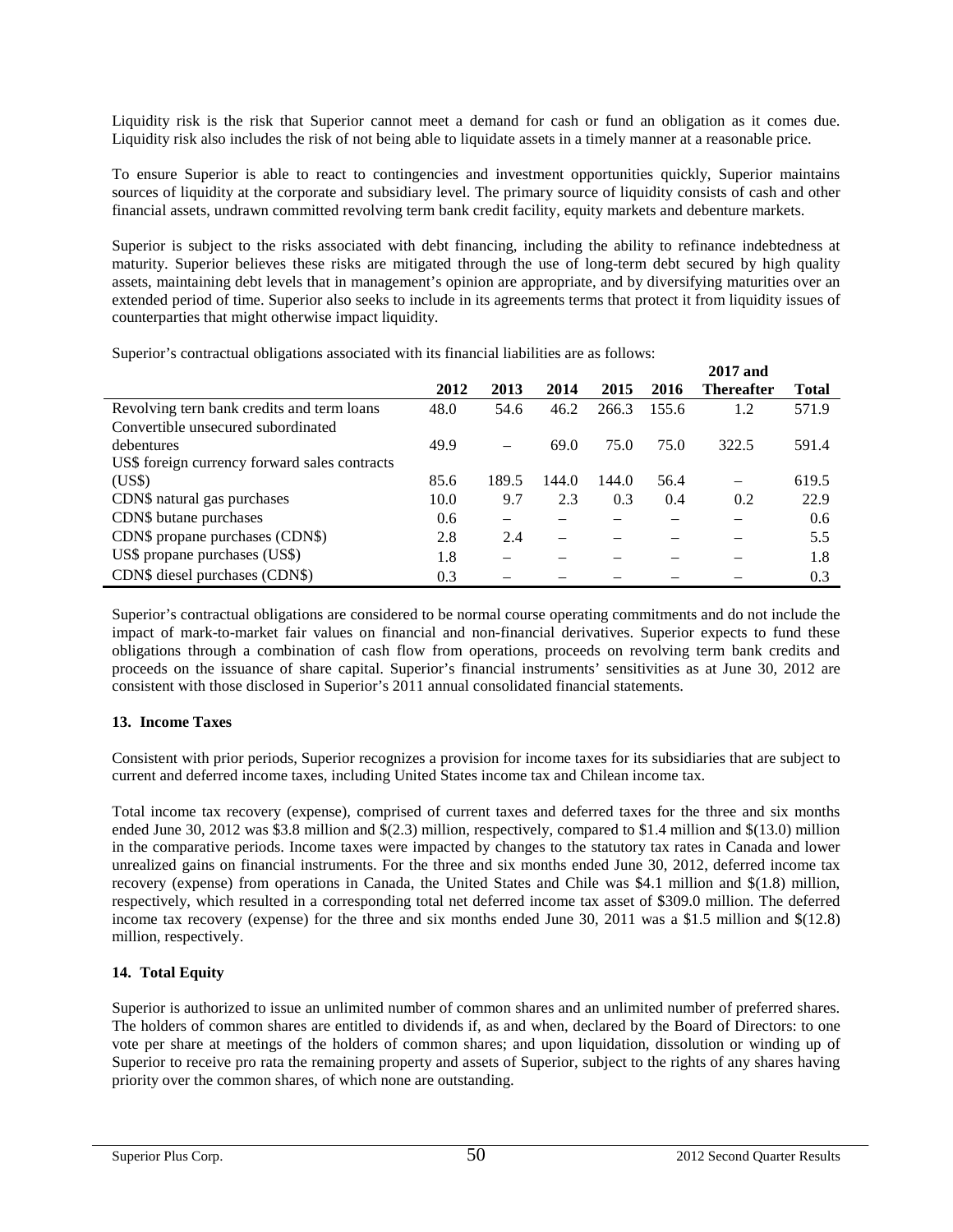Preferred shares are issuable in series with each class of preferred share having such rights as the Board of Directors may determine. Holders of preferred shares are entitled, in priority to holders of common shares, to be paid ratably with holders of each other series of preferred shares the amount of accumulated dividends, if any, specified to be payable preferentially to the holders of such series upon liquidation, dissolution or winding up of Superior. Superior does not have any preferred shares outstanding.

|                                                              | Issued Number of     |        |
|--------------------------------------------------------------|----------------------|--------|
|                                                              | <b>Common Shares</b> | Total  |
|                                                              | (Millions)           | Equity |
| Total equity, December 31, 2011                              | 110.8                | 349.6  |
| Net earnings for the period                                  |                      | 42.2   |
| Other comprehensive loss                                     |                      | (2.2)  |
| Issuance of common shares for the dividend reinvestment plan | 1.1                  | 7.0    |
| Dividends declared to shareholders <sup>(1)</sup>            |                      | (33.5) |
| Total equity, June 30, 2012                                  | 111.9                | 363.1  |

(1) Dividends to shareholders are declared at the discretion of Superior. During the six months ended June 30, 2012, Superior paid dividends of \$33.4 million or \$0.30 per share (June 30,  $2011 - 472.7$  million or \$0.67 per share).

#### **Other Capital Disclosures**

#### **Additional Capital Disclosures**

Superior's objectives when managing capital are: (i) to maintain a flexible capital structure to preserve its ability to meet its financial obligations, including potential obligations from acquisitions; and (ii) to safeguard Superior's assets while at the same time maximizing the growth of its businesses and returns to its shareholders.

In the management of capital, Superior includes shareholders' equity (excluding accumulated other comprehensive loss) (AOCL), current and long-term debt, convertible debentures, securitized accounts receivable and cash and cash equivalents.

Superior manages its capital structure and makes adjustments in light of changes in economic conditions and nature of the underlying assets. In order to maintain or adjust the capital structure, Superior may adjust the amount of dividends to Shareholders, issue additional share capital, issue new debt or convertible debentures, issue new debt or convertible debentures with different characteristics and/or increase or decrease the amount of securitized accounts receivable.

Superior monitors its capital based on the ratio of senior debt outstanding to net earnings before interest, taxes, depreciation, amortization and other non-cash expenses (EBITDA), as defined by its revolving term credit facility, and the ratio of total debt outstanding to EBITDA. Superior's reference to EBITDA as defined by its revolving term credit facility may be referred to as compliance EBITDA in other public reports of Superior.

Superior is subject to various financial covenants in its credit facility agreements, including senior debt and total debt to EBITDA ratios, which are measured on a quarterly basis. As at June 30, 2012 and December 31, 2011 Superior was in compliance with all of its financial covenants.

Superior's financial objectives and strategy related to managing its capital as described above have remained unchanged from the prior fiscal year. Superior believes that its debt to EBITDA ratios are within reasonable limits, in light of Superior's size, the nature of its businesses and its capital management objectives.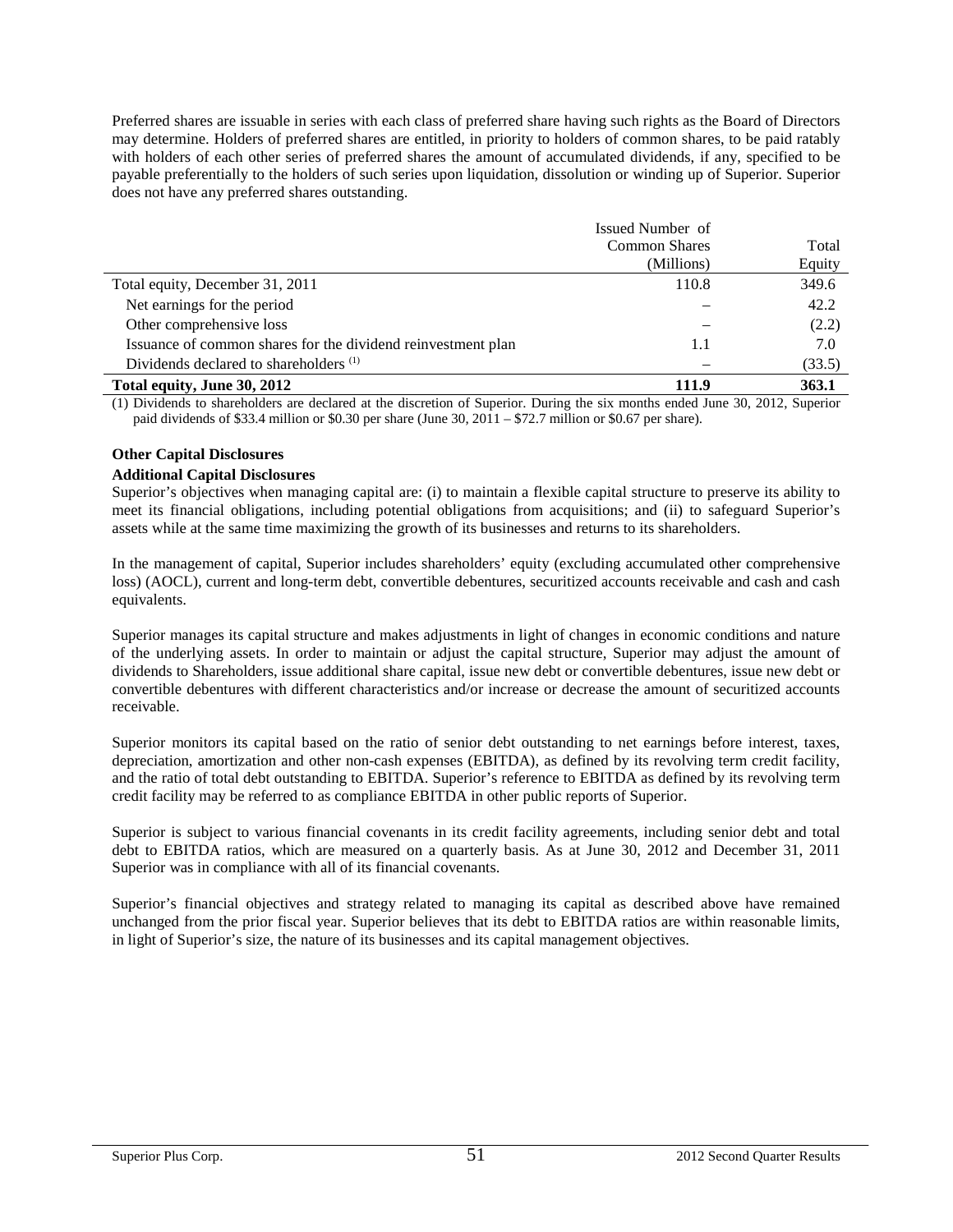#### **Financial Measures utilized for bank covenant purposes**

#### *Compliance EBITDA*

Compliance EBITDA represents earnings before interest, taxes, depreciation, amortization and other non-cash expenses calculated on a 12 month trailing basis giving pro forma effect to acquisitions and divestitures and is used by Superior to calculate its debt covenants and other credit information. Compliance EBITDA is not a defined performance measure under IFRS. Superior's calculation of compliance EBITDA may differ from similar calculations used by comparable entities.

The capital structure of Superior and the calculation of its key capital ratios are as follows:

| As at                                                                           | June 30, 2012 | December 31, 2011 |
|---------------------------------------------------------------------------------|---------------|-------------------|
| Total shareholders' equity                                                      | 363.1         | 349.6             |
| Exclude accumulated other comprehensive loss                                    | 57.5          | 55.3              |
| Shareholders' equity (excluding AOCL)                                           | 420.6         | 404.9             |
| Current borrowings $^{(1)}$                                                     | 48.0          | 54.3              |
| Borrowings <sup>(1)</sup>                                                       | 523.9         | 707.8             |
| Less: Senior unsecured debentures                                               | (150.0)       | (150.0)           |
| Consolidated secured debt                                                       | 421.9         | 612.1             |
| Add: Senior unsecured debentures                                                | 150.0         | 150.0             |
| Consolidated debt                                                               | 571.9         | 762.1             |
| Current portion of convertible unsecured subordinated debentures <sup>(1)</sup> | 49.9          | 49.9              |
| Convertible unsecured subordinated debentures <sup>(1)</sup>                    | 541.5         | 539.3             |
| Total debt                                                                      | 1,163.3       | 1,351.3           |
| Total capital                                                                   | 1.583.9       | 1.756.2           |

 $<sup>(1)</sup>$  Borrowings and convertible unsecured subordinated debentures are before deferred issue costs and option value.</sup>

| <b>Twelve months ended</b>                                     | June 30, 2012 | December 31, 2011 |
|----------------------------------------------------------------|---------------|-------------------|
| Net loss                                                       | (302.6)       | (302.6)           |
| Adjusted for:                                                  |               |                   |
| Finance expense                                                | 83.0          | 85.5              |
| Realized gains on derivative financial instruments included in |               |                   |
| finance expense                                                | 2.2           | 2.3               |
| Depreciation of property, plant and equipment                  | 44.1          | 48.4              |
| Depreciation and amortization included in cost of sales        | 45.1          | 44.9              |
| Amortization of intangible assets                              | 39.3          | 41.9              |
| Impairment of intangible assets and goodwill                   | 378.6         | 378.6             |
| Impairment of property, plant and equipment                    | 3.4           | 3.4               |
| Income tax recovery                                            | (61.1)        | (50.4)            |
| Unrealized losses on derivative financial instruments          | 31.0          | 9.7               |
| Proforma impact of acquisitions                                |               | 1.5               |
| Compliance EBITDA <sup>(1)</sup>                               | 263.0         | 263.2             |

 $<sup>(1)</sup>$  EBITDA, as defined by Superior's revolving term credit facility, is calculated on a trailing 12-month basis taking into</sup> consideration the pro forma impact of acquisitions and dispositions in accordance with the requirements of Superior's credit facility. Superior's calculation of EBITDA and debt to EBITDA ratios may differ from those of similar entities.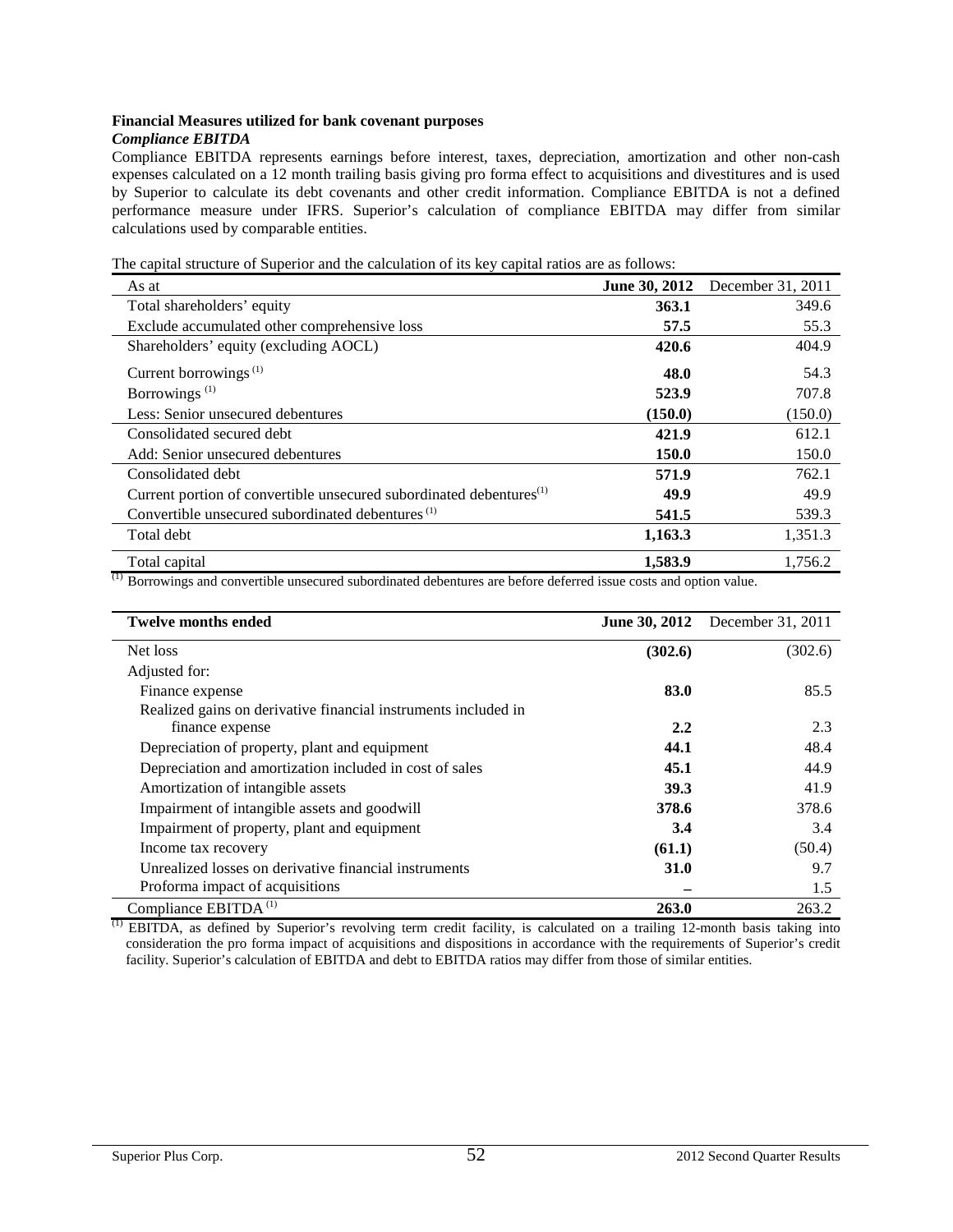|                                                | <b>June 30, 2012</b> | December 31, 2011 |
|------------------------------------------------|----------------------|-------------------|
| Consolidated secured debt to Compliance EBITDA | 1.6:1                | 2.3:1             |
| Consolidated debt to Compliance EBITDA         | 2.2:1                | 2.9:1             |
| Total debt to Compliance EBITDA                | 4.4:1                | 5.1:1             |

## **15. Net Earnings per Share**

|                                                                      | <b>Three Months Ended</b> | <b>June 30,</b> | <b>Six Months Ended</b><br><b>June 30,</b> |        |  |
|----------------------------------------------------------------------|---------------------------|-----------------|--------------------------------------------|--------|--|
|                                                                      | 2012                      | 2011            | 2012                                       | 2011   |  |
| Net earnings per share computation, basic and diluted <sup>(1)</sup> |                           |                 |                                            |        |  |
| Net earnings for the period                                          | 13.5                      | 1.1             | 42.2                                       | 42.2   |  |
| Weighted average shares outstanding                                  | 111.6                     | 108.9           | 111.4                                      | 108.5  |  |
| Net earnings per share, basic and diluted                            | \$0.12                    | \$0.01          | \$0.38                                     | \$0.39 |  |

(1) All outstanding convertible debentures have been excluded from this calculation as they were anti-dilutive.

# **16. Supplemental Disclosure of Non-Cash Operating Working Capital Changes**

|                                     |        | Three months ended<br><b>June 30,</b> |        |        |
|-------------------------------------|--------|---------------------------------------|--------|--------|
|                                     | 2012   | 2011                                  | 2012   | 2011   |
| Changes in non-cash working capital |        |                                       |        |        |
| Trade receivable and other          | 94.2   | 109.4                                 | 134.7  | 88.0   |
| Inventories                         | 13.7   | 0.1                                   | 41.8   | 11.0   |
| Trade and other payables            | (15.6) | (39.8)                                | (47.4) | (58.1) |
| Purchased working capital           |        |                                       |        | 1.1    |
| Other                               | 2.3    | (4.7)                                 | (0.9)  | (12.5) |
|                                     | 94.6   | 65.0                                  | 128.2  | 29.5   |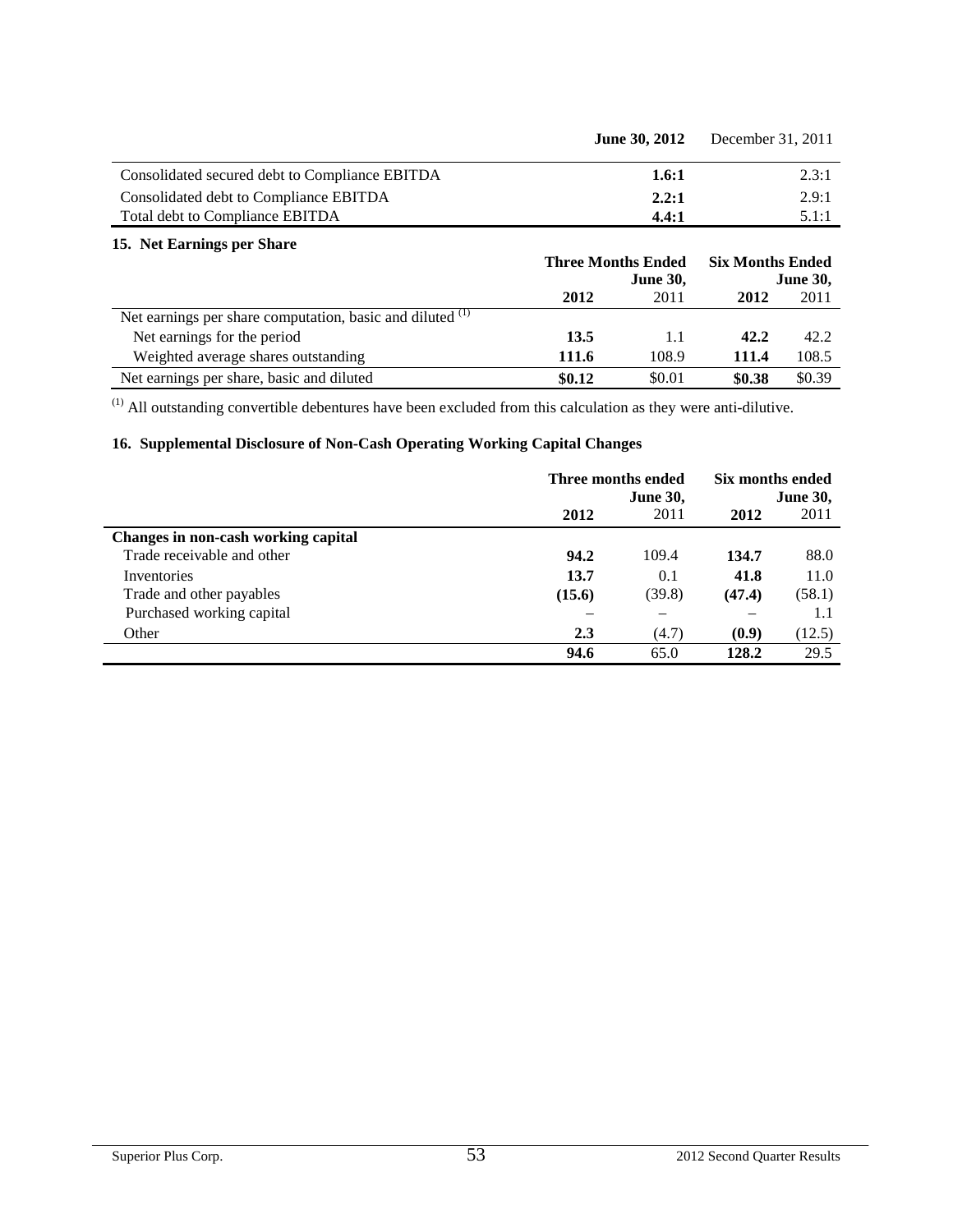|                                                           | Three months ended<br><b>June 30,</b> |         |           | Six months ended<br><b>June 30,</b> |  |
|-----------------------------------------------------------|---------------------------------------|---------|-----------|-------------------------------------|--|
|                                                           | 2012                                  | 2011    | 2012      | 2011                                |  |
| <b>Revenues</b>                                           |                                       |         |           |                                     |  |
| Revenue from products                                     | 812.7                                 | 873.0   | 1,853.1   | 1,984.6                             |  |
| Revenue from the rendering of services                    | 11.6                                  | 12.6    | 27.5      | 28.8                                |  |
| Rental revenue                                            | 6.0                                   | 7.6     | 11.3      | 14.4                                |  |
| Construction contract revenue                             | 2.7                                   | 0.2     | 5.3       | 0.3                                 |  |
| Realized gains on derivative financial instruments        | 1.3                                   | 5.0     | 3.0       | 9.1                                 |  |
|                                                           | 834.3                                 | 898.4   | 1,900.2   | $2,037.\overline{2}$                |  |
| Cost of sales (includes products and services)            |                                       |         |           |                                     |  |
| Cost of products and services                             | (621.6)                               | (693.3) | (1,416.9) | (1,561.7)                           |  |
| Depreciation of property, plant and equipment             | (11.6)                                | (10.9)  | (22.5)    | (22.3)                              |  |
| Realized losses on derivative financial instruments       | (16.3)                                | (18.2)  | (38.6)    | (38.8)                              |  |
|                                                           | (649.5)                               | (722.4) | (1,478.0) | (1,622.8)                           |  |
| Selling, distribution and administrative costs            |                                       |         |           |                                     |  |
| Other selling, distribution and administrative costs      | 81.8                                  | 78.7    | 167.5     | 157.9                               |  |
| Employee future benefit expense                           | 0.7                                   | 0.8     | 1.4       | 1.5                                 |  |
| Employee costs                                            | 69.2                                  | 68.9    | 143.1     | 145.7                               |  |
| Depreciation of property, plant and equipment             | 9.1                                   | 11.5    | 20.1      | 22.9                                |  |
| Amortization of intangible assets                         | 6.5                                   | 9.6     | 12.8      | 16.9                                |  |
| Realized (gains) losses on the translation of U.S.        |                                       |         |           |                                     |  |
| denominated net working capital                           | (1.1)                                 | 0.1     | 0.1       | 0.4                                 |  |
|                                                           | 166.2                                 | 169.6   | 345.0     | 345.3                               |  |
| <b>Finance expense</b>                                    |                                       |         |           |                                     |  |
| Interest on borrowings                                    | 8.0                                   | 9.6     | 17.2      | 18.8                                |  |
| Interest on convertible unsecured subordinated debentures | 9.3                                   | 9.9     | 18.5      | 19.2                                |  |
| Interest on obligations under finance leases              | 0.9                                   | 1.2     | 2.2       | 2.5                                 |  |
| Unwind of discount on debentures, borrowing and           |                                       |         |           |                                     |  |
| decommissioning liabilities                               | 1.6                                   | 1.5     | 3.3       | 3.3                                 |  |
| Realized gains on derivative financial instruments        | (1.1)                                 | (1.2)   | (1.1)     | (1.2)                               |  |
|                                                           | 18.7                                  | 21.0    | 40.1      | 42.6                                |  |

## **17. Supplemental Disclosure of Condensed Consolidated Statement of Comprehensive Income**

#### **18. Related Party Transactions**

Transactions between Superior and its subsidiaries, which are related parties, have been eliminated on consolidation and are not disclosed in this note.

For the three and six months ended June 30, 2012, Superior incurred \$0.3 million (June 30, 2011 - \$0.2 million) and \$0.4 million (June 30, 2011- \$1.1 million), respectively in legal fees respectively with Norton Rose Canada LLP. Norton Rose Canada LLP is a related party with Superior as a board member is a Partner at the law firm.

#### **19. Reportable Segment Information**

Superior has adopted IFRS 8 *Operating Segments*, which requires operating segments to be identified on the basis of internal reports about components of the Company that are regularly reviewed by the chief operating decision maker in order to allocate resources to the segments and to assess their performance. Segment revenues reported below represents revenues generated from external customers.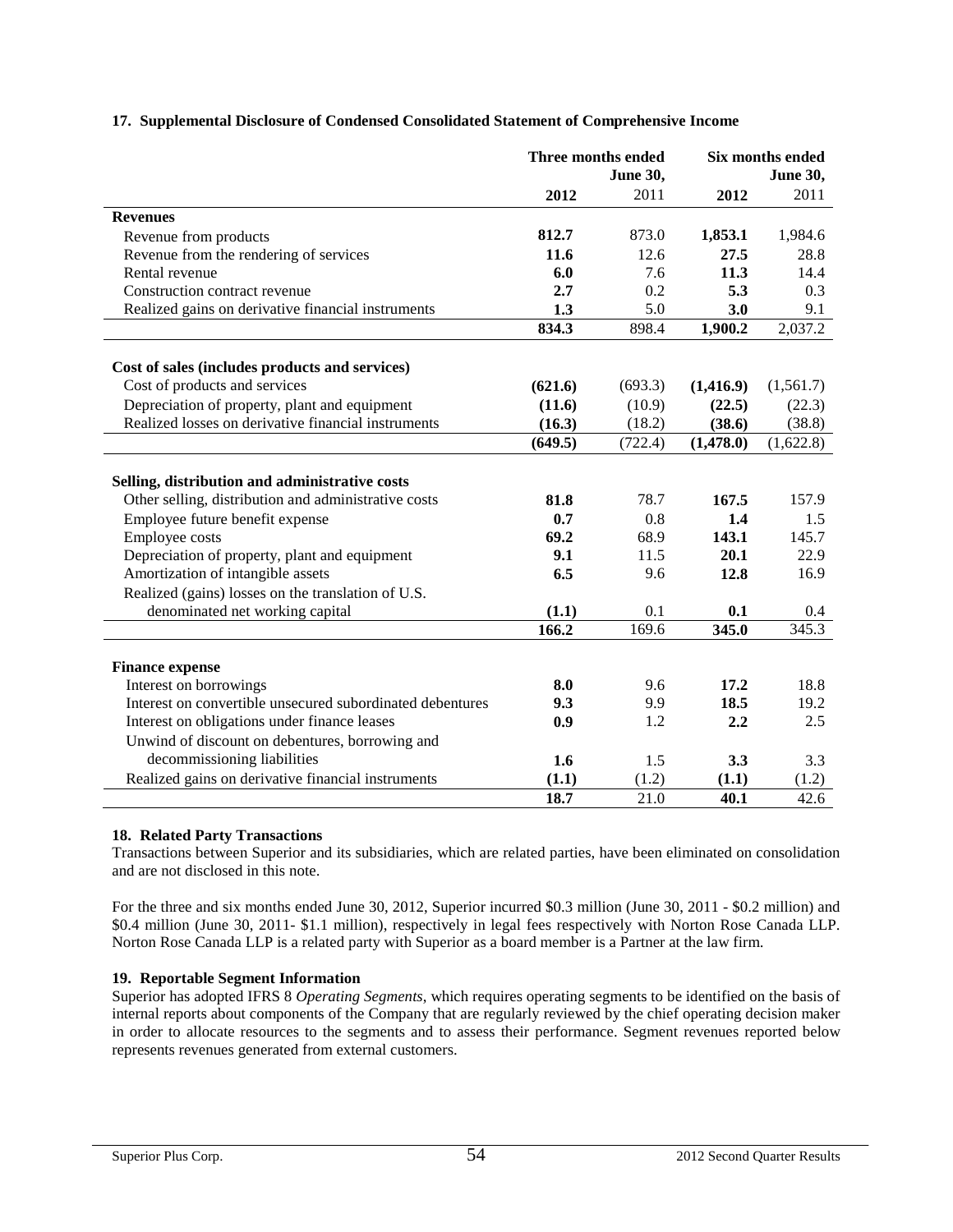|                                                                  |                 |                          | <b>Construction</b> |        |                        |
|------------------------------------------------------------------|-----------------|--------------------------|---------------------|--------|------------------------|
|                                                                  | <b>Energy</b>   | <b>Specialty</b>         | <b>Products</b>     |        | <b>Total</b>           |
| For the three months ended June 30, 2012                         | <b>Services</b> | <b>Chemicals</b>         | <b>Distribution</b> |        | Corporate Consolidated |
| <b>Revenues</b>                                                  | 498.0           | 136.6                    | 199.7               |        | 834.3                  |
| Cost of sales (includes product $\&$ services)                   | (407.6)         | (87.8)                   | (154.1)             |        | (649.5)                |
| <b>Gross Profit</b>                                              | 90.4            | 48.8                     | 45.6                |        | 184.8                  |
| <b>Expenses</b>                                                  |                 |                          |                     |        |                        |
| Selling, distribution and administrative costs                   | 86.9            | 34.8                     | 41.1                | 3.4    | 166.2                  |
| Finance expense                                                  | 1.0             |                          |                     | 17.7   | 18.7                   |
| Unrealized losses (gains) on derivative financial<br>instruments | (21.9)          |                          |                     | 12.1   | (9.8)                  |
|                                                                  | 66.0            | 34.8                     | 41.1                | 33.2   | 175.1                  |
| Net earnings (loss) before income taxes                          | 24.4            | 14.0                     | 4.5                 | (33.2) | 9.7                    |
| Income tax recovery                                              |                 | $\overline{\phantom{m}}$ |                     | 3.8    | <b>3.8</b>             |
| Net earnings (loss)                                              | 24.4            | 14.0                     | 4.5                 | (29.4) | 13.5                   |

|                                                      |                 |                  | <b>Construction</b> |        |                        |
|------------------------------------------------------|-----------------|------------------|---------------------|--------|------------------------|
|                                                      | <b>Energy</b>   | <b>Specialty</b> | <b>Products</b>     |        | <b>Total</b>           |
| For the three months ended June 30, 2011             | <b>Services</b> | <b>Chemicals</b> | <b>Distribution</b> |        | Corporate Consolidated |
| <b>Revenues</b>                                      | 594.3           | 125.8            | 178.3               |        | 898.4                  |
| Cost of sales (includes product $\&$ services)       | (504.7)         | (82.0)           | (135.7)             |        | (722.4)                |
| <b>Gross Profit</b>                                  | 89.6            | 43.8             | 42.6                |        | 176.0                  |
| <b>Expenses</b>                                      |                 |                  |                     |        |                        |
| Selling, distribution and administrative costs       | 94.8            | 31.6             | 39.3                | 3.9    | 169.6                  |
| Finance expense                                      | 1.0             |                  | 0.2                 | 19.8   | 21.0                   |
| Unrealized gains on derivative financial instruments | (7.8)           |                  | —                   | (6.5)  | (14.3)                 |
|                                                      | 88.0            | 31.6             | 39.5                | 17.2   | 176.3                  |
| Net earnings (loss) before income taxes              | 1.6             | 12.2             | 3.1                 | (17.2) | (0.3)                  |
| Income tax recovery                                  |                 |                  |                     | 1.4    | 1.4                    |
| Net earnings (loss)                                  | 1.6             | 12.2             | 3.1                 | (15.8) | $1.1\,$                |

|                                                                  |                 |                  | <b>Construction</b>      |        |                               |
|------------------------------------------------------------------|-----------------|------------------|--------------------------|--------|-------------------------------|
|                                                                  | <b>Energy</b>   | <b>Specialty</b> | <b>Products</b>          |        | <b>Total</b>                  |
| For the six months ended June 30, 2012                           | <b>Services</b> | <b>Chemicals</b> | <b>Distribution</b>      |        | <b>Corporate Consolidated</b> |
| <b>Revenues</b>                                                  | 1,245.6         | 270.7            | 383.9                    |        | 1,900.2                       |
| Cost of sales (includes product $\&$ services)                   | (1, 013.2)      | (170.5)          | (294.3)                  |        | (1,478.0)                     |
| <b>Gross Profit</b>                                              | 232.4           | 100.2            | 89.6                     |        | 422.2                         |
| <b>Expenses</b>                                                  |                 |                  |                          |        |                               |
| Selling, distribution and administrative costs                   | 185.2           | 69.1             | 83.3                     | 7.4    | 345.0                         |
| Finance expense                                                  | 2.0             | 0.1              | 0.3                      | 37.7   | 40.1                          |
| Unrealized losses (gains) on derivative financial<br>instruments | (14.3)          |                  |                          | 6.9    | (7.4)                         |
|                                                                  | 172.9           | 69.2             | 83.6                     | 52.0   | 377.7                         |
| Net earnings (loss) before income taxes                          | 59.5            | <b>31.0</b>      | 6.0                      | (52.0) | 44.5                          |
| Income tax expense                                               |                 | –                | $\overline{\phantom{0}}$ | (2.3)  | (2.3)                         |
| Net earnings (loss)                                              | 59.5            | 31.0             | 6.0                      | (54.3) | 42.2                          |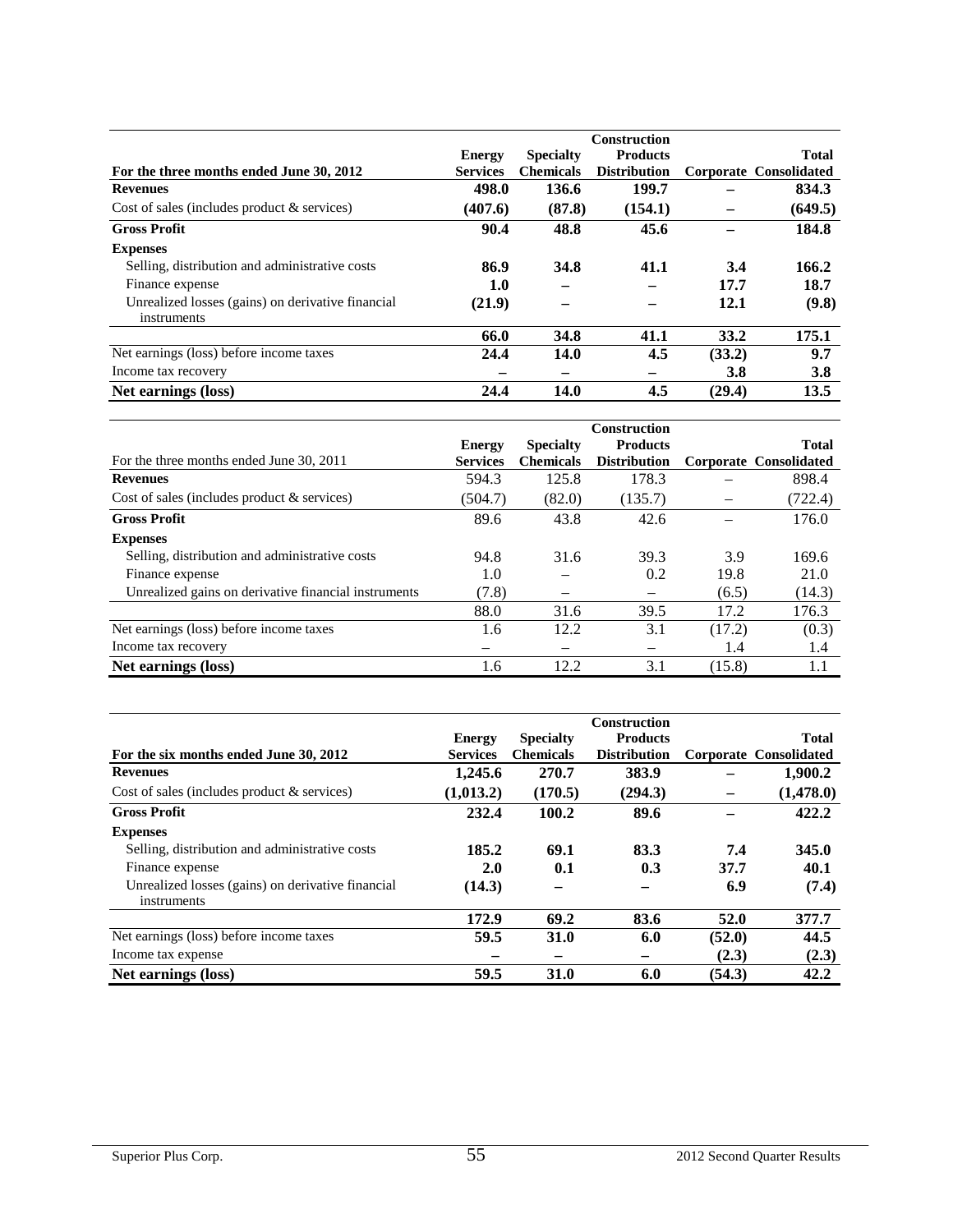|                                                                  |                 |                  | <b>Construction</b> |           |                     |
|------------------------------------------------------------------|-----------------|------------------|---------------------|-----------|---------------------|
|                                                                  | <b>Energy</b>   | <b>Specialty</b> | <b>Products</b>     |           | <b>Total</b>        |
| For the six months ended June 30, 2011                           | <b>Services</b> | <b>Chemicals</b> | <b>Distribution</b> | Corporate | <b>Consolidated</b> |
| <b>Revenues</b>                                                  | 1,435.9         | 256.9            | 344.4               |           | 2,037.2             |
| Cost of sales (includes product $\&$ services)                   | (1, 192.8)      | (167.9)          | (262.1)             |           | (1,622.8)           |
| <b>Gross Profit</b>                                              | 243.1           | 89.0             | 82.3                |           | 414.4               |
| <b>Expenses</b>                                                  |                 |                  |                     |           |                     |
| Selling, distribution and administrative costs                   | 197.3           | 64.1             | 76.8                | 7.1       | 345.3               |
| Finance expense                                                  | 2.0             | 0.1              | 0.5                 | 40.0      | 42.6                |
| Unrealized losses (gains) on derivative financial<br>instruments | (23.0)          | 5.4              |                     | (11.1)    | (28.7)              |
|                                                                  | 176.3           | 69.6             | 77.3                | 36.0      | 359.2               |
| Net earnings (loss) before income taxes                          | 66.8            | 19.4             | 5.0                 | (36.0)    | 55.2                |
| Income tax expense                                               |                 | -                | –                   | (13.0)    | (13.0)              |
| Net earnings (loss)                                              | 66.8            | 19.4             | 5.0                 | (49.0)    | 42.2                |

#### **Net working capital, Total assets, Total liabilities, Acquisitions and Purchase of property, plant and equipment**

|                                           |                 |                  | <b>Construction</b> |           |              |
|-------------------------------------------|-----------------|------------------|---------------------|-----------|--------------|
|                                           | <b>Energy</b>   | <b>Specialty</b> | <b>Products</b>     |           | <b>Total</b> |
|                                           | <b>Services</b> | <b>Chemicals</b> | <b>Distribution</b> | Corporate | Consolidated |
| As at June 30, 2012                       |                 |                  |                     |           |              |
| Net working capital <sup>(1)</sup>        | 121.9           | 28.3             | 118.1               | (33.9)    | 234.4        |
| Total assets                              | 816.3           | 599.0            | 219.8               | 345.5     | 1,980.6      |
| Total liabilities                         | 288.4           | 207.2            | 86.7                | 1,035.2   | 1,617.5      |
| As at December 31, 2011                   |                 |                  |                     |           |              |
| Net working capital $(1)$                 | 239.8           | 25.7             | 129.8               | (18.0)    | 377.3        |
| Total assets                              | 1,008.3         | 618.8            | 218.8               | 347.5     | 2,193.4      |
| <b>Total liabilities</b>                  | 369.2           | 208.3            | 68.8                | 1,197.5   | 1,843.8      |
| For the three months ended June 30, 2012  |                 |                  |                     |           |              |
| Acquisitions                              |                 |                  |                     |           |              |
| Purchase of property, plant and equipment | 2.4             | 4.7              | 0.1                 |           | 7.2          |
| For the three months ended June 30, 2011  |                 |                  |                     |           |              |
| Acquisitions                              | 0.3             |                  |                     |           | 0.3          |
| Purchase of property, plant and equipment | 3.3             | 3.3              | 0.2                 |           | 6.8          |
| For the six months ended June 30, 2012    |                 |                  |                     |           |              |
| Acquisitions                              |                 |                  |                     |           |              |
| Purchase of property, plant and equipment | 5.3             | 7.2              | 0.7                 |           | 13.2         |
| For the six months ended June 30, 2011    |                 |                  |                     |           |              |
| Acquisitions                              | 4.9             |                  |                     |           | 4.9          |
| Purchase of property, plant and equipment | 7.4             | 6.1              | 1.1                 |           | 14.6         |

<sup>(1)</sup> Net working capital reflects amounts as at the quarter end and is comprised of trade and other receivables, prepaid expenses and inventories, less trade and other payables, deferred revenue and dividends and interest payable.